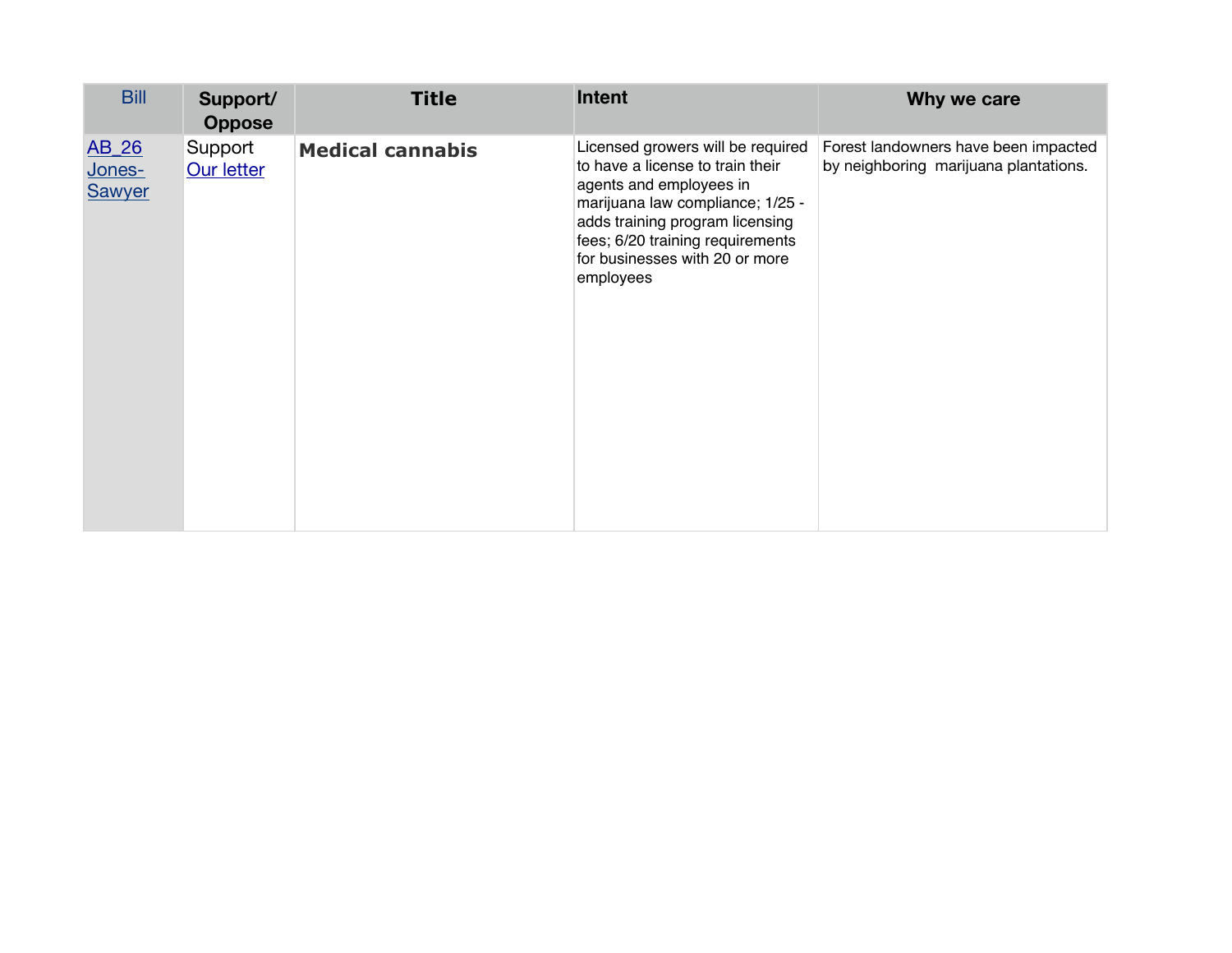| <b>Bill</b>                      | <b>Analysis</b>                                                                   | <b>Committee</b> | <b>Hearing</b><br><b>Date</b> | <b>Status</b>                                                                                                                                                                                                                                                                                                                                                                                           |  |
|----------------------------------|-----------------------------------------------------------------------------------|------------------|-------------------------------|---------------------------------------------------------------------------------------------------------------------------------------------------------------------------------------------------------------------------------------------------------------------------------------------------------------------------------------------------------------------------------------------------------|--|
| AB_26<br>Jones-<br><b>Sawyer</b> | More ammunition in the struggle to<br>keep the growers from ruining our<br>woods. | Senate Rules     |                               | 1/4/15 gut and amend.<br>1/13 amend; 1/25<br>amended; 1/27<br>passed Assembly,<br>sent to Senate; 2/4<br>sent to Business,<br>Professions &<br>Economic<br>Development; 6/20<br>amended; 6/23<br>amended; 6/27<br>amended, passed<br>Business, Professions<br>& Economic<br>Development, sent to<br>Appropriations; 8/1<br>amended; 8/12<br>passed<br>Appropriations; 8/15<br>amended; sent to<br>Rules |  |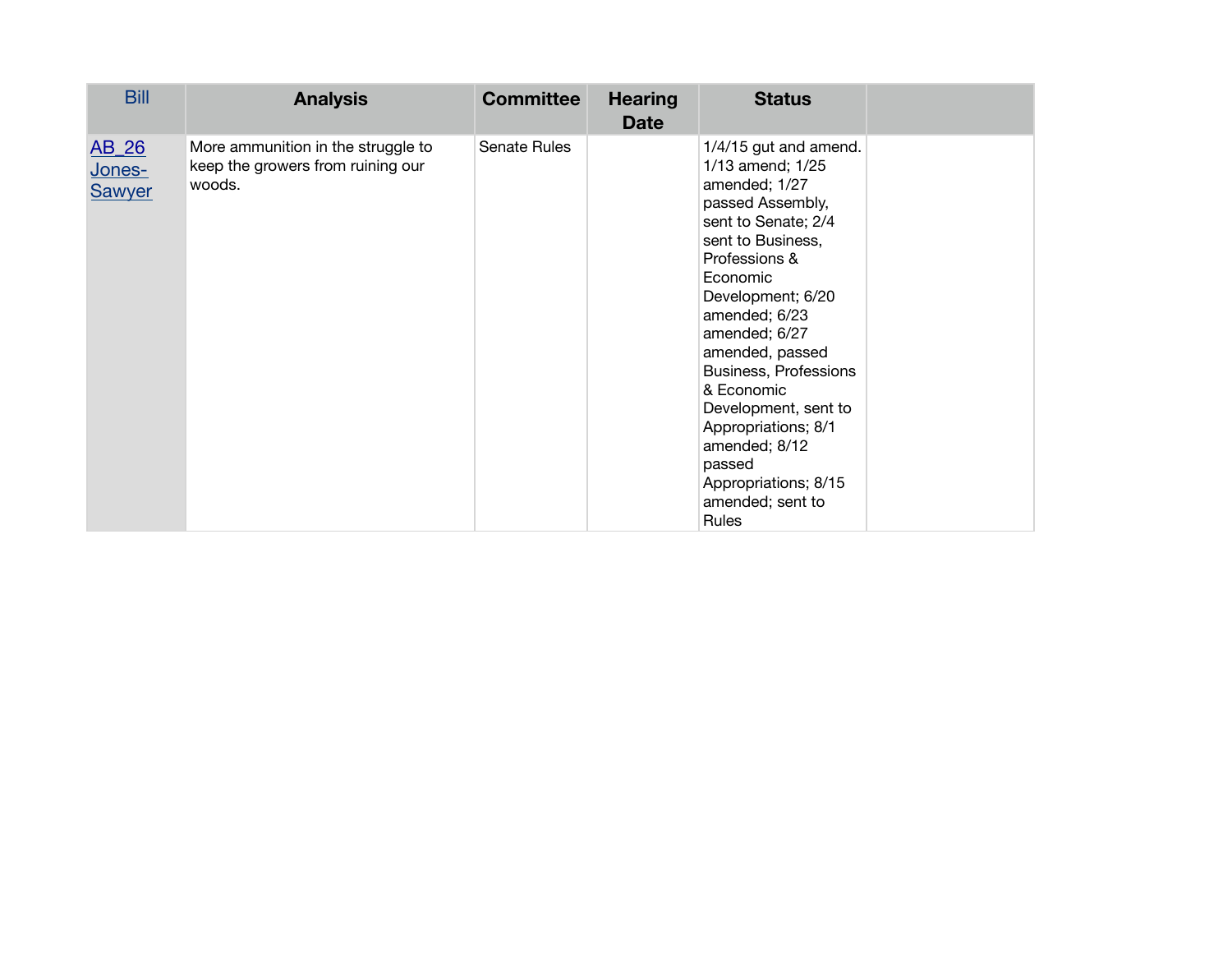| <b>Bill</b><br>Support/<br><b>Oppose</b> | <b>Title</b>                                                                                                                 | <b>Intent</b>                                                                                                                                                                                                  | Why we care                                                                                                                                                       |
|------------------------------------------|------------------------------------------------------------------------------------------------------------------------------|----------------------------------------------------------------------------------------------------------------------------------------------------------------------------------------------------------------|-------------------------------------------------------------------------------------------------------------------------------------------------------------------|
| Watch<br>AB_197<br>Eduardo<br>Garcia     | State Air Resources Board:<br>greenhouse gases. -> State<br><b>Air Resources Board:</b><br>greenhouse gases:<br>regulations. | reformats the State Air Resources<br>Control Board, adds more<br>legislative participation. only takes<br>effect of SB-32 passes; 8/19<br>significant rewrite with a lot more<br>social engineering thrown in. | The Air Board has been an impediment<br>to burning for fuel reduction and adds<br>complication to land management<br>through carbon sequestration<br>requirements |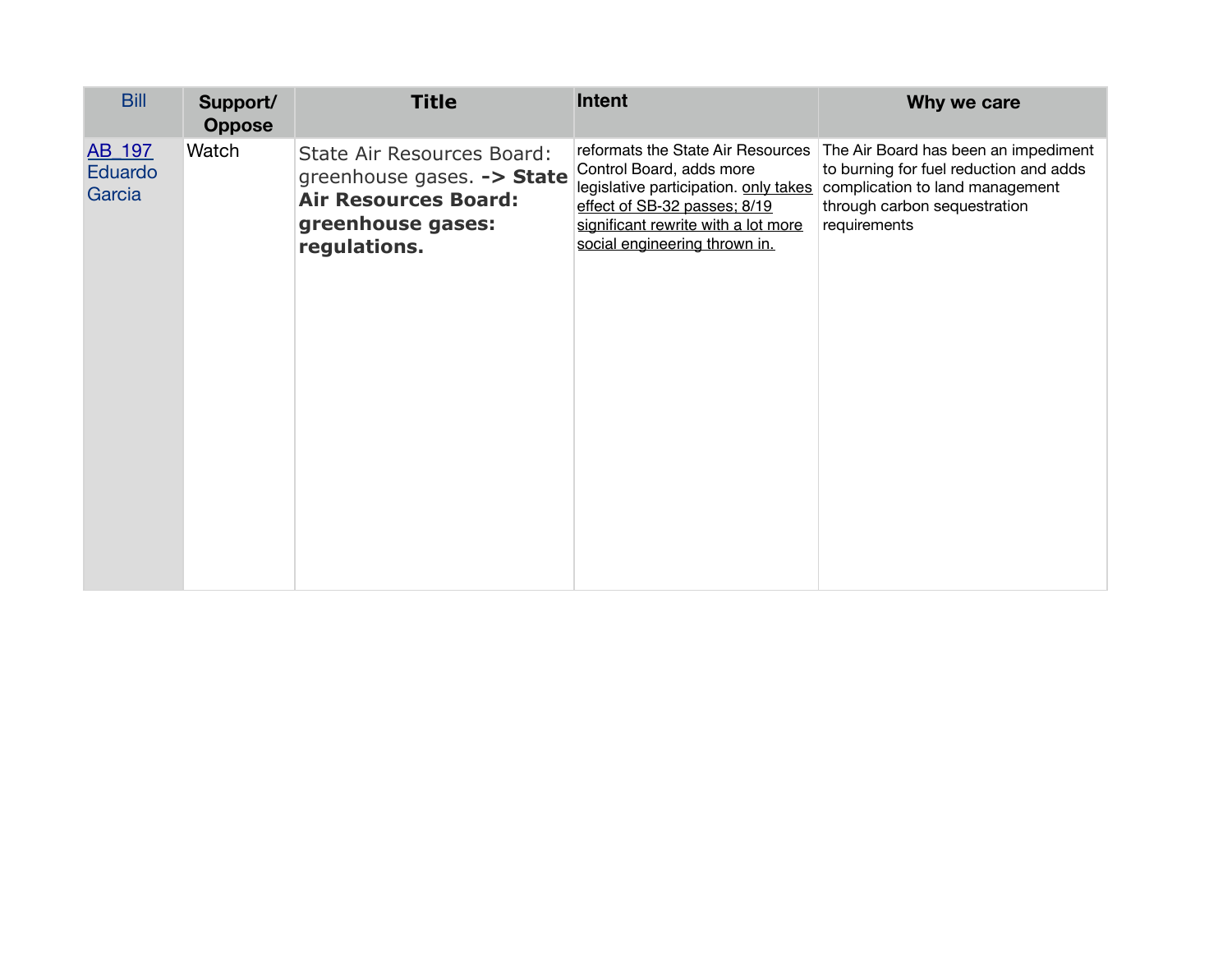| <b>Bill</b>                 | <b>Analysis</b>                                                                                                                                                                                                                                                                                                                                                                                                                                                                                                                                                                                                                                                                                                                                                                                                                                                                                                                                                                               | <b>Committee</b>      | <b>Hearing</b><br><b>Date</b> | <b>Status</b>                                                                                                                                                                                                                                                                                                                               |  |
|-----------------------------|-----------------------------------------------------------------------------------------------------------------------------------------------------------------------------------------------------------------------------------------------------------------------------------------------------------------------------------------------------------------------------------------------------------------------------------------------------------------------------------------------------------------------------------------------------------------------------------------------------------------------------------------------------------------------------------------------------------------------------------------------------------------------------------------------------------------------------------------------------------------------------------------------------------------------------------------------------------------------------------------------|-----------------------|-------------------------------|---------------------------------------------------------------------------------------------------------------------------------------------------------------------------------------------------------------------------------------------------------------------------------------------------------------------------------------------|--|
| AB 197<br>Eduardo<br>Garcia | The legislature is working at making the<br>air board more accountable, 8/19 - the<br>legislature's accountability criteria are<br>not going to make doing business in CA<br>any easier. They just don't get it.<br>"Continuing to reduce greenhouse gas<br>emissions is critical for the protection of<br>all areas of the state, but especially for<br>the state's most disadvantaged<br>communities, as those communities are<br>affected first, and most frequently, by<br>adverse impacts of climate change,<br>including increased frequency of<br>extreme weather events such as<br>drought, heat, and flooding. The state's<br>most disadvantaged communities are<br>also disproportionately impacted by the<br>deleterious effects of climate change on<br>public health." The disadvantaged<br>communities are ALSO more heavily<br>affected by LOSS OF JOBS due to the<br>costs or regulatory compliance. I think<br>they'll take jobs over minuscule air<br>quality improvements. | Senate 2nd<br>Reading |                               | 6/8 ZOMBIE ALERT -<br><b>GUT AND AMEND</b><br><b>BILL THAT WAS</b><br>SUSPENDED IN 2015;<br>6/8 REMOVED FROM<br>APPROPRIATIONS,<br>SENT TO RULES,<br><b>THEN</b><br><b>ENVIRONMENTAL</b><br>QUALITY; 6/29<br>passed Environmental<br>Quality, sent to<br>Appropriations; 8/2<br>amended; 8/12<br>passed<br>Appropriations; 8/19<br>amended; |  |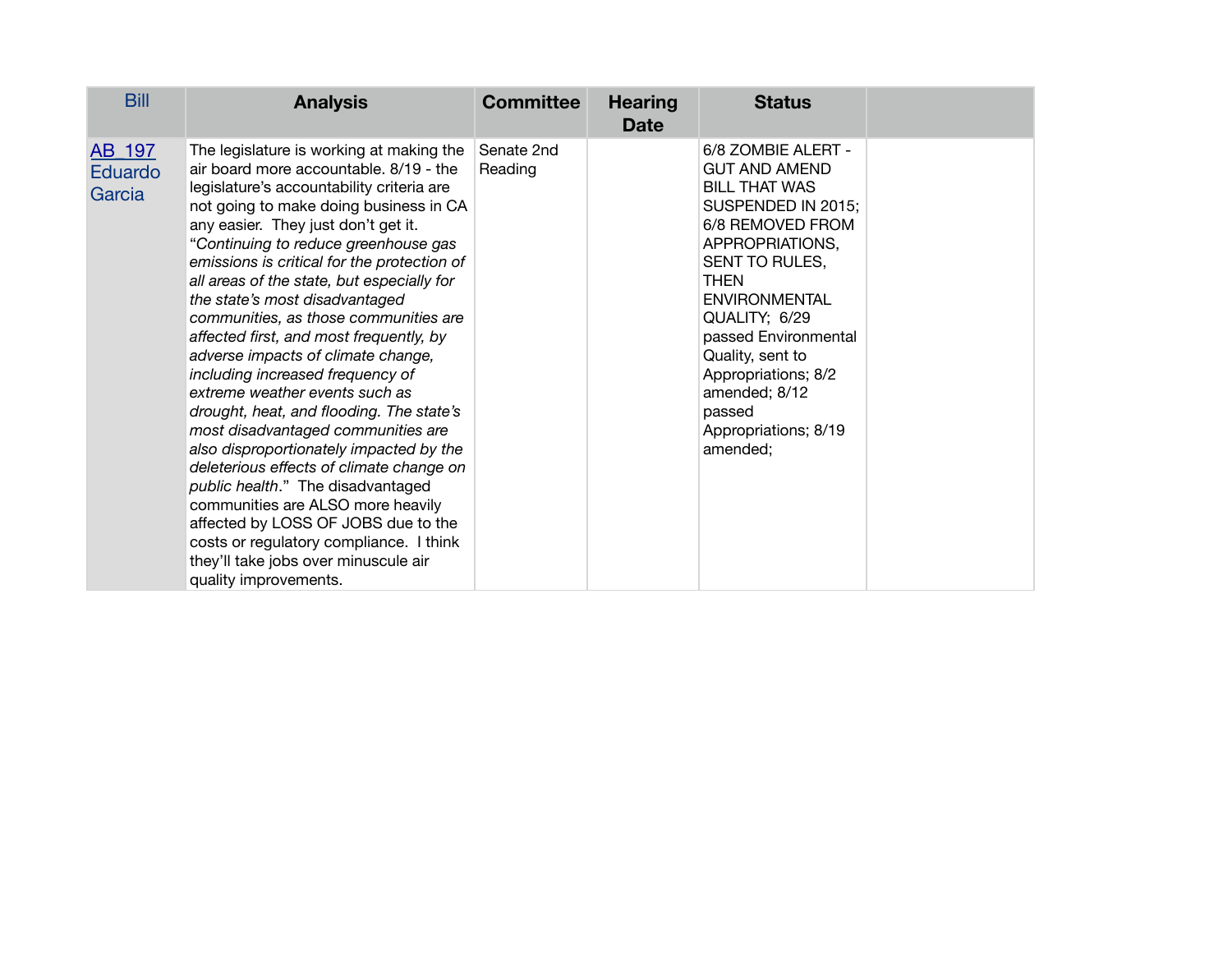| <b>Bill</b>            | Support/<br><b>Oppose</b> | <b>Title</b>                                                                                           | <b>Intent</b>                                                                                                                                                                                                                      | Why we care                                                         |
|------------------------|---------------------------|--------------------------------------------------------------------------------------------------------|------------------------------------------------------------------------------------------------------------------------------------------------------------------------------------------------------------------------------------|---------------------------------------------------------------------|
| AB_1704<br><b>Dodd</b> | Watch                     | Water rights. -> Water<br>rights: small irrigation<br>use: lake or streambed<br>alteration agreements. | rules for small domestic, small<br>irrigation or livestock stock ponds<br>water rights; 6/20 it is now<br>supposed to permit diversions<br>during high flow periods to<br>mitigate the need for diversions in<br>low flow periods. | CDF&W will be involved in determining<br>rules for these water uses |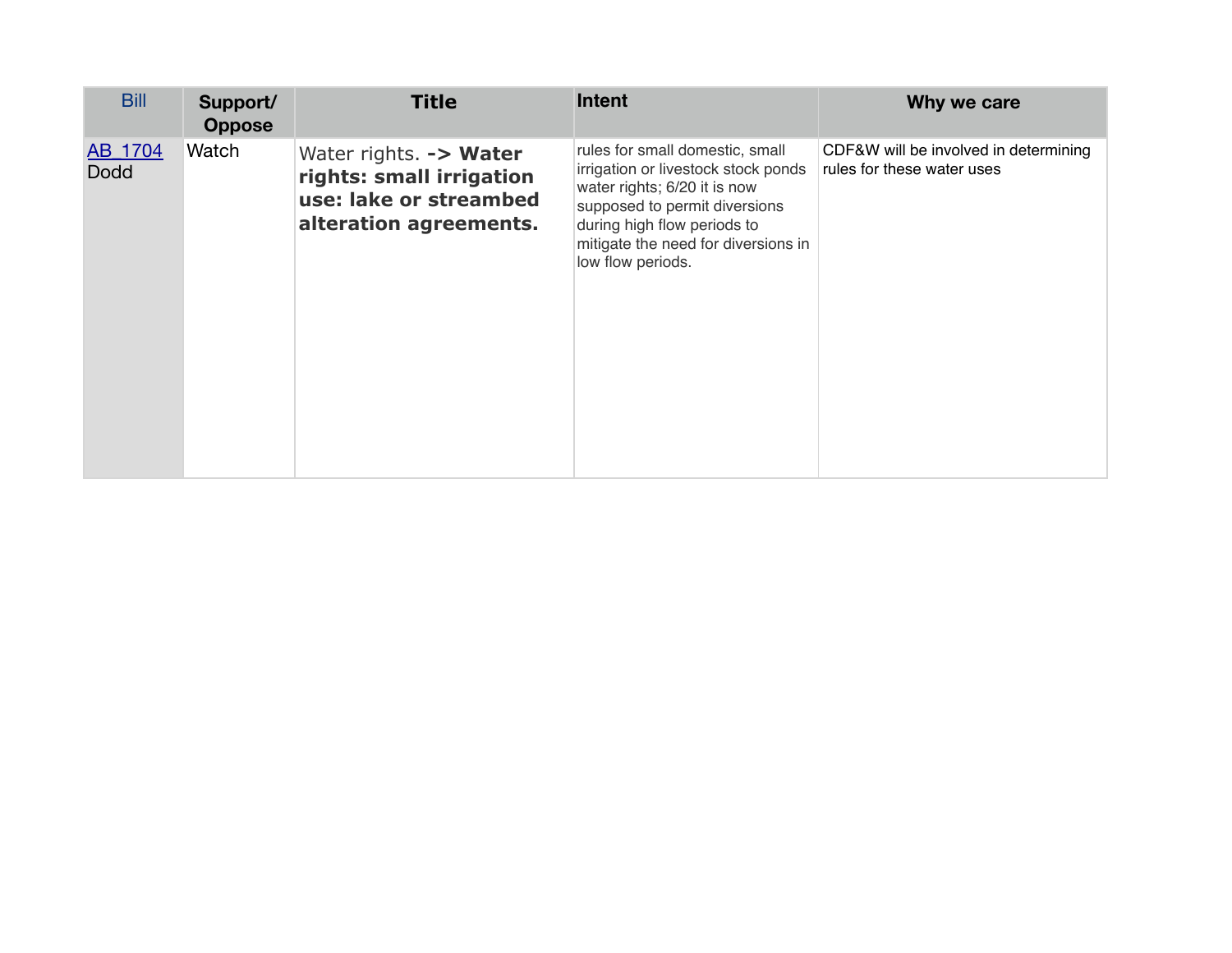| <b>Bill</b>            | <b>Analysis</b>                                            | <b>Committee</b>                          | <b>Hearing</b><br><b>Date</b> | <b>Status</b>                                                                                                                                                                                                                                                                                                                                                                                      |  |
|------------------------|------------------------------------------------------------|-------------------------------------------|-------------------------------|----------------------------------------------------------------------------------------------------------------------------------------------------------------------------------------------------------------------------------------------------------------------------------------------------------------------------------------------------------------------------------------------------|--|
| AB_1704<br><b>Dodd</b> | this needs further study for the devil's in<br>the details | Senate<br>Appropriations<br>Suspense file |                               | 1/25/16 introduced;<br>2/8 sent to Water,<br>Parks & Wildlife; 3/16<br>amended; 3/29<br>passed Water, Parks &<br>Wildlife, sent to<br>Appropriations; 3/30<br>amended; 5/27<br>amended, passed<br>Appropriations; 531<br>passed Assembly,<br>sent to Senate; 6/9<br>sent to Natural<br>Resources & Water;<br>6/20 amended; 6/28<br>passed Natural<br>Resources & Water,<br>sent to Appropriations; |  |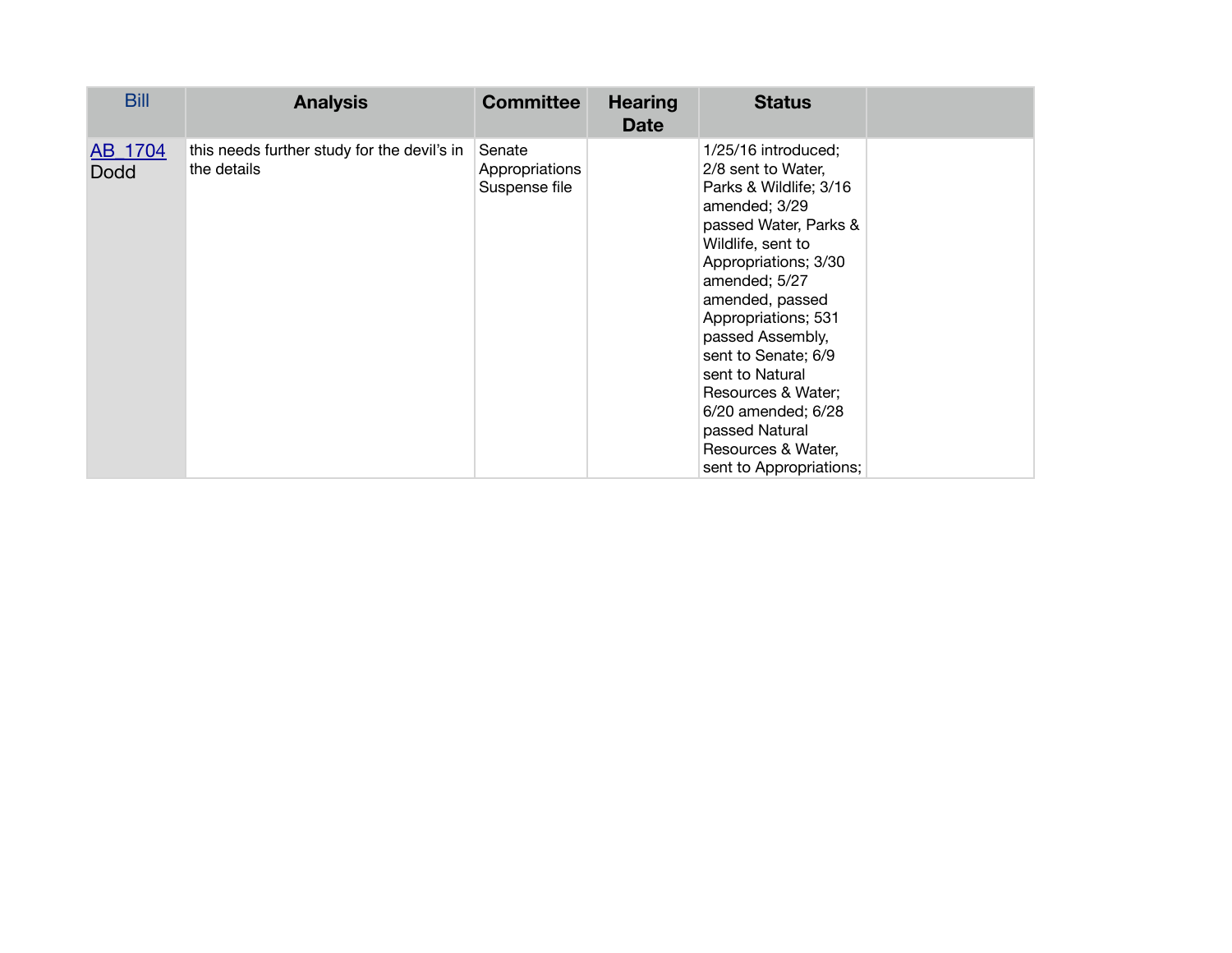| <b>Bill</b>       | Support/<br><b>Oppose</b> | <b>Title</b>                                                                                                                                                                           | Intent                                                                                             | Why we care |
|-------------------|---------------------------|----------------------------------------------------------------------------------------------------------------------------------------------------------------------------------------|----------------------------------------------------------------------------------------------------|-------------|
| AB_1749<br>Mathis | Watch                     | California Environmental<br>Quality Act: exemption:<br>recycled water pipelines -><br><b>California Environmental</b><br><b>Quality Act: exemption:</b><br><b>City of Porterville.</b> | extends date of existing law from<br>2017 to 2019; - 8/1 declared<br>urgent, now requires 2/3 vote |             |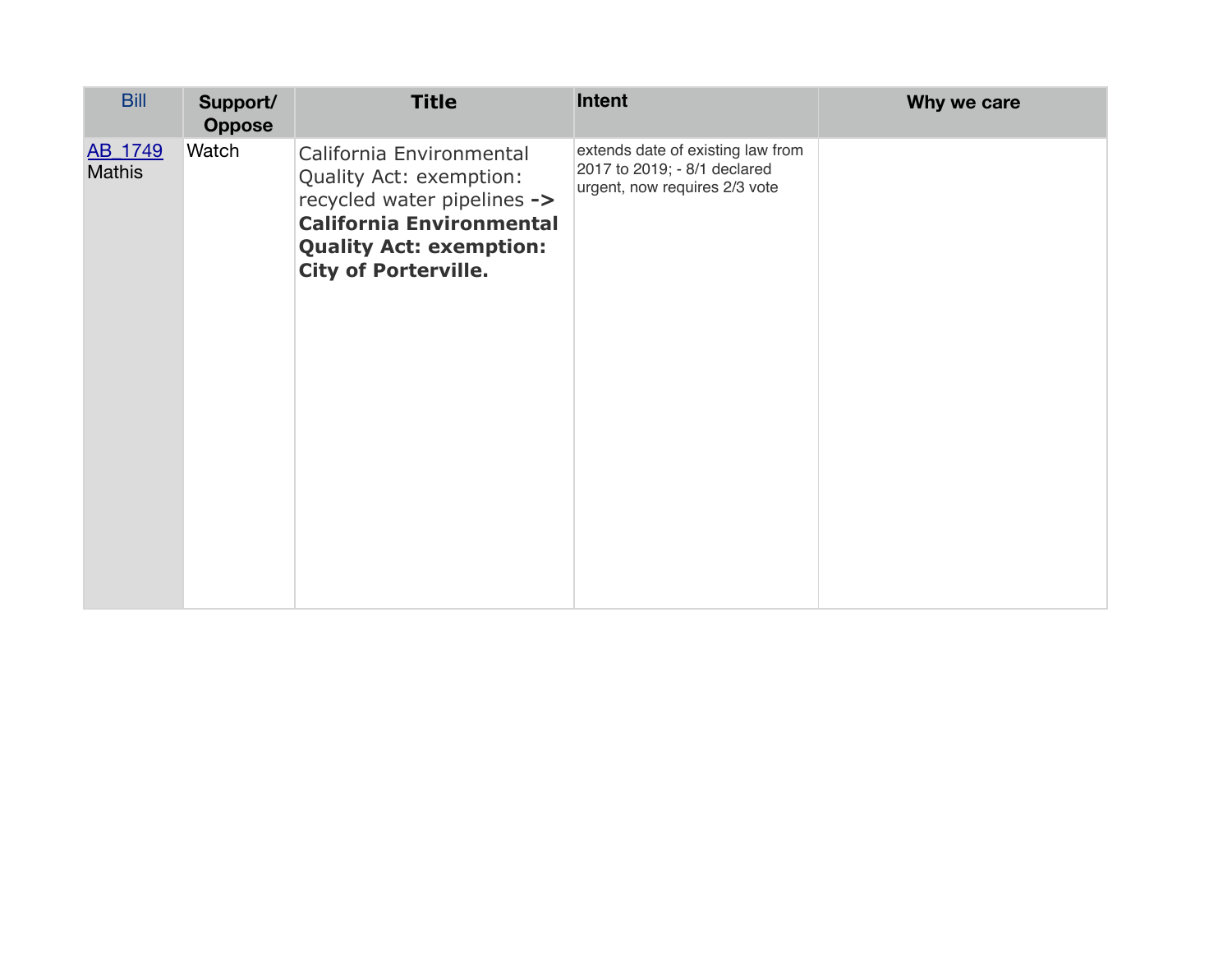| <b>Bill</b>              | <b>Analysis</b>            | <b>Committee</b>        | <b>Hearing</b><br><b>Date</b> | <b>Status</b>                                                                                                                                                                                                                                                                                                                                                                                                                                                                                                                                      |  |
|--------------------------|----------------------------|-------------------------|-------------------------------|----------------------------------------------------------------------------------------------------------------------------------------------------------------------------------------------------------------------------------------------------------------------------------------------------------------------------------------------------------------------------------------------------------------------------------------------------------------------------------------------------------------------------------------------------|--|
| AB_1749<br><b>Mathis</b> | yet another CEQA exemption | Senate<br>Inactive file |                               | 2/2/16 introduced;<br>2/18 sent to Natural<br>Resources; 3/28<br>amended; 4/20<br>amended to urge<br>status, now requires<br>2/3 majority; 4/27<br>amended; 5/4 passed<br>Natural Resources,<br>sent to Appropriations;<br>5/18 passed<br>Appropriations, sent to<br>floor; 5/27 urgency<br>clause adopted,<br>passed Assembly,<br>sent to Senate; 6/9<br>sent to Environmental<br>Quality; 6/15<br>amended; 8/1<br>amended; 8/8<br>amended based<br><b>Environmental Quality;</b><br>8/10 passed<br>Appropriations; 8/17<br>sent to Inactive file |  |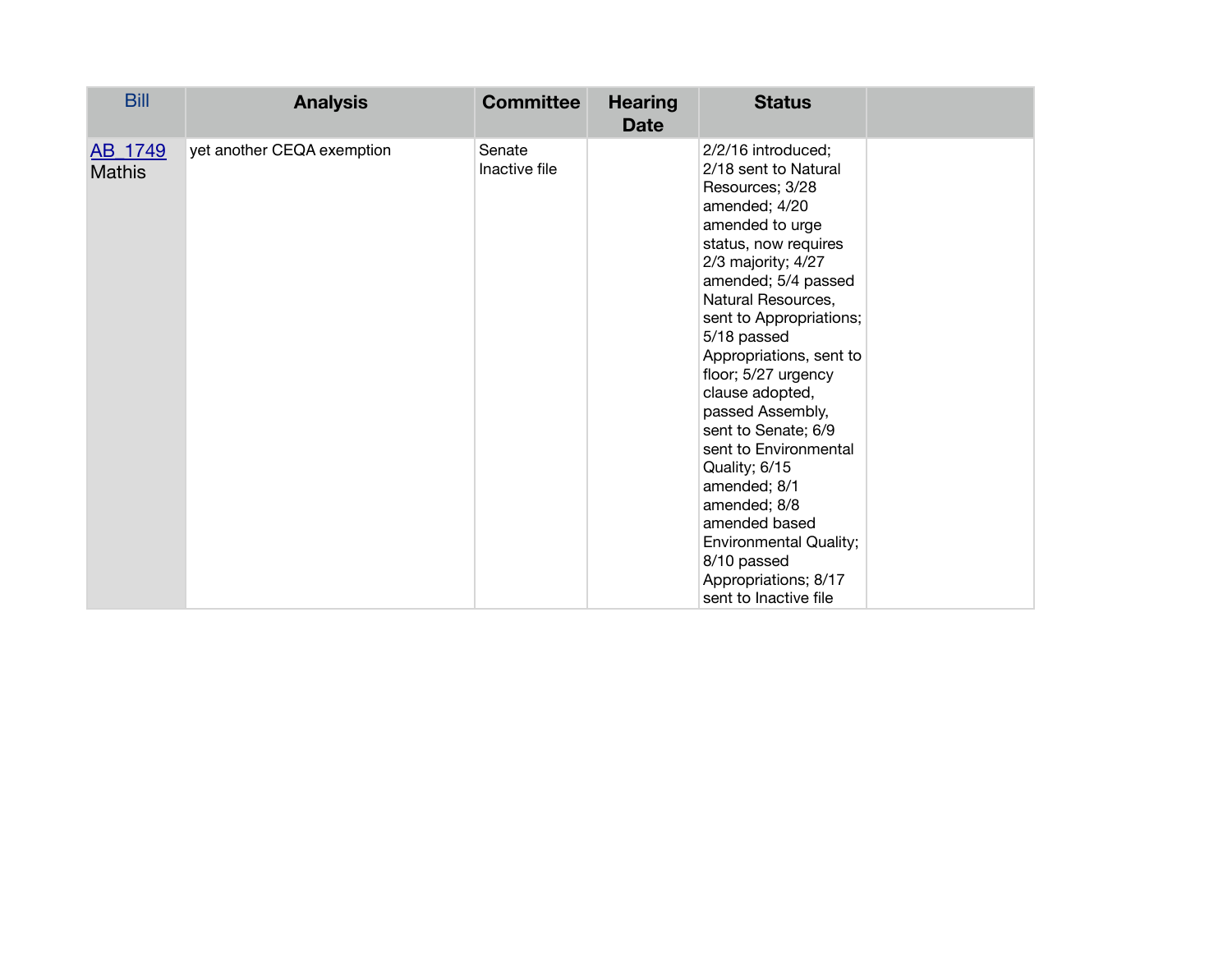| <b>Bill</b>            | Support/<br><b>Oppose</b> | <b>Title</b>                                          | Intent                                                                                                                                                                                                                                                                                                         | Why we care                                                                                                           |
|------------------------|---------------------------|-------------------------------------------------------|----------------------------------------------------------------------------------------------------------------------------------------------------------------------------------------------------------------------------------------------------------------------------------------------------------------|-----------------------------------------------------------------------------------------------------------------------|
| AB_1755<br><b>Dodd</b> | Watch                     | The Open and<br><b>Transparent Water Data</b><br>Act. | creates a corporation for creating<br>and managing a statewide water<br>information accounting system<br>and an online water transfer<br>information clearinghouse; 5/11<br>transfers job out of corporation<br>and back to water resources and<br>fish and wildlife. adds ecological<br>data to the database. | more pressure on all landowners that<br>have water resources to be required to<br>report water activity on their land |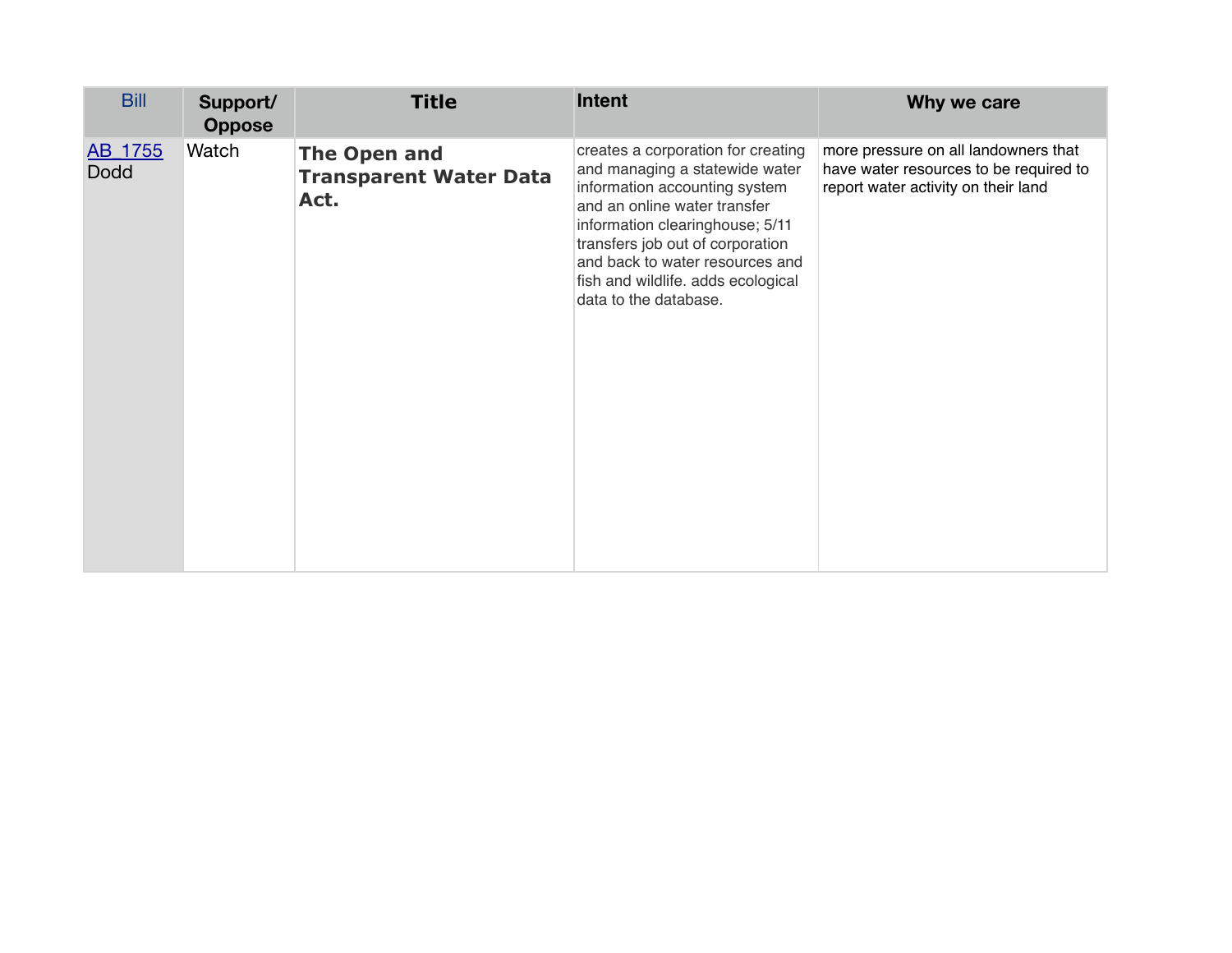| <b>Bill</b>            | <b>Analysis</b>                                                                                                                                                                                                          | <b>Committee</b>      | <b>Hearing</b><br><b>Date</b> | <b>Status</b>                                                                                                                                                                                                                                                                                                                                                                                                                                                                                    |  |
|------------------------|--------------------------------------------------------------------------------------------------------------------------------------------------------------------------------------------------------------------------|-----------------------|-------------------------------|--------------------------------------------------------------------------------------------------------------------------------------------------------------------------------------------------------------------------------------------------------------------------------------------------------------------------------------------------------------------------------------------------------------------------------------------------------------------------------------------------|--|
| AB_1755<br><b>Dodd</b> | This assumes that the various agencies<br>involved in water management will<br>cooperate; we see no defined<br>breakpoint dividing what is appropriate<br>for public viewing and what is protected<br>by privacy rights. | Senate 3rd<br>Reading |                               | 2/2/16 introduced;<br>2/18 sent to Water,<br>Parks & Wildlife; 3/1<br>amended; 4/5<br>amended; 4/20<br>passed Water, Parks &<br>Wildlife, sent to<br>Appropriations; 5/11<br>amended; passed<br>Appropriations; 531<br>passed Assembly,<br>sent to Senate; 6/9<br>sent to Natural<br>Resources & Water;<br>6/13 amended; 6/28<br>passed Natural<br>Resources & Water,<br>sent to Appropriations;<br>8/1 amended; 8/17<br>withdrawn from<br>committee; 8/22<br>passed Senate sent to<br>Assembly; |  |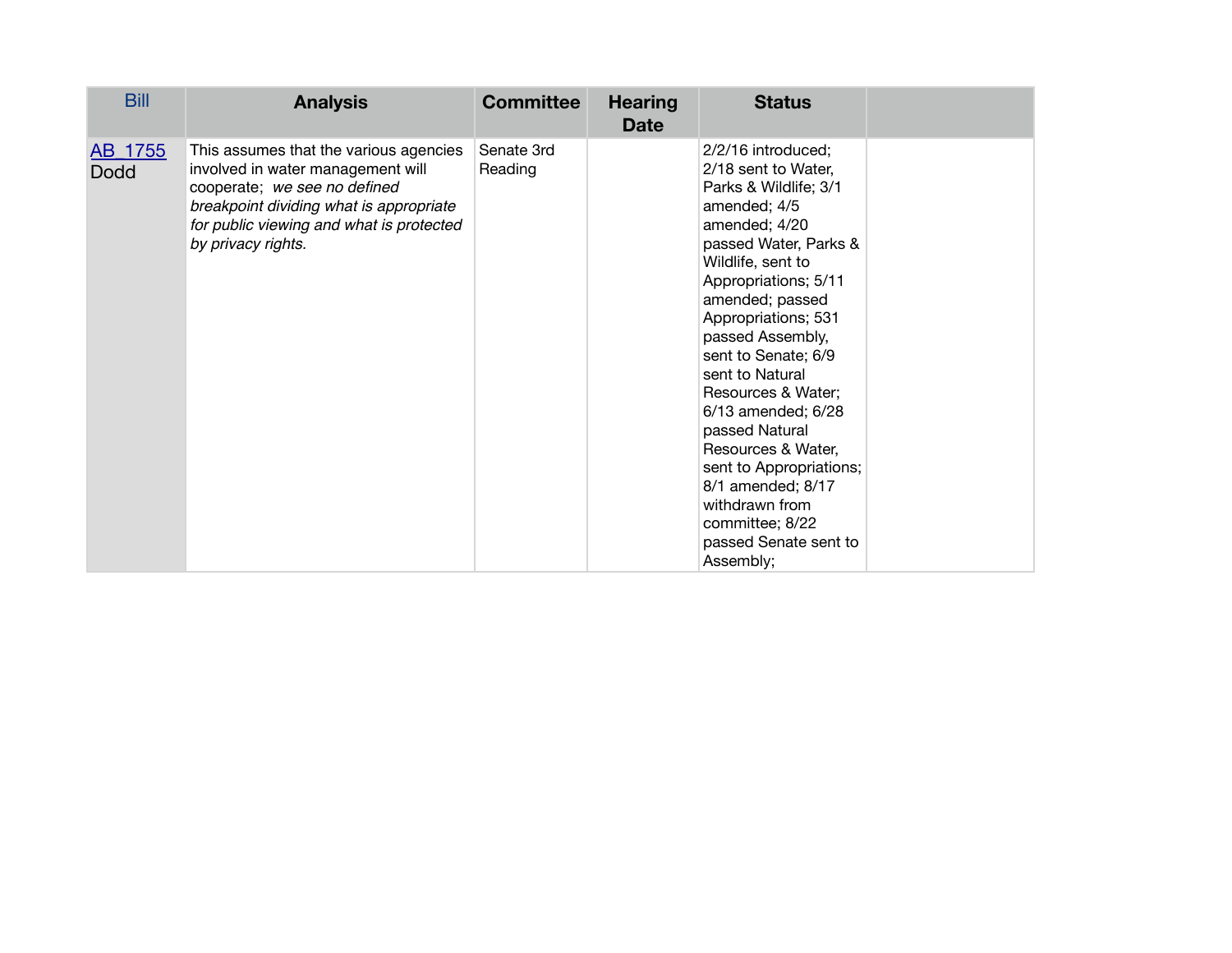| <b>Bill</b>      | Support/<br><b>Oppose</b> | <b>Title</b>                                                                                                                                  | Intent                                                                                                                                                                                                                                                                                 | Why we care |
|------------------|---------------------------|-----------------------------------------------------------------------------------------------------------------------------------------------|----------------------------------------------------------------------------------------------------------------------------------------------------------------------------------------------------------------------------------------------------------------------------------------|-------------|
| AB_1787<br>Gomez | Watch                     | California Environmental<br>Protection Agency: cross-<br>media enforcement unit. -><br><b>Open meetings: public</b><br>comments: translation. | more social engineering - gives<br>preferential treatment to<br>"disadvantaged communities"<br>when implementing environmental<br>law; 6/13 CHANGED TO ALLOW<br>MORE TIME FOR NON-<br><b>ENGLISH SPEAKERS TO</b><br><b>TESTIFY SO THEIR</b><br>TRANSLATORS CAN PASS ON<br>THE MESSAGE. |             |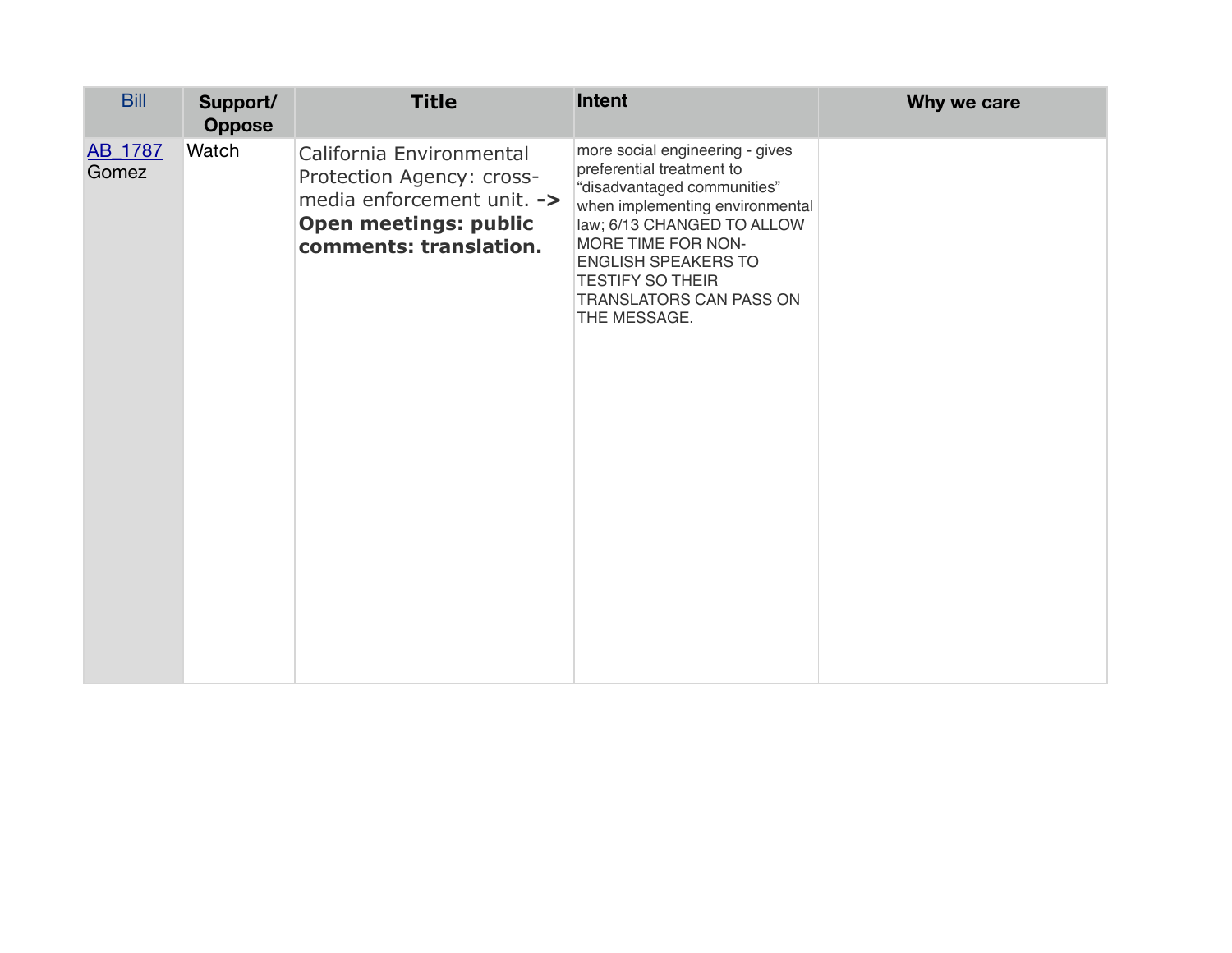| <b>Bill</b>      | <b>Analysis</b> | <b>Committee</b>                | <b>Hearing</b><br><b>Date</b> | <b>Status</b>                                                                                                                                                                                                                                                                                                                                                                                                                                                                                                                                                                                                  |  |
|------------------|-----------------|---------------------------------|-------------------------------|----------------------------------------------------------------------------------------------------------------------------------------------------------------------------------------------------------------------------------------------------------------------------------------------------------------------------------------------------------------------------------------------------------------------------------------------------------------------------------------------------------------------------------------------------------------------------------------------------------------|--|
| AB_1787<br>Gomez |                 | Assembly<br>Local<br>Government |                               | 2/4/26 introduced;<br>2/18 sent to Natural<br>Resources; 3/15<br>passed Natural<br>Resources, sent to<br>Appropriations; 4/6<br>passed<br>Appropriations; 4/11<br>passed Assembly,<br>sent to Senate;<br>referred to<br><b>Environmental Quality;</b><br>6/8 passed<br>Environmental Quality,<br>sent to Appropriations;<br>6/16 amended; 6/20<br>sent to Rules; 6/21<br>sent to Governance &<br>Finance; 8/1 passed<br>Governance &<br>Finance, sent to<br>Appropriations; 8/2<br>amended; 8/11<br>passed<br>Appropriations; 8/15<br>passed Senate, sent<br>to Assembly; 8/18<br>sent to Local<br>Government; |  |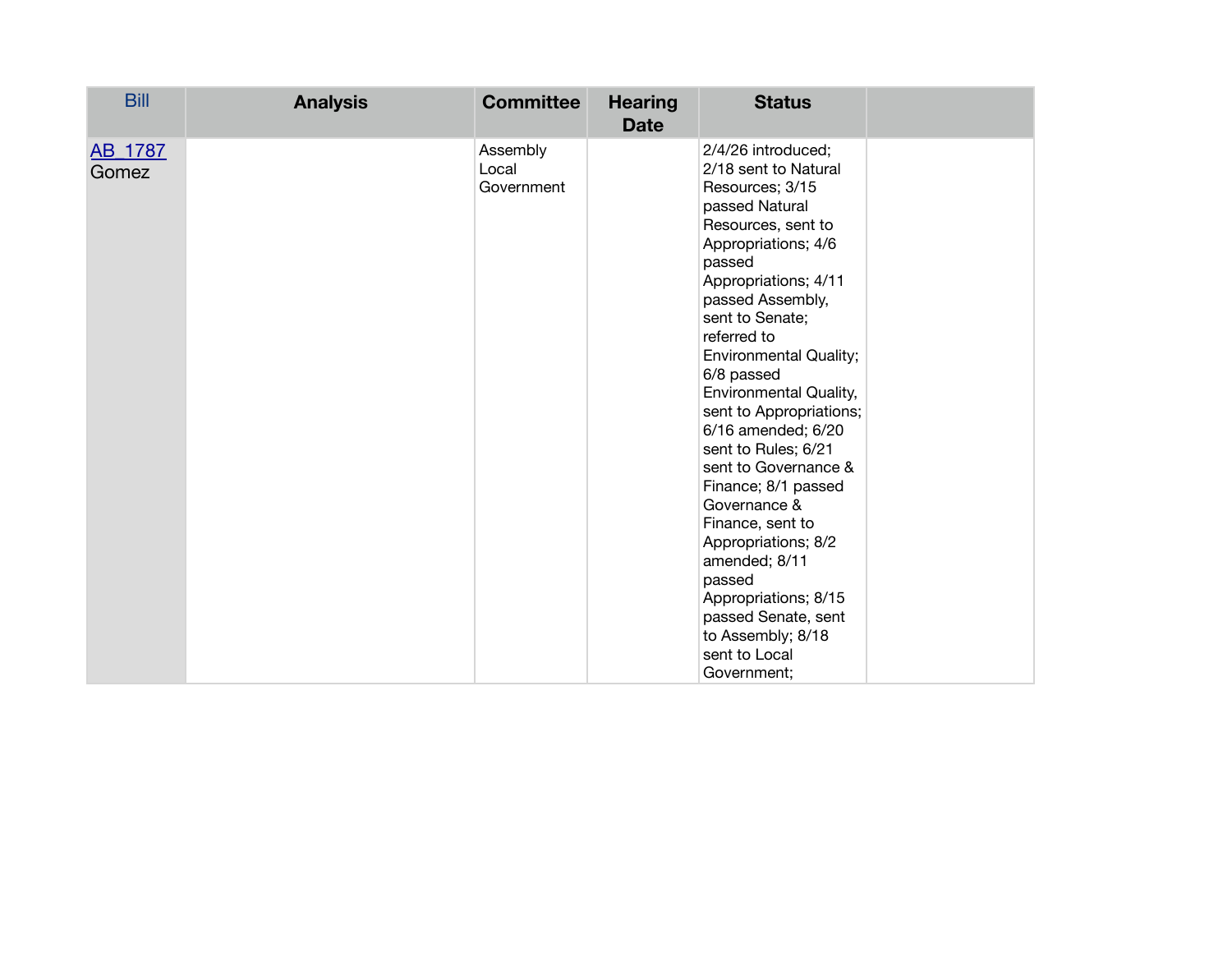| <b>Bill</b><br>Support/<br><b>Oppose</b>        | <b>Title</b>                         | <b>Intent</b>                                                                                                                              | Why we care                                                                                                                                                                                  |
|-------------------------------------------------|--------------------------------------|--------------------------------------------------------------------------------------------------------------------------------------------|----------------------------------------------------------------------------------------------------------------------------------------------------------------------------------------------|
| <b>AB 1820 - Support</b><br>Quirk<br>Our letter | <b>Unmanned aircraft</b><br>systems. | lays out the rules of engagement<br>for law enforcement to use drones<br>and the rules for how they must<br>handle data gathered by drones | Drones can be a tremendous tool, but<br>they can also be illegally intrusive. We<br>want to be able to use or contract for<br>services, but do not want them used for<br>spying or sabotage. |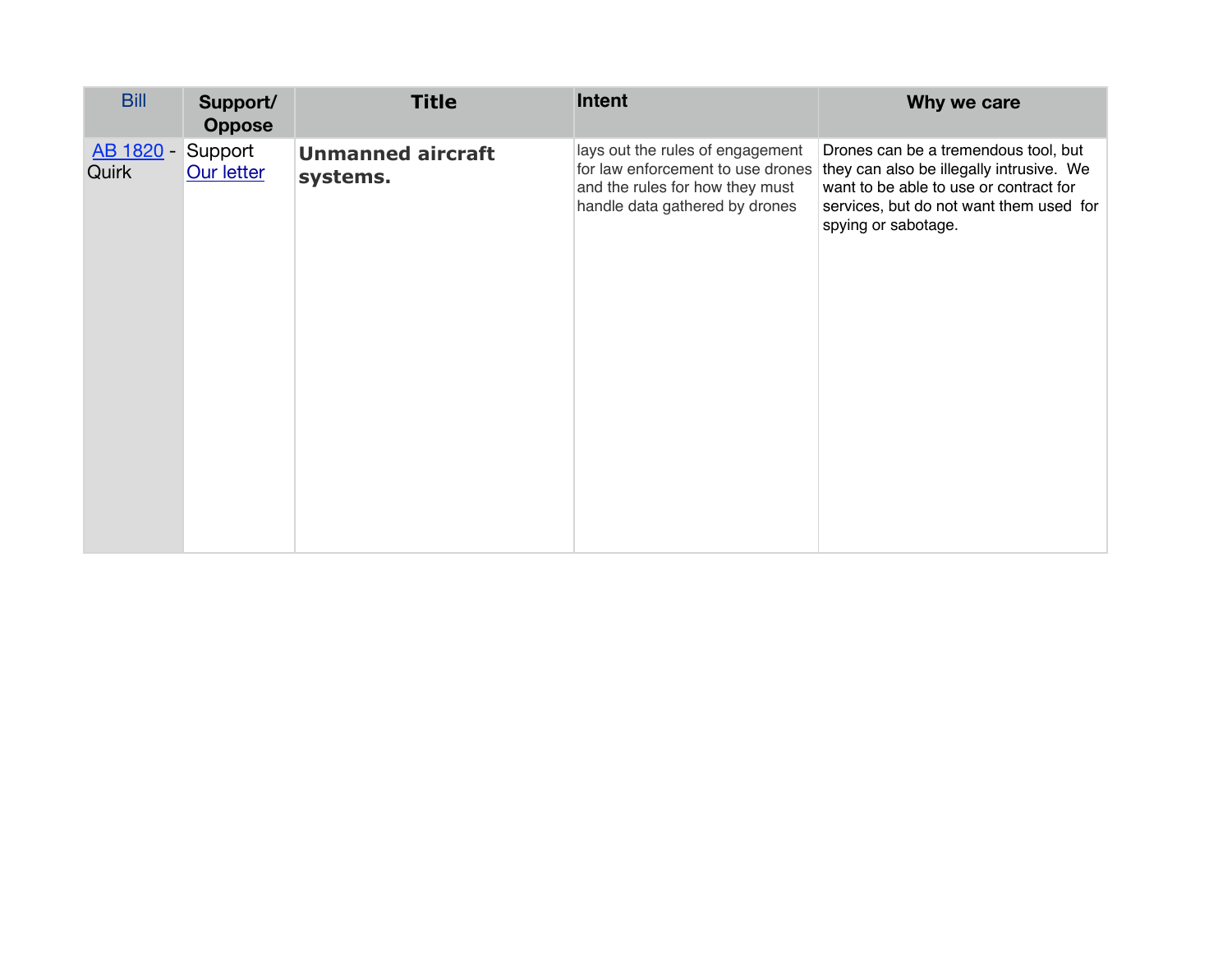| <b>Bill</b>        | <b>Analysis</b> | <b>Committee</b>    | <b>Hearing</b><br><b>Date</b>   | <b>Status</b>                                                                                                                                                                                                                                                                                                                                                                                                                                                                                             |  |
|--------------------|-----------------|---------------------|---------------------------------|-----------------------------------------------------------------------------------------------------------------------------------------------------------------------------------------------------------------------------------------------------------------------------------------------------------------------------------------------------------------------------------------------------------------------------------------------------------------------------------------------------------|--|
| AB 1820 -<br>Quirk |                 | Senate<br>Judiciary | <b>FAILED</b><br><b>PASSAGE</b> | 2/9 introduced; 2/25<br>sent to Public Safety<br>and Privacy &<br><b>Consumer Protection;</b><br>3/15 passed Public<br>Safety, sent to Privacy<br>& Consumer<br>Protection; 4/11<br>amended; passed<br>Privacy and Consumer<br>Protection, sent to<br>Appropriations; 5/4<br>passed<br>Appropriations, sent to<br>floor; 5/19 amended,<br>passed Assembly,<br>sent to Senate; 6/2<br>sent to Public Safety<br>and Judiciary; 6/22<br>passed Public Safety,<br>sent to Judiciary; 6/28<br>failed Judiciary |  |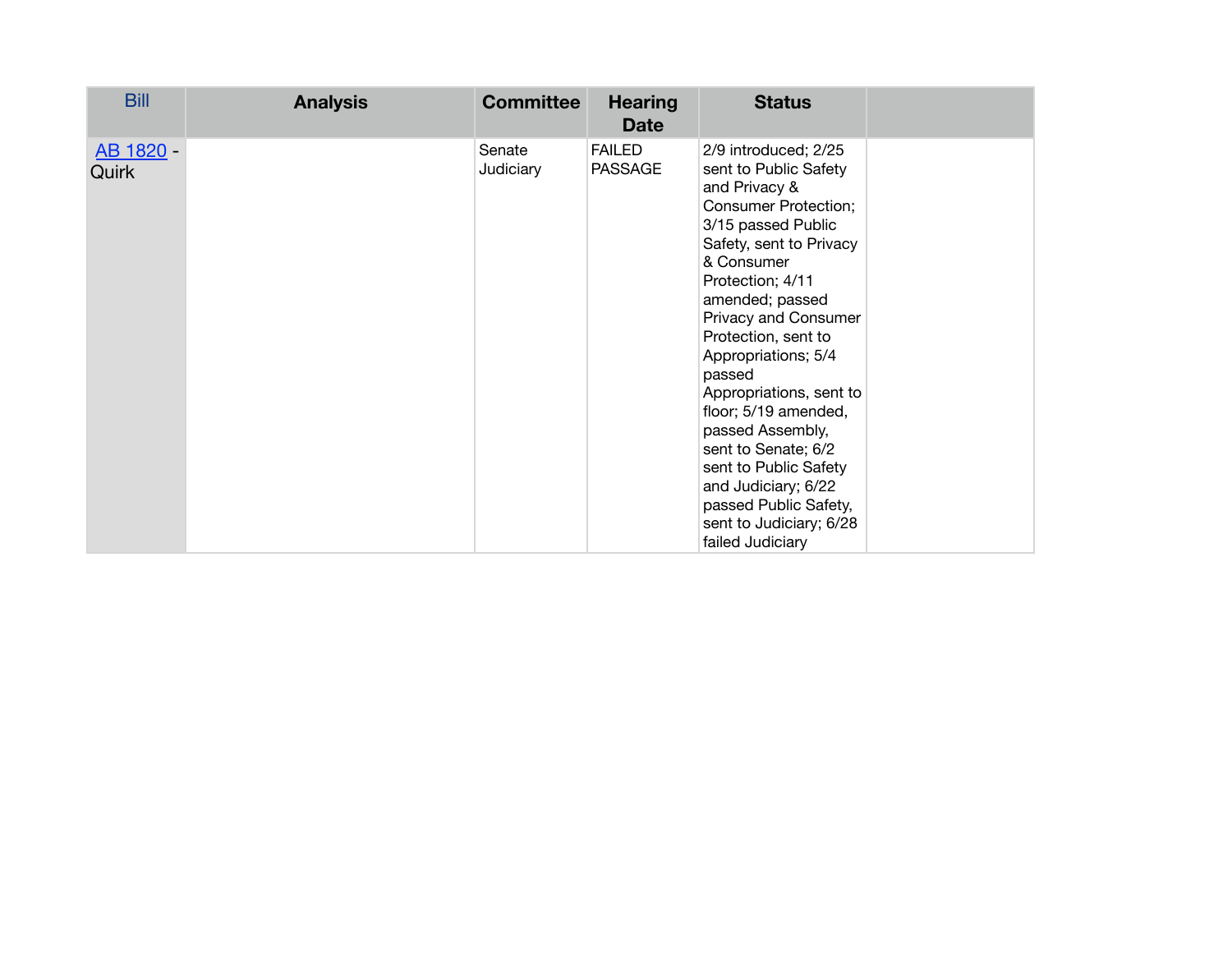| <b>Bill</b>                              | Support/<br><b>Oppose</b> | <b>Title</b>                                                                         | Intent                                                                                                                                                                       | Why we care                                                                                     |
|------------------------------------------|---------------------------|--------------------------------------------------------------------------------------|------------------------------------------------------------------------------------------------------------------------------------------------------------------------------|-------------------------------------------------------------------------------------------------|
| AB 1845 - Watch<br>Dahle                 | Our letter                | <b>Protected species: take:</b><br>rough sculpin.                                    | This bill allows a take of the fully<br>protected fish species to allow the<br>repair of a bridge; 8/2 the bill is<br>now dependent on the passing of<br>AB_2001 and AB_2488 | forestry activities are often hampered by<br>restrictions around endangered species<br>habitat. |
| <b>AB 1886 - Watch</b><br><b>McCarty</b> |                           | <b>California Environmental</b><br><b>Quality Act: transit</b><br>priority projects. | another CEQA exemption, for<br>transit projects                                                                                                                              |                                                                                                 |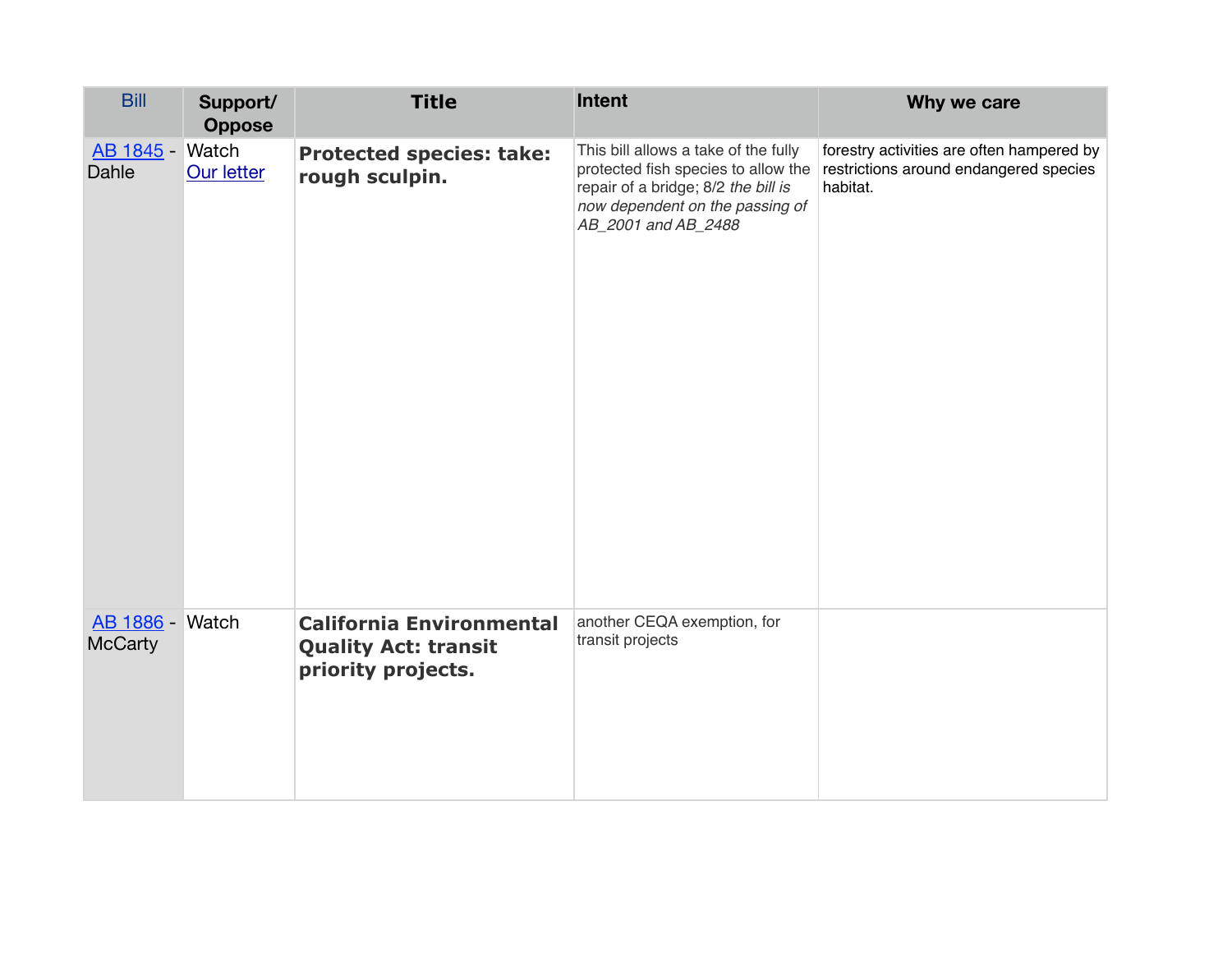| <b>Bill</b>                 | <b>Analysis</b>                                                                                                                                                                                                                                                                                                                                                                             | <b>Committee</b>                   | <b>Hearing</b><br><b>Date</b> | <b>Status</b>                                                                                                                                                                                                                                                                                                                                                                                                                                                                                                                                             |  |
|-----------------------------|---------------------------------------------------------------------------------------------------------------------------------------------------------------------------------------------------------------------------------------------------------------------------------------------------------------------------------------------------------------------------------------------|------------------------------------|-------------------------------|-----------------------------------------------------------------------------------------------------------------------------------------------------------------------------------------------------------------------------------------------------------------------------------------------------------------------------------------------------------------------------------------------------------------------------------------------------------------------------------------------------------------------------------------------------------|--|
| Dahle                       | AB 1845 - One of the failings of The California<br>Endangered Species Act is that it so<br>restricts any activity around a protected<br>species that even necessary activities<br>cannot be done. It is especially sad that<br>often these take restrictions hamper<br>recovery plans. This bill highlights<br>aspects of this problem and<br>demonstrates that the bill needs<br>revision. | <b>GOVERNOR</b>                    |                               | 2/9 introduced; 2/25<br>sent to Water, Parks &<br>Wildlife; 3/29 passed<br>Water, Parks &<br>Wildlife, sent to<br>Appropriations; 4/13<br>passed<br>Appropriations, sent to<br>Consent Calendar;<br>4/21 passed<br>Assembly, sent to<br>Senate; 5/5 sent to<br>Natural Resources &<br>Water; 5/11 amended;<br>6/16 amended,<br>passed Natural<br>Resources & Water,<br>sent to Appropriations;<br>6/20 amended; 8/2<br>passed Appropriations<br>via consent calendar,<br>amended; 8/15<br>passed Senate, sent<br>to Assembly; 8/22<br>passed both houses; |  |
| AB 1886 -<br><b>McCarty</b> |                                                                                                                                                                                                                                                                                                                                                                                             | Senate<br>Environmental<br>Quality |                               | 6/29/16 2/11 introduced; 2/25<br>sent to Natural<br>Resources; 5/10<br>passed Natural<br>Resources, sent to<br>floor;; 5/11 amended;<br>5/27 passed<br>Assembly, sent to<br>Senate; 6/9 sent to<br><b>Environmental Quality</b>                                                                                                                                                                                                                                                                                                                           |  |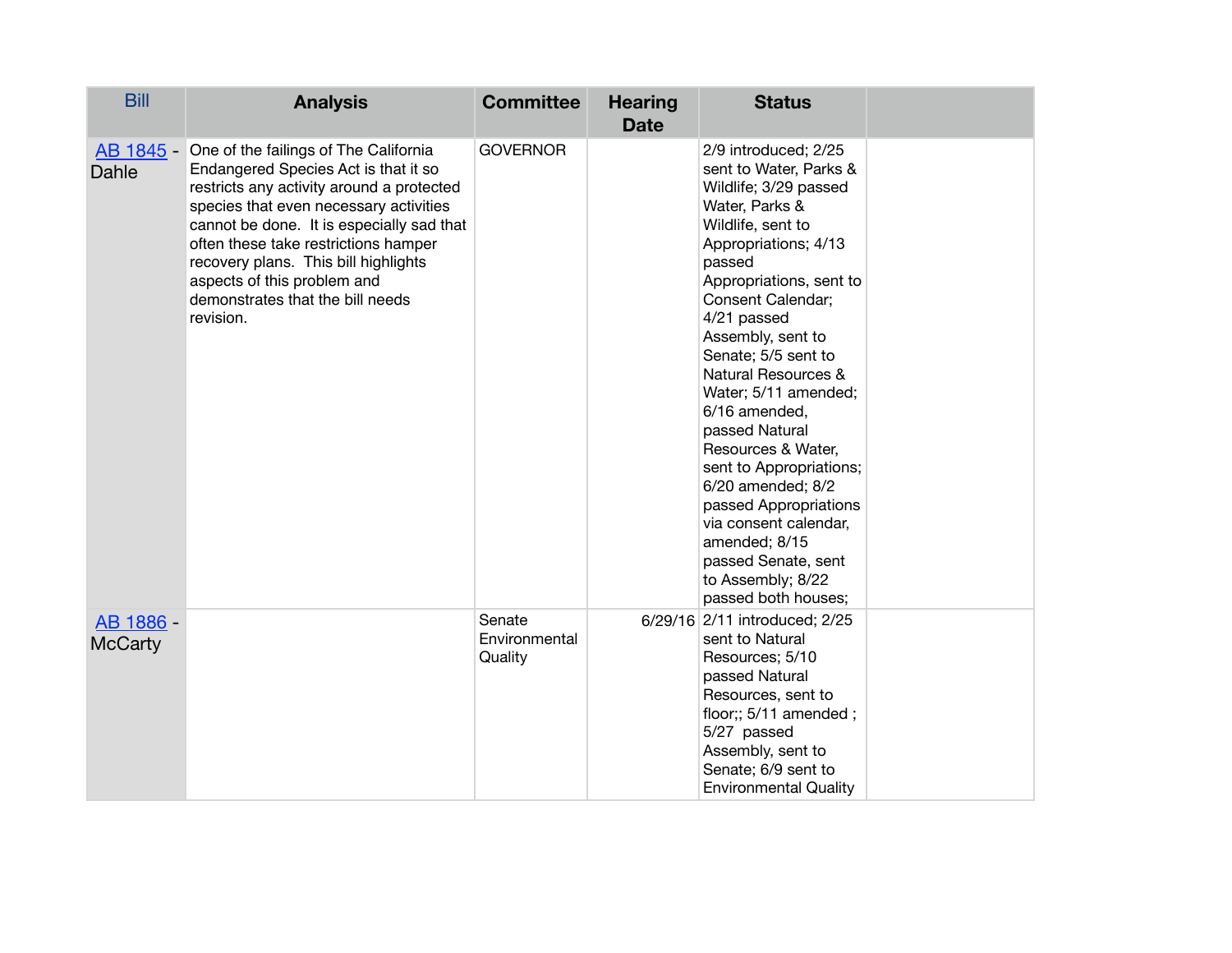| <b>Bill</b>             | Support/<br><b>Oppose</b> | <b>Title</b>                                                   | <b>Intent</b>                                                                                                                                                                                    | Why we care                                                                    |
|-------------------------|---------------------------|----------------------------------------------------------------|--------------------------------------------------------------------------------------------------------------------------------------------------------------------------------------------------|--------------------------------------------------------------------------------|
| AB 1923 - Watch<br>Wood |                           | Renewable feed-in tariff -><br><b>Bioenergy feed-in tariff</b> | This bill scales up the size of<br>small generation plant using<br>renewable source fuels can utilize<br>funding through the tariff 8/19<br>Now requires coordination with<br>AB 1612 and SB 840 | this may affect development and<br>continuance of biomass generation<br>plants |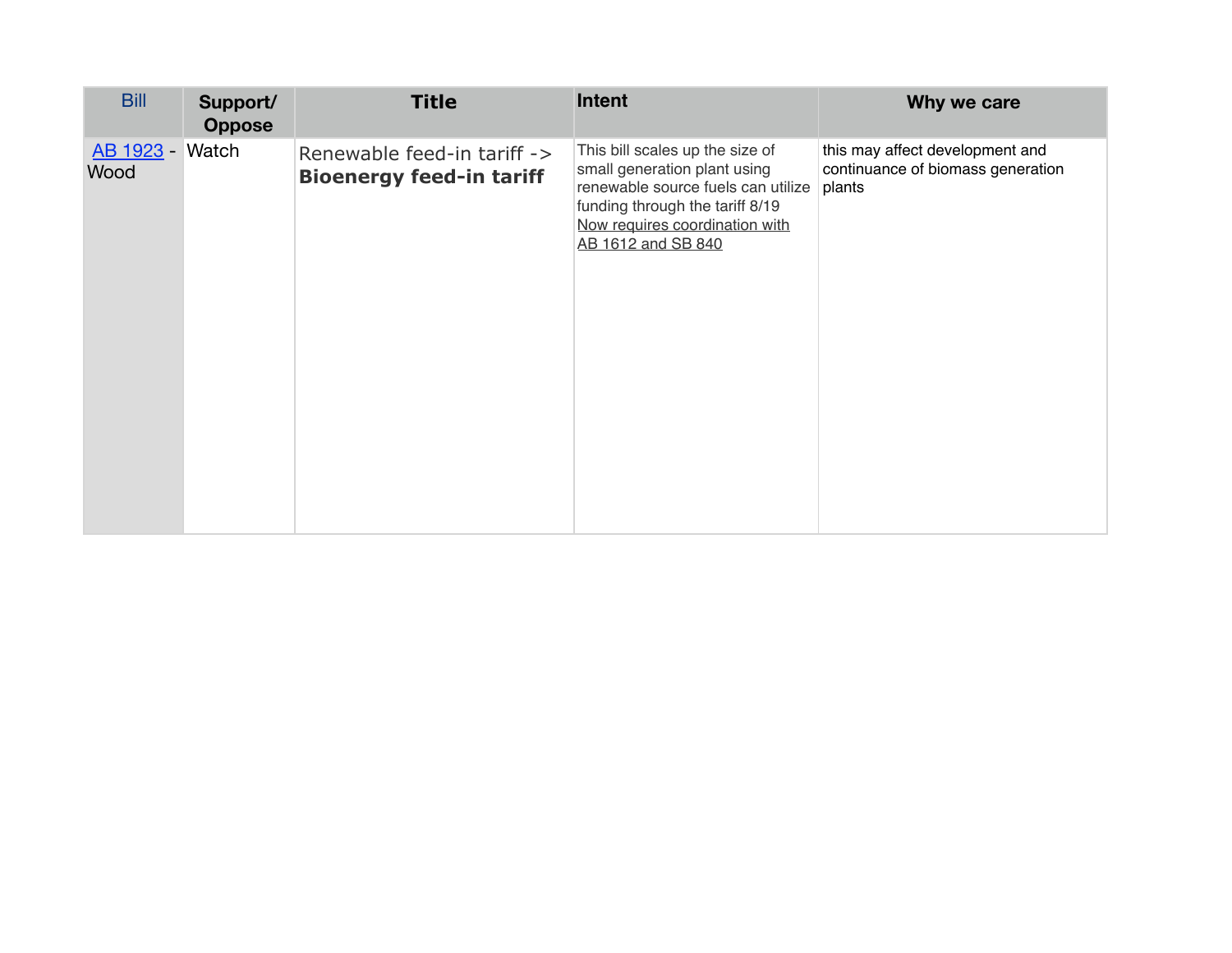| <b>Bill</b>       | <b>Analysis</b>                                                                                                                                                                                                                                                                                              | <b>Committee</b>      | <b>Hearing</b><br><b>Date</b> | <b>Status</b>                                                                                                                                                                                                                                                                                                                                                                                                                                             |  |
|-------------------|--------------------------------------------------------------------------------------------------------------------------------------------------------------------------------------------------------------------------------------------------------------------------------------------------------------|-----------------------|-------------------------------|-----------------------------------------------------------------------------------------------------------------------------------------------------------------------------------------------------------------------------------------------------------------------------------------------------------------------------------------------------------------------------------------------------------------------------------------------------------|--|
| AB 1923 -<br>Wood | This may have an affect on our ever-<br>present problem of how to deal with our<br>fuels problem affordably. 8/19 However<br>the legislature is introducing enough<br>unnecessary and burdensome rules on<br>these biomass plants to make any<br>reasonable generation facility tell them<br>to take a hike. | Senate 2nd<br>Reading |                               | 2/25 sent to Utilities &<br>Commerce; 4/4<br>passed Utilities &<br>Commerce, sent to<br>floor; 4/14 amended,<br>is in Appropriations;<br>4/27 passed<br>Appropriations, sent to<br>Consent Calendar; 5/5<br>passed Assembly,<br>sent to Senate; sent to<br>Energy, Utilities and<br>Communications; 6/2<br>amended; 6/21<br>passed Energy,<br>Utilities &<br>Communications, sent<br>to Appropriations; 8/1<br>passed<br>Appropriations; 8/19<br>amended; |  |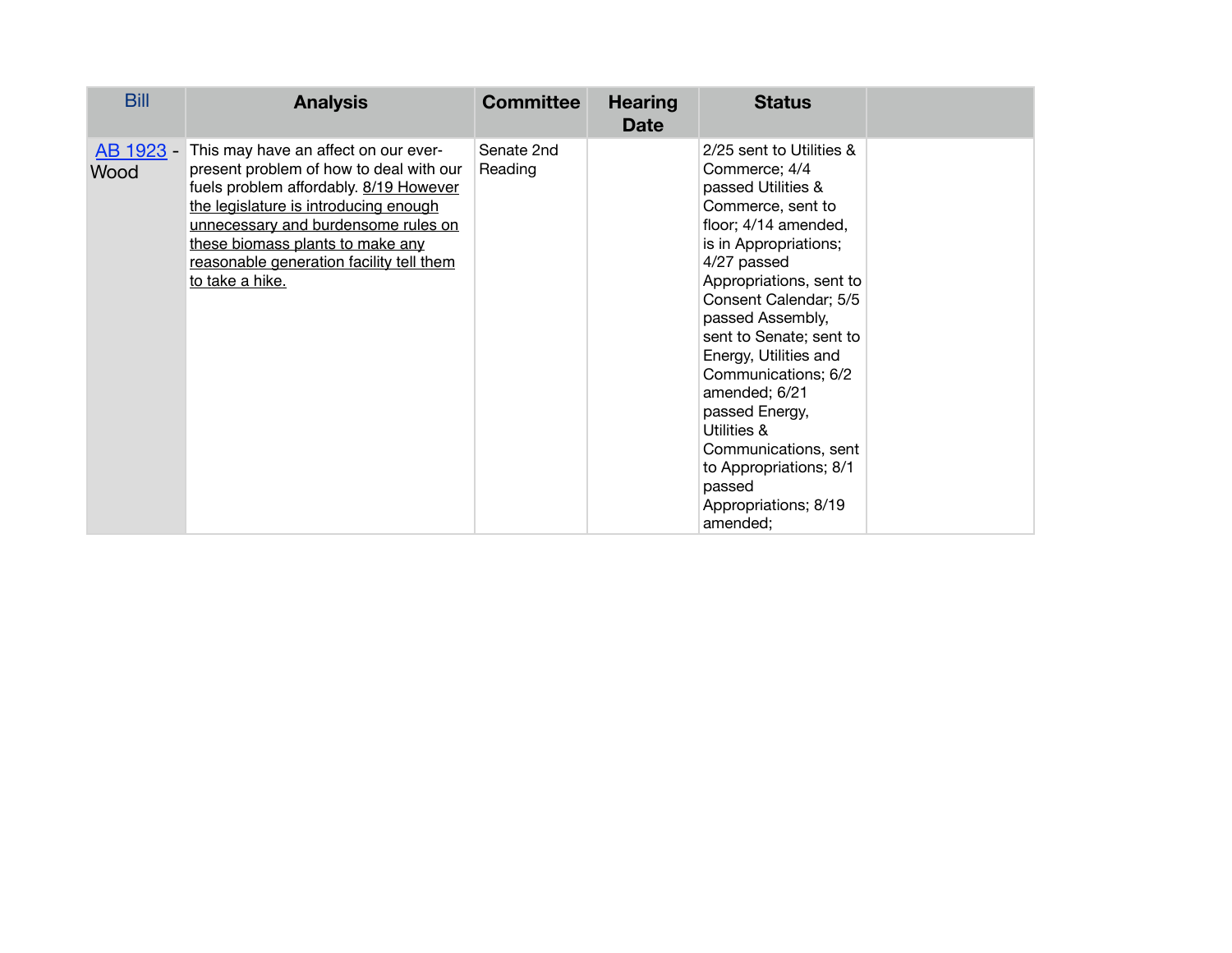| <b>Bill</b>       | Support/<br><b>Oppose</b>            | <b>Title</b>                                                                                                                     | Intent                                                                                                                                                                                                           | Why we care                                                                                                                                                                                                                                                                            |
|-------------------|--------------------------------------|----------------------------------------------------------------------------------------------------------------------------------|------------------------------------------------------------------------------------------------------------------------------------------------------------------------------------------------------------------|----------------------------------------------------------------------------------------------------------------------------------------------------------------------------------------------------------------------------------------------------------------------------------------|
| AB 1958 -<br>Wood | Support if<br>modified<br>Our letter | Forest practices: oak<br>woodlands -> Forestry:<br>timberlands: restoration<br>and conservation forest<br>management activities. | directs the Board of Forestry to<br>revise or repeal those regulations<br>that impede the restoration of oak<br>woodlands; 4/6 Southern<br>Subdistrict is cut out AGAIN; 8/19<br>added interactions with AB 2029 | oak woodlands that are currently<br>supporting enough timber species to<br>qualify as timberlands are not permitted<br>under existing regulations to be cleared<br>of these species. These succession<br>processes are currently threatening the<br>oak woodland habitats in the state |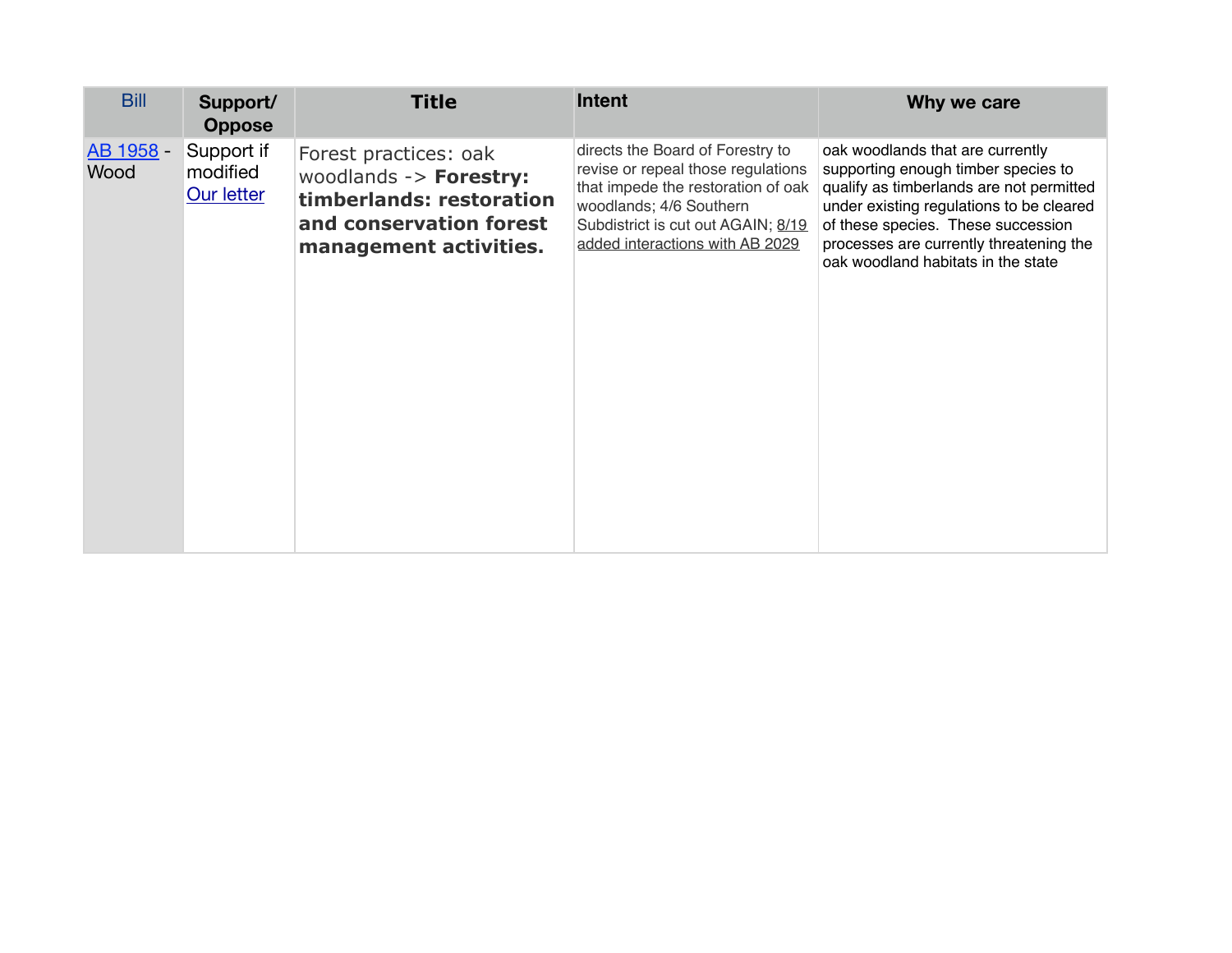| <b>Bill</b>       | <b>Analysis</b>                                                                                                                                                                                                                                                                                                                                                                                                                                                      | <b>Committee</b>      | <b>Hearing</b><br><b>Date</b> | <b>Status</b>                                                                                                                                                                                                                                                                                                                                                                                                                                            |  |
|-------------------|----------------------------------------------------------------------------------------------------------------------------------------------------------------------------------------------------------------------------------------------------------------------------------------------------------------------------------------------------------------------------------------------------------------------------------------------------------------------|-----------------------|-------------------------------|----------------------------------------------------------------------------------------------------------------------------------------------------------------------------------------------------------------------------------------------------------------------------------------------------------------------------------------------------------------------------------------------------------------------------------------------------------|--|
| AB 1958 -<br>Wood | forests are great, but we need to support<br>all the ecosystems of the state. Even if<br>oaks in this state are not commercial<br>trees, the habitat supports a wide variety<br>of California's species and we should<br>give them a fighting chance; 8/19 getting<br>better, but still have problems with<br>prohibiting removal of trees larger than<br>26" diameter at stump height for<br>commercial purposes. How are we<br>supposed to PAY for this operation? | Senate 2nd<br>Reading |                               | 2/12 introduced; 2/25<br>sent to Natural<br>Resources; 3/29<br>amended; 4/6<br>amended, passed<br>Natural Resources,<br>sent to Appropriations;<br>5/27 passed<br>Appropriations; 531<br>passed Assembly,<br>sent to Senate; 6/9<br>sent to Natural<br>Resources & Water;<br>6/21 amended; 8/1<br>passed Natural<br>Resources & Water,<br>sent to Appropriations;<br>$8/2$ amended; $8/4$<br>amended; 8/12<br>passed<br>Appropriations; 8/19<br>amended; |  |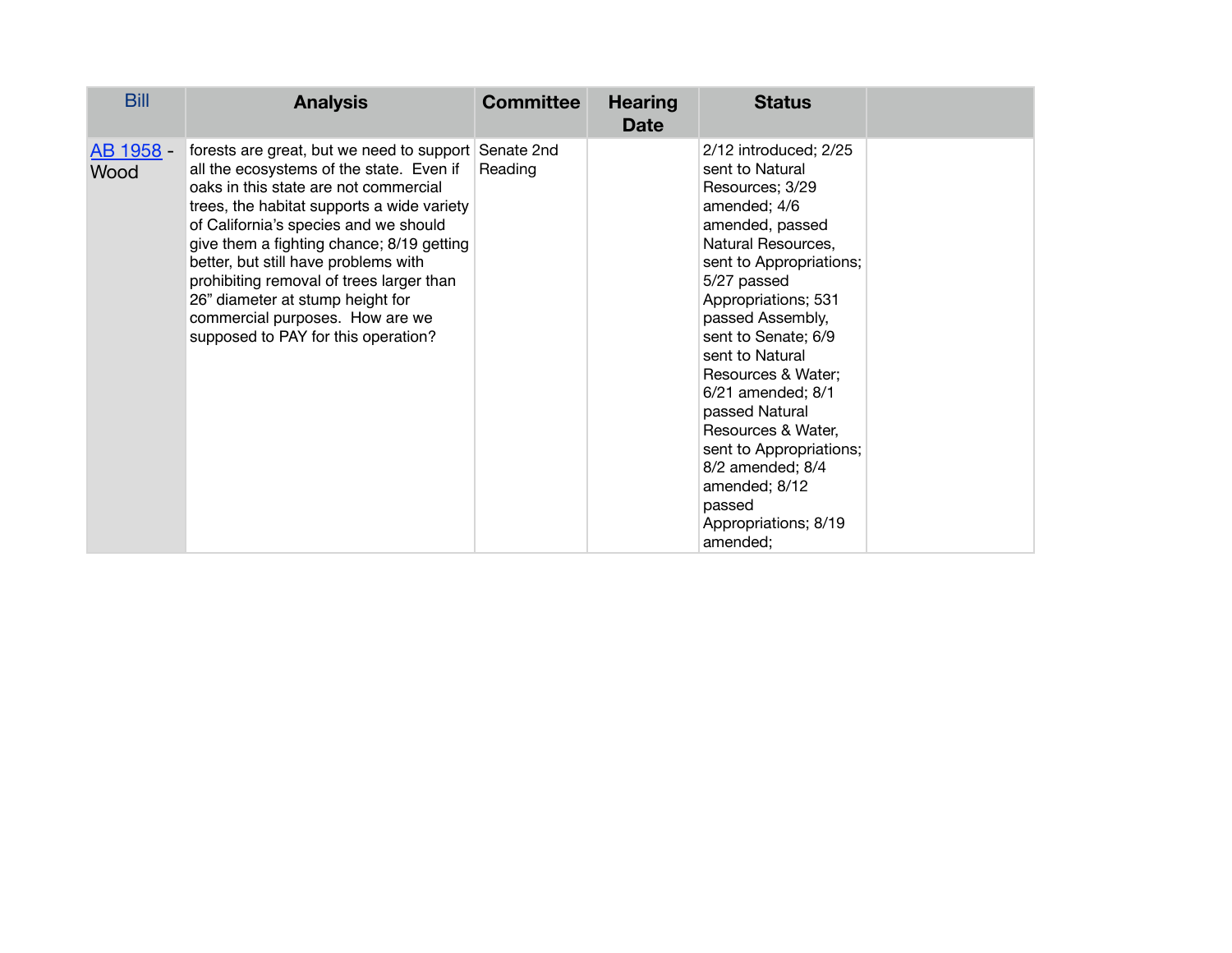| <b>Bill</b>                | Support/<br><b>Oppose</b>    | <b>Title</b>                                                                                                                                                                                | <b>Intent</b>                                                                                                                                                                                                                                                                                                                              | Why we care                                                                                                   |
|----------------------------|------------------------------|---------------------------------------------------------------------------------------------------------------------------------------------------------------------------------------------|--------------------------------------------------------------------------------------------------------------------------------------------------------------------------------------------------------------------------------------------------------------------------------------------------------------------------------------------|---------------------------------------------------------------------------------------------------------------|
| AB 2001 -<br><b>Mathis</b> | Support<br><b>Our letter</b> | Fish: fully protected species:<br>taking or possession. -><br><b>Fully protected fish:</b><br><b>Owens pupfish: California</b><br><b>State Safe Harbor</b><br><b>Agreement Program Act.</b> | permits the Department of Fish<br>and Wildlife to take specimens of<br>fully protected species for the<br>purpose of scientific research of<br>species recovery projects; 5/16<br>amendment authorizes take of<br>fully protected fish in Owens<br><b>River Valley and Mojave</b><br>watershed when done under a<br>Safe Harbor Agreement. | forests may have fully protected species<br>complicating land management and<br>habitat management operations |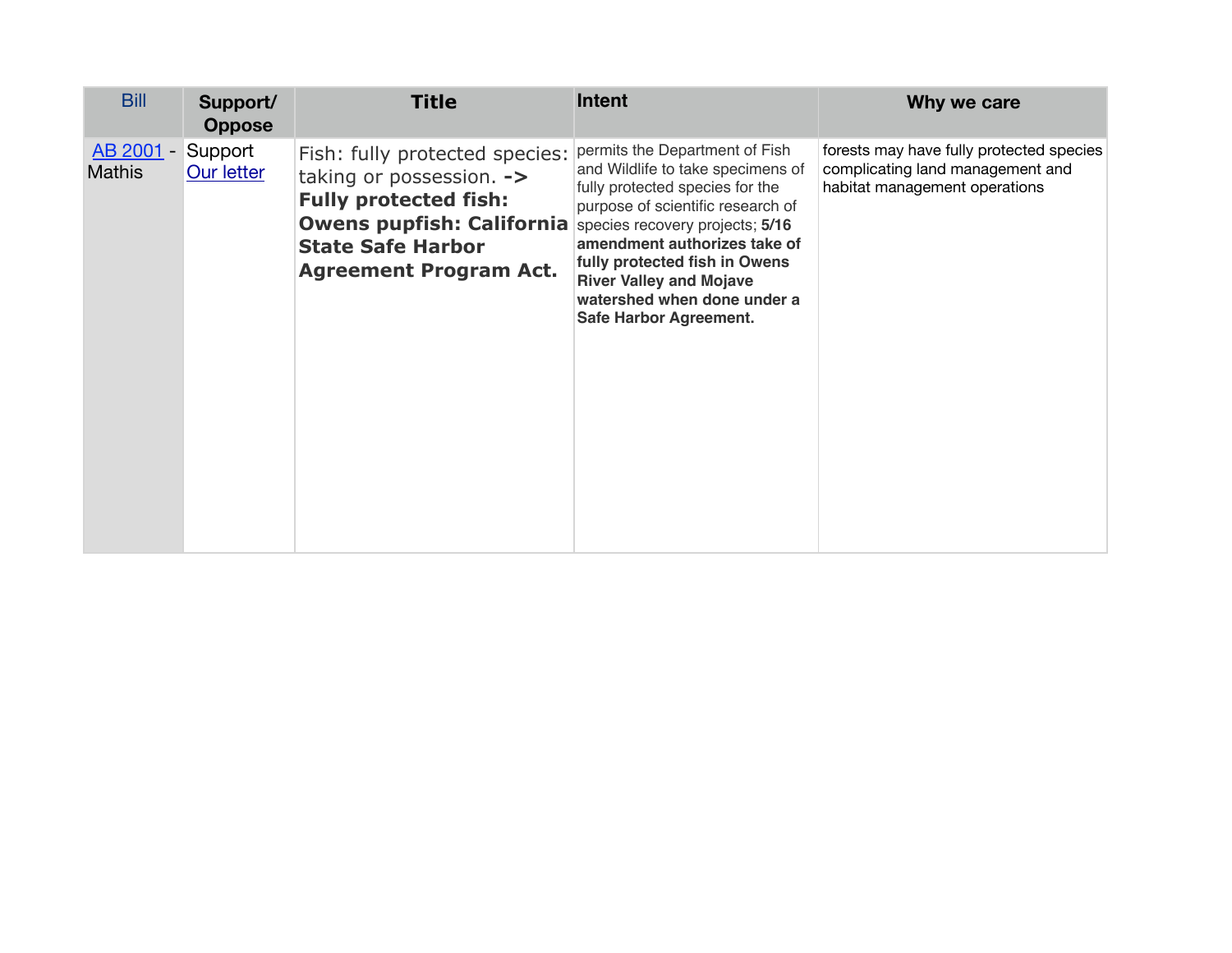| <b>Bill</b>                | <b>Analysis</b>                                                                                                                                                                                           | <b>Committee</b> | <b>Hearing</b><br><b>Date</b> | <b>Status</b>                                                                                                                                                                                                                                                                                                                                                                                                                                                                      |  |
|----------------------------|-----------------------------------------------------------------------------------------------------------------------------------------------------------------------------------------------------------|------------------|-------------------------------|------------------------------------------------------------------------------------------------------------------------------------------------------------------------------------------------------------------------------------------------------------------------------------------------------------------------------------------------------------------------------------------------------------------------------------------------------------------------------------|--|
| AB 2001 -<br><b>Mathis</b> | this is the first step to getting California<br>into the Safe Harbor mind set. The next<br>thing is to expand the take permit to<br>private parties who are participating in<br>species recovery projects | Assembly         |                               | i2/16 introduced; 2/29<br>sent to Water, Parks &<br>Wildlife; 3/10<br>amended; 3/29<br>passed Water, Parks &<br>Wildlife, sent to<br>Appropriations; 4/20<br>passed<br>Appropriations, sent to<br>floor; passed<br>Assembly, sent to<br>Senate; 5/5 sent to<br><b>Natural Resources &amp;</b><br>Water; 5/16 amended;<br>6/15 amended,<br>passed Natural<br>Resources & Water,<br>sent to Appropriations;<br>6/16 amended; 6/27<br>amended; 8/2<br>amended; 8/16<br>passed Senate; |  |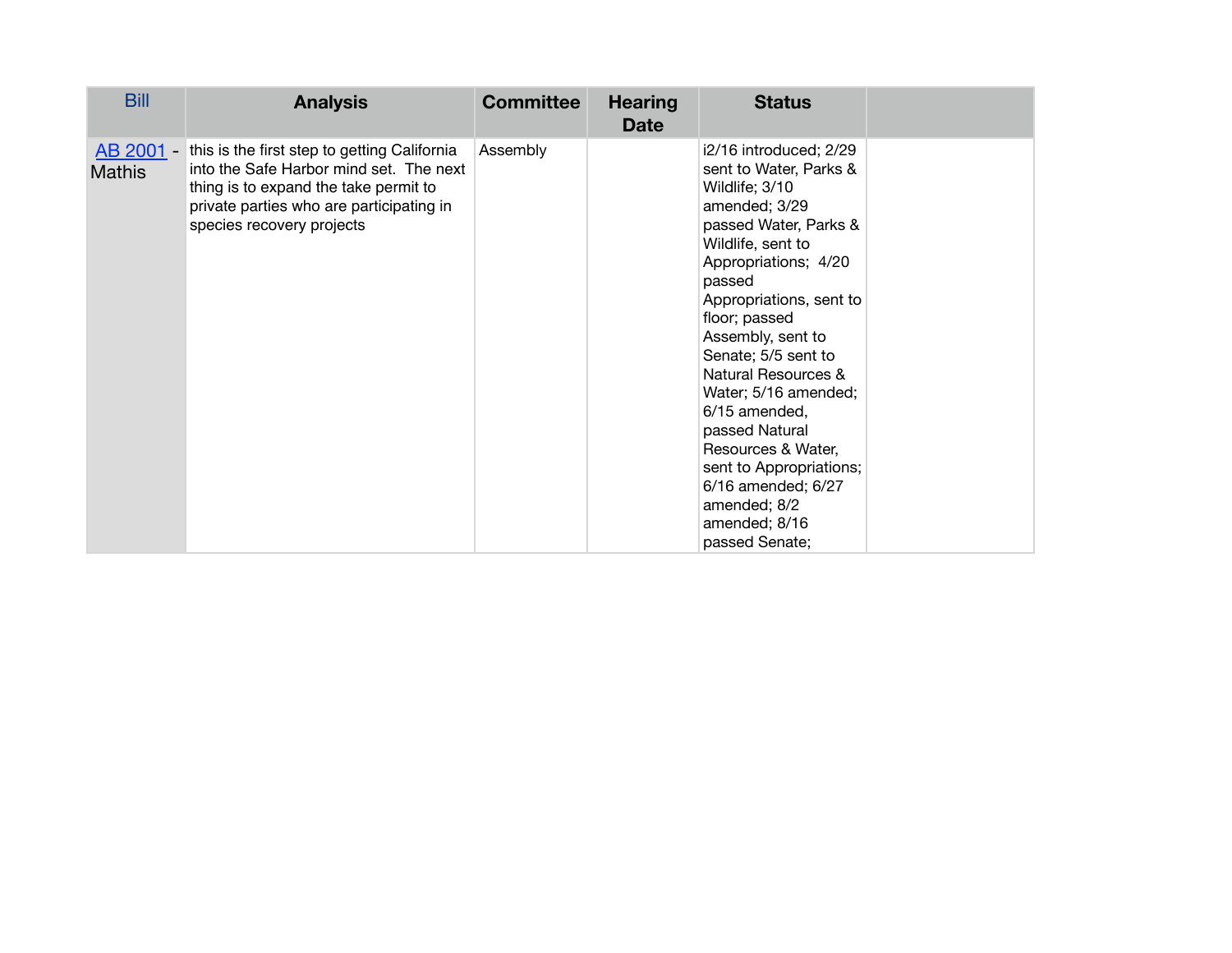| <b>Bill</b>                                    | Support/<br><b>Oppose</b> | <b>Title</b>                                                                     | Intent                                                     | Why we care                                                               |
|------------------------------------------------|---------------------------|----------------------------------------------------------------------------------|------------------------------------------------------------|---------------------------------------------------------------------------|
| <b>AB 2002 - Watch</b><br>Mark<br><b>Stone</b> |                           | <b>Political Reform Act of</b><br>1974: California Coastal<br><b>Commission.</b> | revises rules regarding lobbying<br>the Coastal Commission | coastal forest properties have had<br>clashes with the Coastal Commission |
|                                                |                           |                                                                                  |                                                            |                                                                           |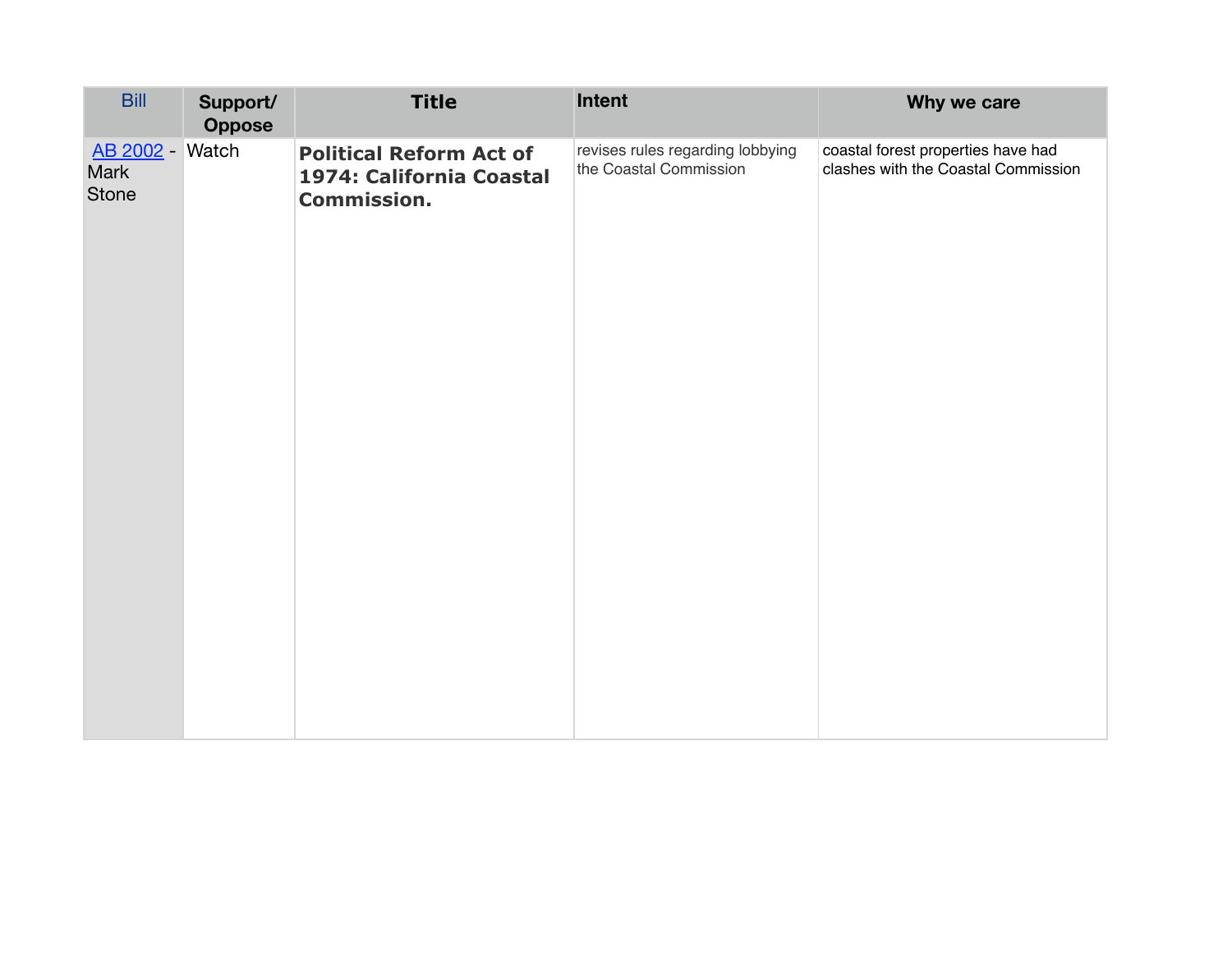| <b>Bill</b>                 | <b>Analysis</b>                                                        | <b>Committee</b> | <b>Hearing</b><br><b>Date</b> | <b>Status</b>                                                                                                                                                                                                                                                                                                                                                                                                                                                                                                                                                                                                                                                                                                   |  |
|-----------------------------|------------------------------------------------------------------------|------------------|-------------------------------|-----------------------------------------------------------------------------------------------------------------------------------------------------------------------------------------------------------------------------------------------------------------------------------------------------------------------------------------------------------------------------------------------------------------------------------------------------------------------------------------------------------------------------------------------------------------------------------------------------------------------------------------------------------------------------------------------------------------|--|
| <b>Mark</b><br><b>Stone</b> | AB 2002 - the Coastal Commission always needs<br>monitored - carefully | Senate Rules     |                               | 2/16 introduced; 2/29<br>sent to Elections &<br>Redistricting and<br>Natural Resources;<br>3/28 amended; 3/30<br>passed Elections &<br>Redistricting, sent to<br><b>Natural Resources;</b><br>4/12 amended; 4/19<br>passed Natural<br>Resources; sent to<br>Appropriations; 5/27<br>passed<br>Appropriations; 6/2<br>passed Assembly,<br>sent to Senate; 6/9<br>sent to Elections &<br>Constitutional<br>Amendments and<br><b>Natural Resources &amp;</b><br>Water; 6/22 passed<br>Elections &<br>Constitutional<br>Amendments, sent to<br><b>Natural Resources &amp;</b><br>Water; 6/28 passed<br>Natural Resources &<br>Water, sent to<br>Appropriations;<br>passed<br>Appropriations; 8/16<br>sent to Rules; |  |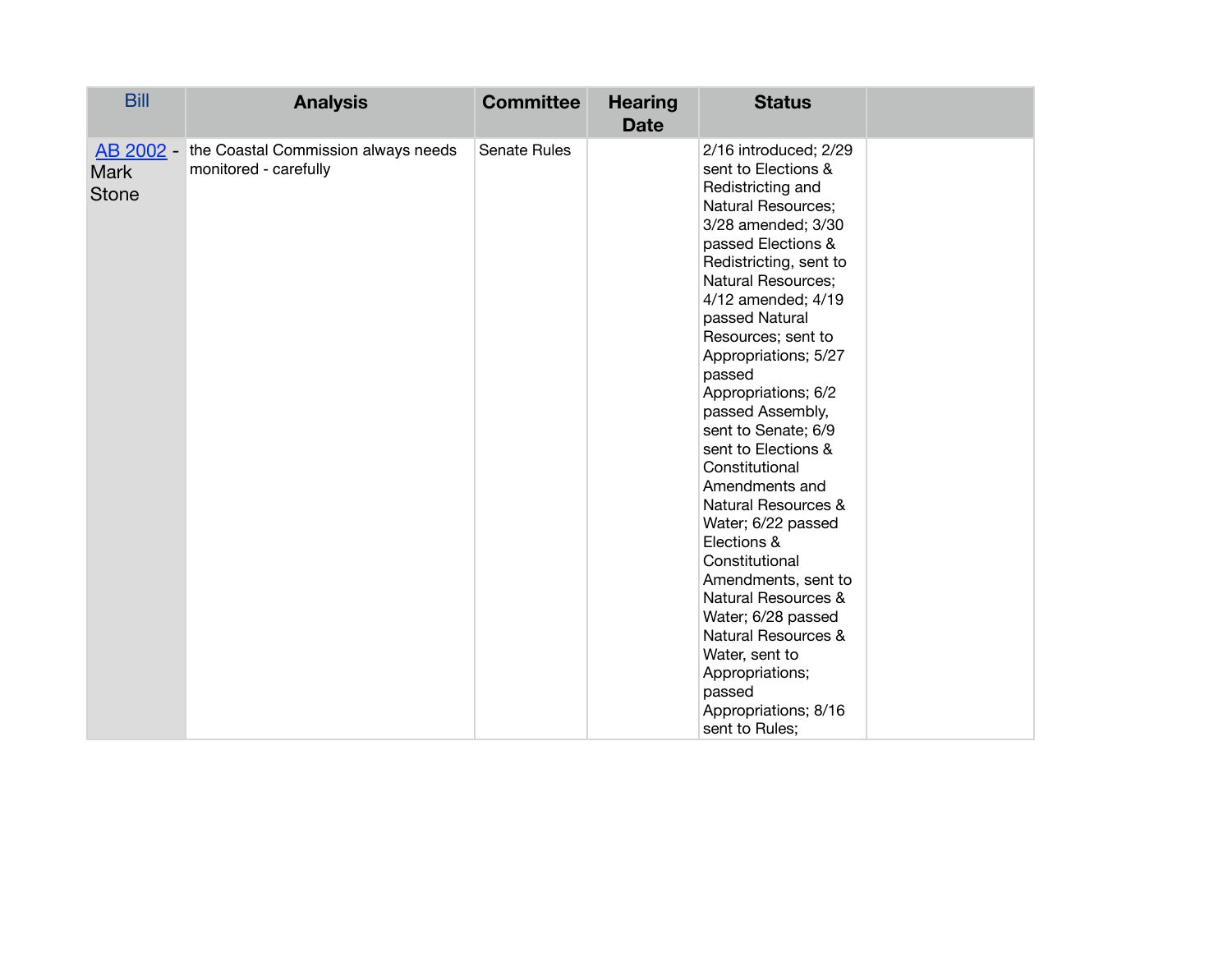| <b>Bill</b>        | Support/<br><b>Oppose</b>    | <b>Title</b>                                   | <b>Intent</b>                                                                                                                                                                                                                                                                                                                                                                                      | Why we care                                                                                                               |
|--------------------|------------------------------|------------------------------------------------|----------------------------------------------------------------------------------------------------------------------------------------------------------------------------------------------------------------------------------------------------------------------------------------------------------------------------------------------------------------------------------------------------|---------------------------------------------------------------------------------------------------------------------------|
| AB 2029 -<br>Dahle | Support<br><b>Our letter</b> | <b>Timber harvesting plans:</b><br>exemptions. | expands the Forest Fire<br>Prevention Pilot Project by<br>authorizing the exemption until<br>January 1, 2023 and allowing<br>trees of up to 28 inches stump<br>diameter be removed within<br>defensible space zones and allow<br>construction or reconstruction of<br>temporary roads up to 600 feet<br>long. Exemption is to apply within<br>the 28 counties authorized for the<br>pilot project. | this won't directly help the southern<br>subdistrict but it provides a foot in the<br>door if it proves useful elsewhere. |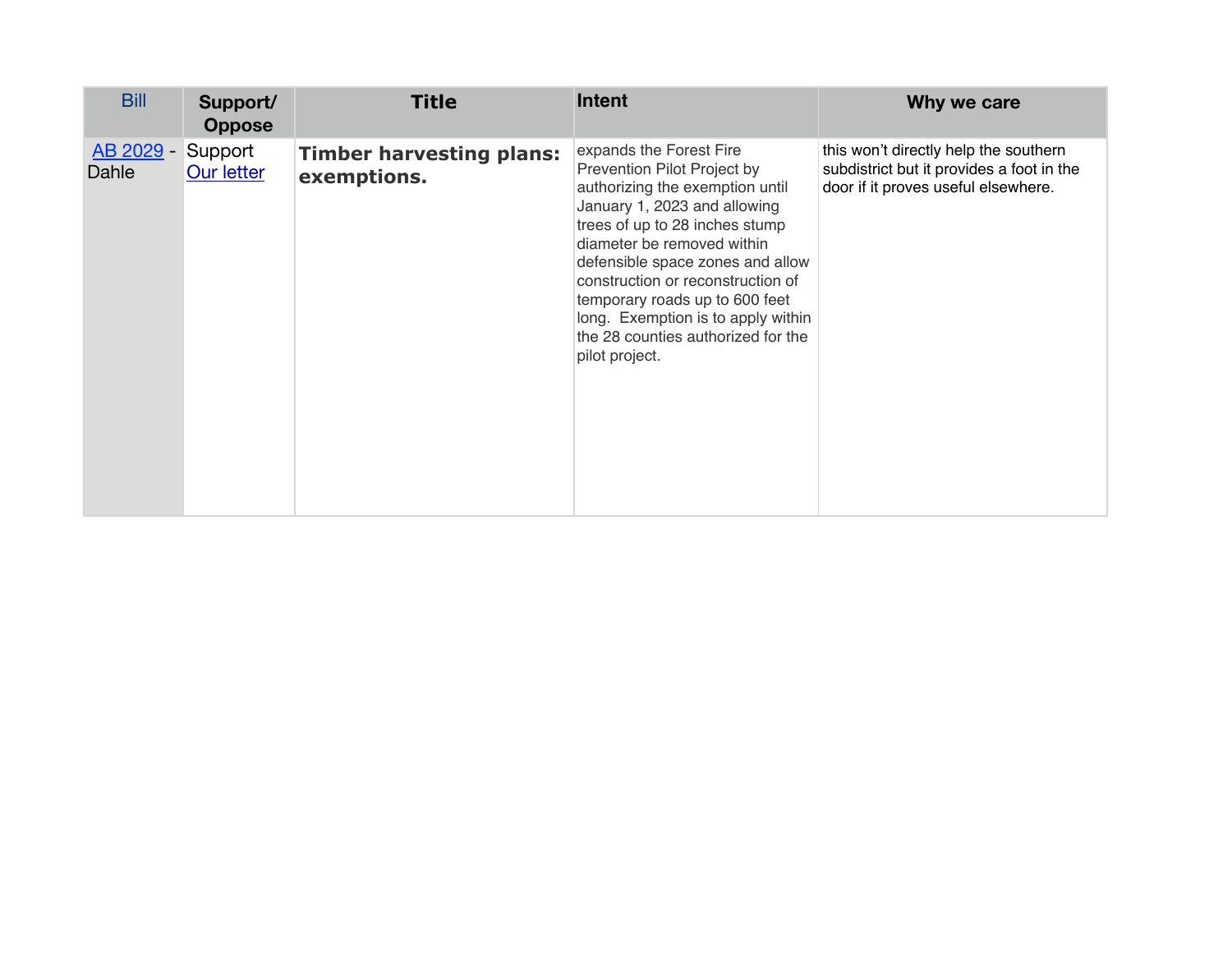| <b>Bill</b>        | <b>Analysis</b>                                                                                             | <b>Committee</b>      | <b>Hearing</b><br><b>Date</b> | <b>Status</b>                                                                                                                                                                                                                                                                                                                                                                                                            |  |
|--------------------|-------------------------------------------------------------------------------------------------------------|-----------------------|-------------------------------|--------------------------------------------------------------------------------------------------------------------------------------------------------------------------------------------------------------------------------------------------------------------------------------------------------------------------------------------------------------------------------------------------------------------------|--|
| AB 2029 -<br>Dahle | We like the declarations and the policy it<br>generates. All we need to do is get<br>included in the party. | Senate 3rd<br>Reading |                               | 2/16 introduced; 3/17<br>sent to Natural<br>Resources; 3/18<br>amended; 4/20<br>amended, passed<br>Natural Resources,<br>sent to Appropriations;<br>5/27 amended,<br>passed<br>Appropriations; ; 6/1<br>passed Assembly,<br>sent to Senate; 6/9<br>sent to Natural<br>Resources & Water;<br>8/1 passed Natural<br>Resources & Water,<br>sent to Appropriations<br>8/2 amended; 8/16<br>amended, passed<br>Appropriations |  |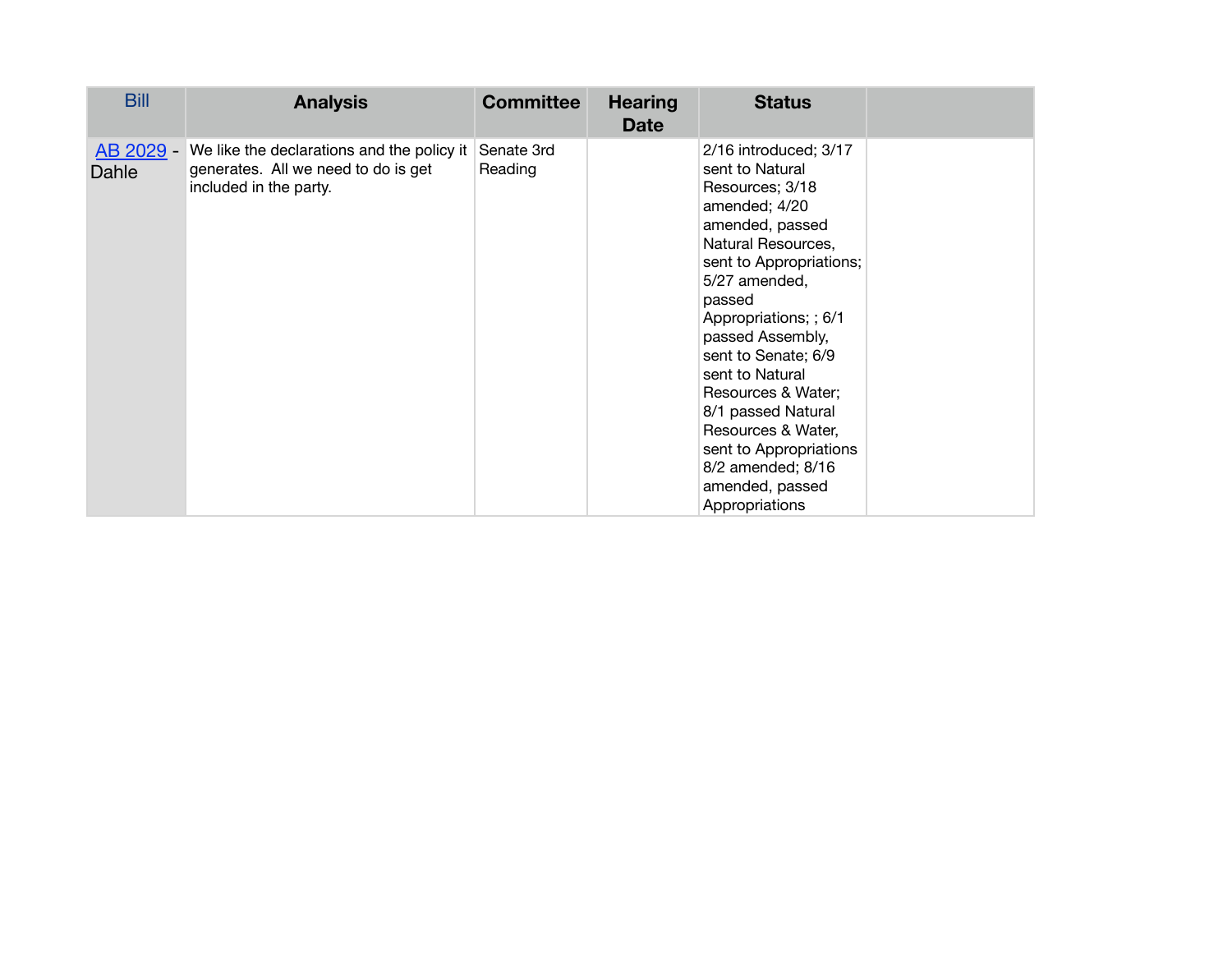| <b>Bill</b>               | Support/<br><b>Oppose</b> | <b>Title</b>                                                                               | <b>Intent</b>                                                                                                                                                                                                                                                                                                                                                                                                                                                                                                                                                                                                                                                                                                                                                                                                                                                                                                                                                                                                                                                                                                                                                                                                | Why we care                                       |
|---------------------------|---------------------------|--------------------------------------------------------------------------------------------|--------------------------------------------------------------------------------------------------------------------------------------------------------------------------------------------------------------------------------------------------------------------------------------------------------------------------------------------------------------------------------------------------------------------------------------------------------------------------------------------------------------------------------------------------------------------------------------------------------------------------------------------------------------------------------------------------------------------------------------------------------------------------------------------------------------------------------------------------------------------------------------------------------------------------------------------------------------------------------------------------------------------------------------------------------------------------------------------------------------------------------------------------------------------------------------------------------------|---------------------------------------------------|
| AB 2087 - Watch<br>Levine |                           | Regional conservation<br>frameworks. -> Regional<br>conservation investment<br>strategies. | authorizes the DF&W to "prepare<br>or approve, and to adopt and<br>amend, a regional conservation<br>framework that identifies wildlife<br>and habitat conservation needs,<br>guides investments in<br>conservation, infrastructure<br>planning, and compensatory<br>mitigation for impacts to natural<br>resources, and informs<br>infrastructure planning, land use<br>planning, and the design and<br>implementation of public and<br>private projects that affect the<br>condition of species and<br>resources under the jurisdiction of<br>the department. The bill would<br>authorize a conservation action<br>implemented in accordance with<br>an approved regional<br>conservation framework, to be<br>used to fulfill, in whole or in part,<br>compensatory mitigation<br>requirements for impacts to<br>covered species, habitat, and<br>other natural resources, as<br>provided." 8/1 amendment<br>includes: (b) The approval or<br>existence of a regional<br>conservation framework or<br>mitigation credit agreement<br>pursuant to this chapter does not<br>do any of the following:<br>(7) Have a binding or mandatory<br>regulatory effect on private<br>landowners or project proponents. | forest lands will be impacted by habitat<br>plans |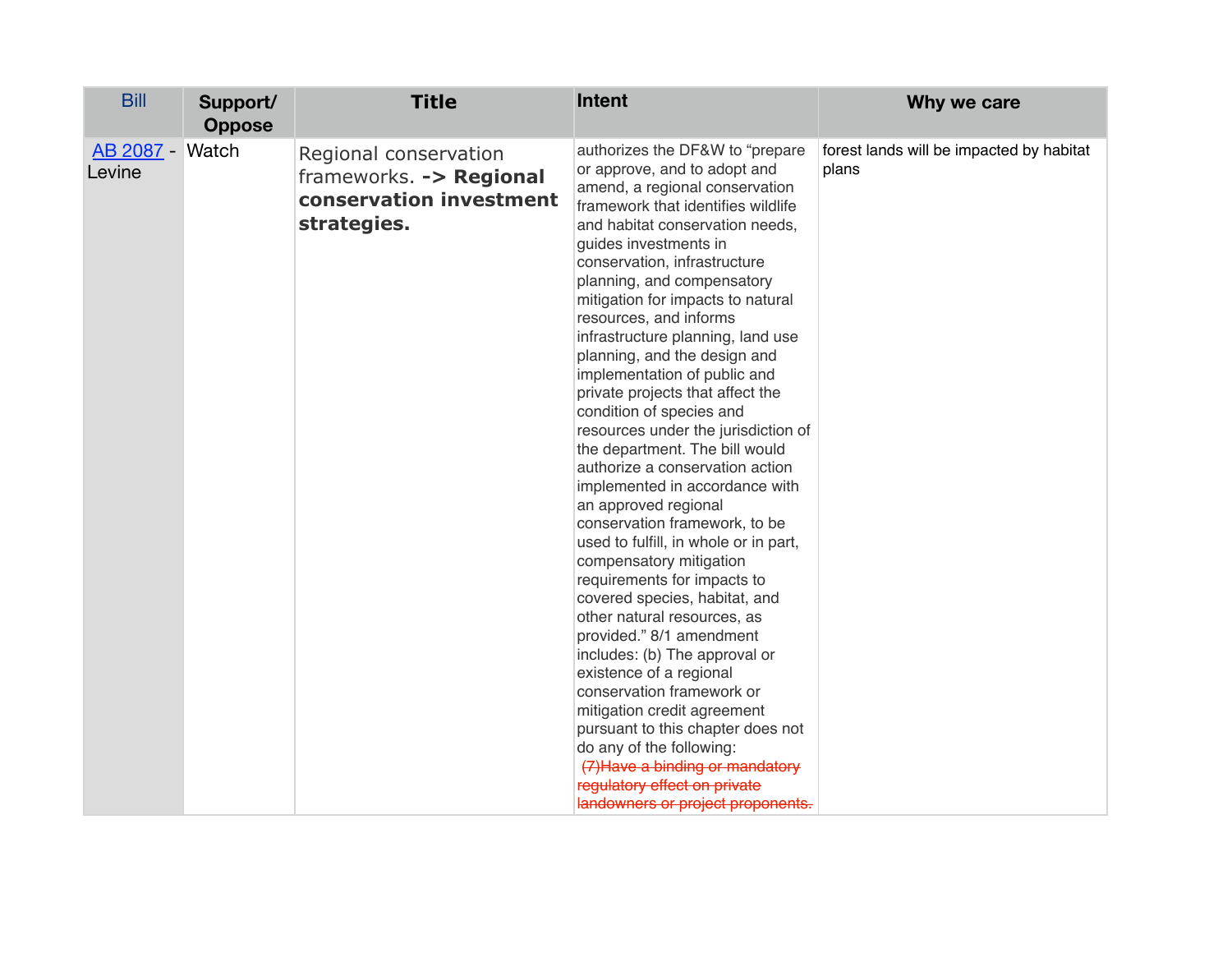| <b>Bill</b> | <b>Analysis</b>                                                                                                                                                                                                                             | <b>Committee</b>      | <b>Hearing</b><br><b>Date</b> | <b>Status</b>                                                                                                                                                                                                                                                                                                                          |  |
|-------------|---------------------------------------------------------------------------------------------------------------------------------------------------------------------------------------------------------------------------------------------|-----------------------|-------------------------------|----------------------------------------------------------------------------------------------------------------------------------------------------------------------------------------------------------------------------------------------------------------------------------------------------------------------------------------|--|
| Levine      | AB 2087 - This may permit Fish and Wildlife to<br>encroach into CalFIre jurisdiction,<br>especially regarding the land<br>management portions of the forestry<br>regulations; 8/19 - Oh, goody! New<br>fees! It's now a Pay to Play scheme. | Senate 2nd<br>Reading |                               | introduced 2/17; 2/29<br>sent to Water, Parks &<br>Wildlife; 6/2 Assembly,<br>sent to Senate; 6/9<br>sent to Natural<br>Resources & Water;<br>6/22 amended; 6/28<br>amended, passed<br><b>Natural Resources &amp;</b><br>Water, sent to<br>Appropriations; 8/1<br>amended; 8/16<br>amended, passed<br>Appropriations; 8/19<br>amended; |  |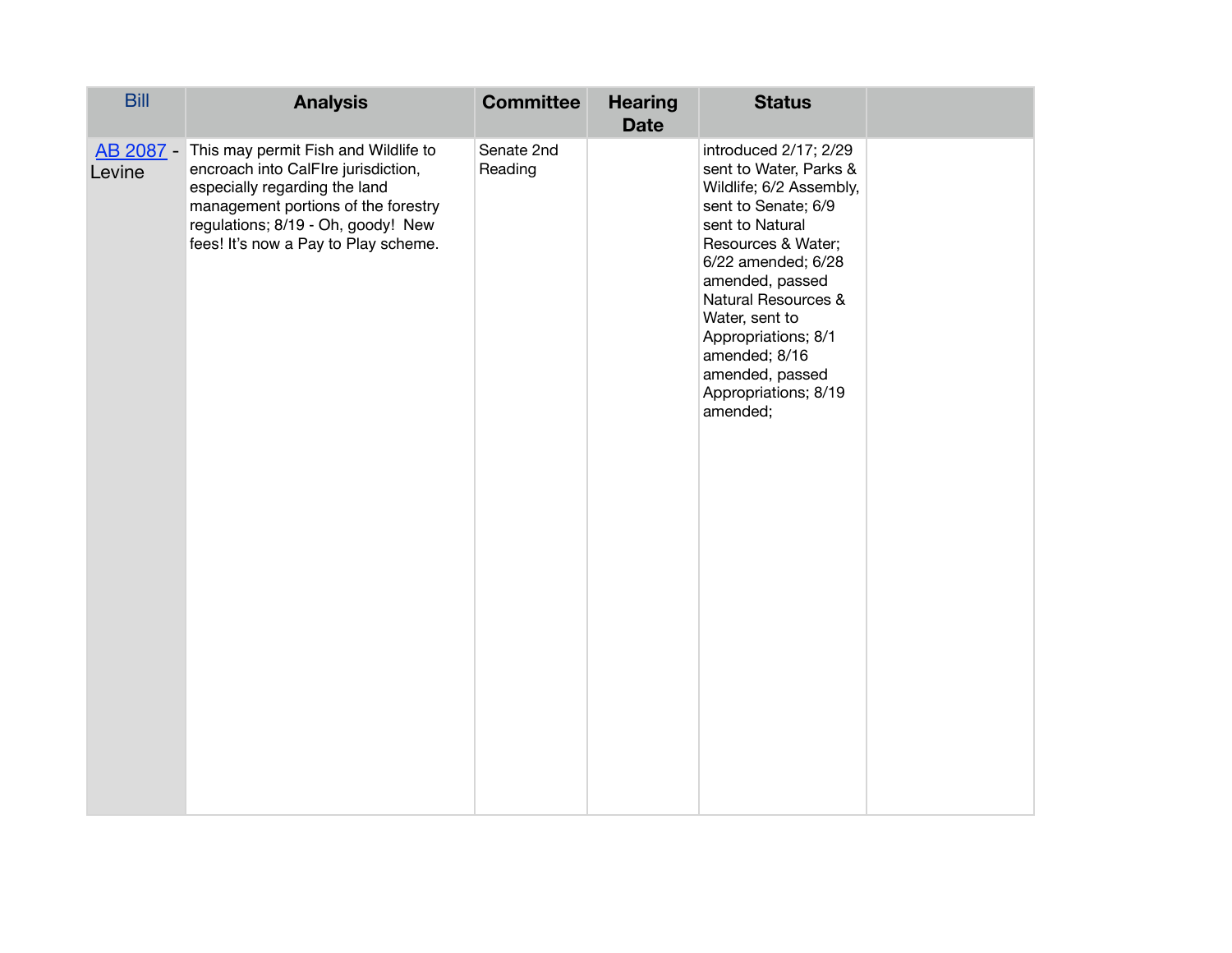| <b>Bill</b>                | Support/<br><b>Oppose</b> | <b>Title</b>                                                                                                                                                                                                                                    | Intent                                                                                                                                                                                                                            | Why we care                                                                                                      |
|----------------------------|---------------------------|-------------------------------------------------------------------------------------------------------------------------------------------------------------------------------------------------------------------------------------------------|-----------------------------------------------------------------------------------------------------------------------------------------------------------------------------------------------------------------------------------|------------------------------------------------------------------------------------------------------------------|
| <u>AB 2148 -</u><br>Holden | Support<br>Our letter     | Unmanned aircraft systems:<br>regulation. - > Unmanned<br>aircraft systems: managed<br>lands or waters: take of fish<br>and wildlife. - > Unmanned<br>aircraft systems:<br>operation or use within<br>or over state-managed<br>lands or waters. | requires Fish and Wildlife and<br>Parks and Recreation to develop<br>guidelines for the use of drones<br>over public lands managed by the<br>department; 5/12 "use" changed<br>to launch, landing and ground-<br>based operation. | our especial interest would be the rules<br>regarding data gathered at the border of<br>public and private lands |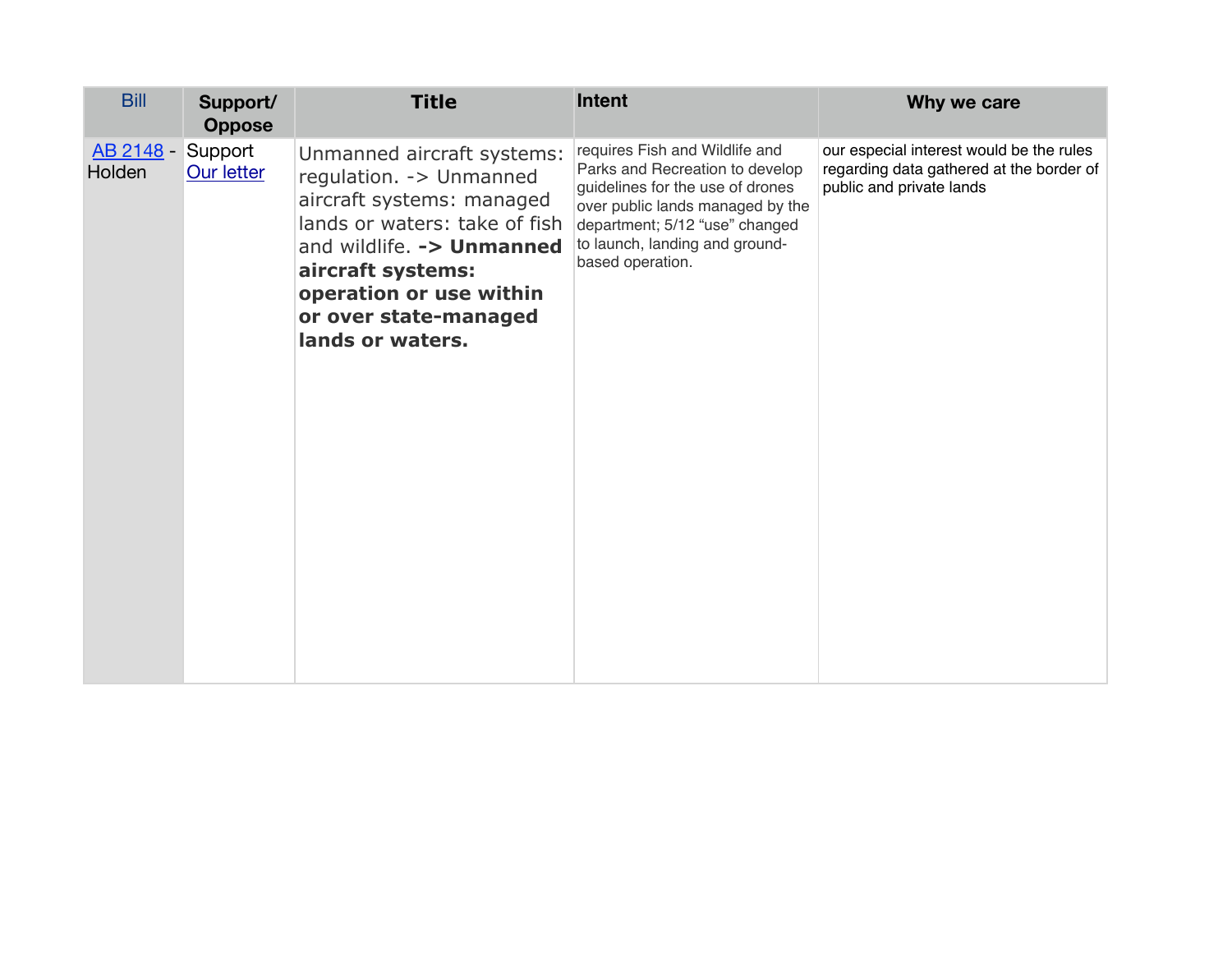| <b>Bill</b>         | <b>Analysis</b>                                                                                                                                                                                                                                                                                                                                                                                                                                                                                                                           | <b>Committee</b>      | <b>Hearing</b><br><b>Date</b> | <b>Status</b>                                                                                                                                                                                                                                                                                                                                                                                                                                                                                                                                                                                                               |  |
|---------------------|-------------------------------------------------------------------------------------------------------------------------------------------------------------------------------------------------------------------------------------------------------------------------------------------------------------------------------------------------------------------------------------------------------------------------------------------------------------------------------------------------------------------------------------------|-----------------------|-------------------------------|-----------------------------------------------------------------------------------------------------------------------------------------------------------------------------------------------------------------------------------------------------------------------------------------------------------------------------------------------------------------------------------------------------------------------------------------------------------------------------------------------------------------------------------------------------------------------------------------------------------------------------|--|
| AB 2148 -<br>Holden | The first question is what does F&W<br>intend to use the drones for? Drones<br>can be a great tool for monitoring the<br>health of habitat and detecting exotic<br>invasive. Fish and Wildlife should have<br>access to the tools, but they should also<br>have defined rules about what to do with<br>data they happen to gather across the<br>boundaries of their land. But what it the<br>intent is to monitor hunter or fishermen?<br>Regulations regarding these uses<br>should fall under the law enforcement<br>branch of the law. | Senate 2nd<br>Reading |                               | 2/17 introduced; 2/29<br>sent to Privacy &<br><b>Consumer Protection</b><br>and Water, Parks &<br>Wildlife; 3/16<br>amended; 4/6 passed<br>Privacy & Consumer<br>Protections, sent to<br>Water, Parks &<br>Wildlife; 4/12<br>amended; 4/19<br>passed Water, Parks &<br>Wildlife, sent to<br>Appropriations; 4/25<br>amended; 5/11<br>passed<br>Appropriations; 5/12<br>amended; 5/19<br>passed Assembly,<br>sent to Senate; 6/9<br>sent to Natural<br>Resources & Water;<br>6/22 amended; 8/1<br>passed Natural<br>Resources & Water,<br>sent to Appropriations;<br>8/2 amended; passed<br>Appropriations; 8/19<br>amended; |  |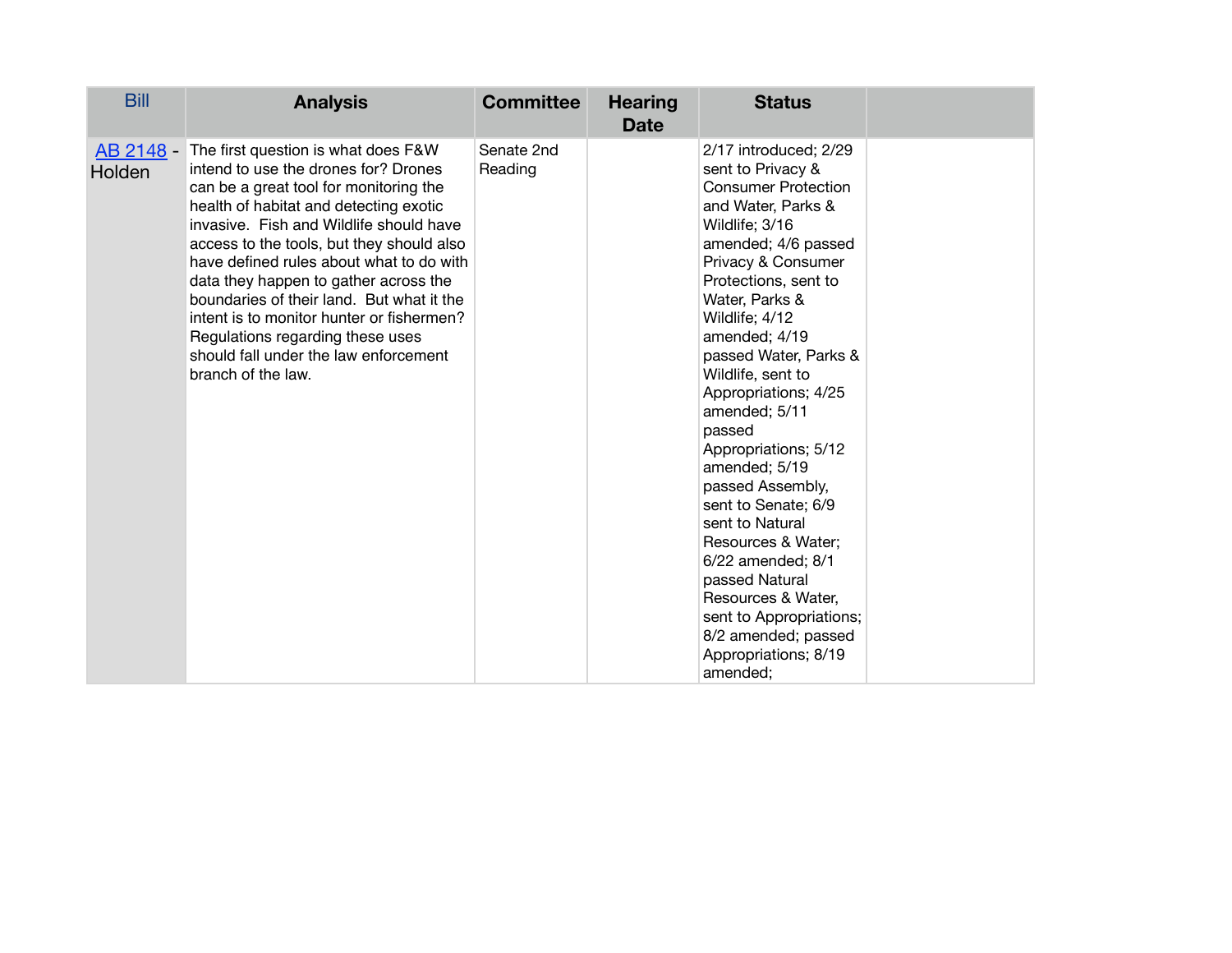| <b>Bill</b>              | Support/<br><b>Oppose</b>    | <b>Title</b>                                                                                | <b>Intent</b>                                                                                                                                                                                                                                                                                                                                                                                                                    | Why we care                                                                                                                                         |
|--------------------------|------------------------------|---------------------------------------------------------------------------------------------|----------------------------------------------------------------------------------------------------------------------------------------------------------------------------------------------------------------------------------------------------------------------------------------------------------------------------------------------------------------------------------------------------------------------------------|-----------------------------------------------------------------------------------------------------------------------------------------------------|
| AB 2243 -<br>Wood        | Support<br><b>Our letter</b> | <b>Medical cannabis:</b><br>taxation: cannabis<br>production and<br>environment mitigation. | creates a tax on the products of<br>marijuana cultivation to go to the<br>Cannabis Production and<br>Environment Mitigation Fund,<br>created by this bill. Funds are<br>disbursed in competitive grants<br>for law enforcement on illegal<br>grows, environmental cleanup/<br>restoration/protection of public<br>and private lands damaged by<br>illegal grows, etc.; 6/2 emergency<br>clause adopted, now requires 2/3<br>vote | One of the knottier aspects of having a<br>grower next door is the mess he makes<br>of the environment you have been<br>working so hard to maintain |
| AB 2357 - Watch<br>Dahle |                              | Water rights: measurement<br>of diversion. -> Water<br>rights: monitoring and<br>reporting. | Authorizes water board to adopt<br>regulations requiring<br>measurement and report in water<br>diversions for licensed, permitted<br>or registered year round uses                                                                                                                                                                                                                                                               | forest landowners often use water from<br>their own land                                                                                            |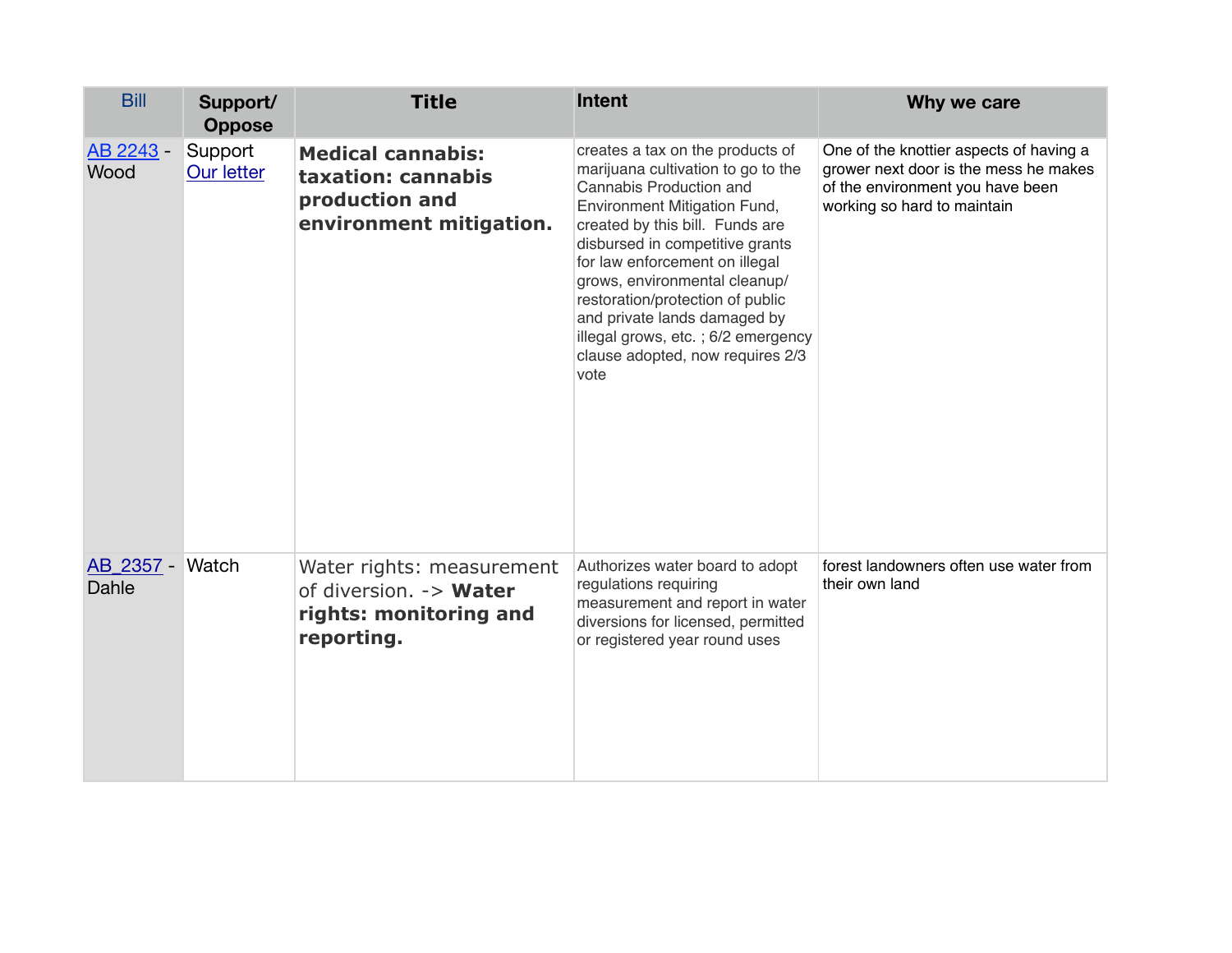| <b>Bill</b>       | <b>Analysis</b>                                                                                                                        | <b>Committee</b>                          | <b>Hearing</b><br><b>Date</b> | <b>Status</b>                                                                                                                                                                                                                                                                                                                                                                                                                                                         |  |
|-------------------|----------------------------------------------------------------------------------------------------------------------------------------|-------------------------------------------|-------------------------------|-----------------------------------------------------------------------------------------------------------------------------------------------------------------------------------------------------------------------------------------------------------------------------------------------------------------------------------------------------------------------------------------------------------------------------------------------------------------------|--|
| AB 2243 -<br>Wood | we wonder how well a competitive grant<br>program will serve the needs of small<br>individual landowners affected by illegal<br>grows. | Senate<br>Appropriations<br>Suspense file |                               | 2/18 introduced; 3/3<br>sent to Revenue &<br>Taxation; 4/25 passed<br>Revenue & Taxation,<br>sent to Appropriations;<br>4/26 amended; 5/3<br>amended; 5/27<br>amended, passed<br>Appropriations; 5/31<br>amended; 6/2<br>amended and passed<br>Assembly, sent to<br>Senate; 6/9 sent to<br>Governance &<br>Finance; 6/15<br>amended; 6/22<br>passed Governance &<br>Finance, sent to<br>Appropriations; 6/28<br>amended; 8/1<br>amended; 8/8 sent to<br>Suspense file |  |
| Dahle             | AB 2357 - this is another step toward universal<br>monitoring and reporting.                                                           | Senate Natural<br>Resources &<br>Water    |                               | 6/28/16 2/18 introduced; 3/17<br>amended; 4/5<br>amended; 4/13<br>passed Water, Parks &<br>Wildlife, sent to<br>Appropriations; 5/27<br>passed<br>Appropriations; 5/31<br>passed Assembly,<br>sent to Senate; 6/9<br>sent to Natural<br>Resources & Water;                                                                                                                                                                                                            |  |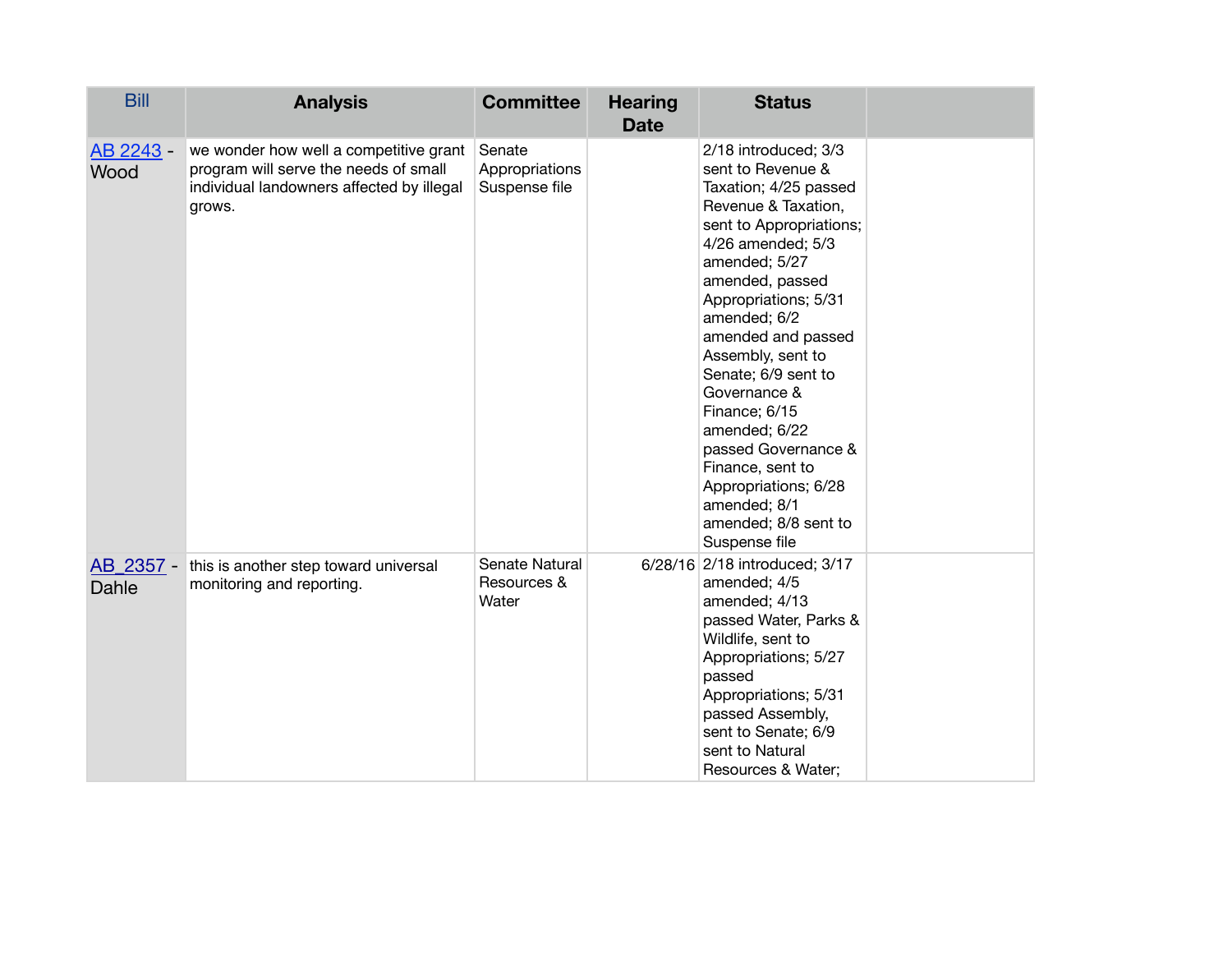| <b>Bill</b>          | Support/<br><b>Oppose</b> | <b>Title</b>                                                                                   | Intent                                                                           | Why we care |
|----------------------|---------------------------|------------------------------------------------------------------------------------------------|----------------------------------------------------------------------------------|-------------|
| AB 2438 -<br>Waldron | Watch                     | <b>California Environmental</b><br><b>Quality Act: exemption:</b><br>recycled water pipelines. | CEQA exemption for laying and<br>using waterlines that utilize<br>recycled water |             |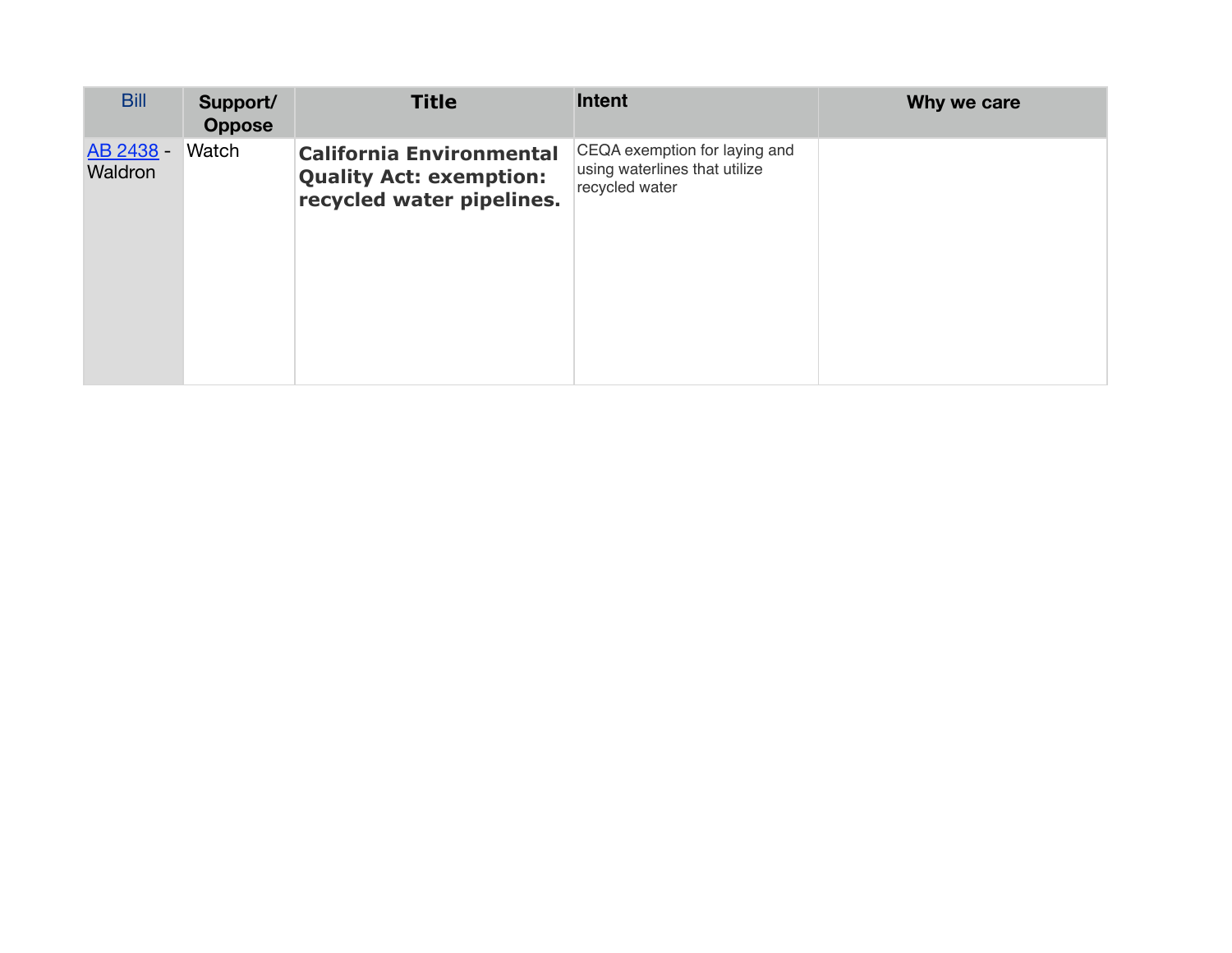| <b>Bill</b>          | <b>Analysis</b>            | <b>Committee</b>                   | <b>Hearing</b><br><b>Date</b>   | <b>Status</b>                                                                                                                                                                                                                                                                             |  |
|----------------------|----------------------------|------------------------------------|---------------------------------|-------------------------------------------------------------------------------------------------------------------------------------------------------------------------------------------------------------------------------------------------------------------------------------------|--|
| AB 2438 -<br>Waldron | Yet another CEQA exemption | Senate<br>Environmental<br>Quality | <b>FAILED</b><br><b>PASSAGE</b> | 2/19 introduced; 3/8<br>sent to Natural<br>Resources; 4/12<br>passed Natural<br>Resources, sent to<br>Appropriations; 4/20<br>passed<br>Appropriations, sent to<br>floor; 5/23 passed<br>Assembly, sent to<br>Senate; 6/9 sent to<br><b>Environmental Quality;</b><br>6/29 failed passage |  |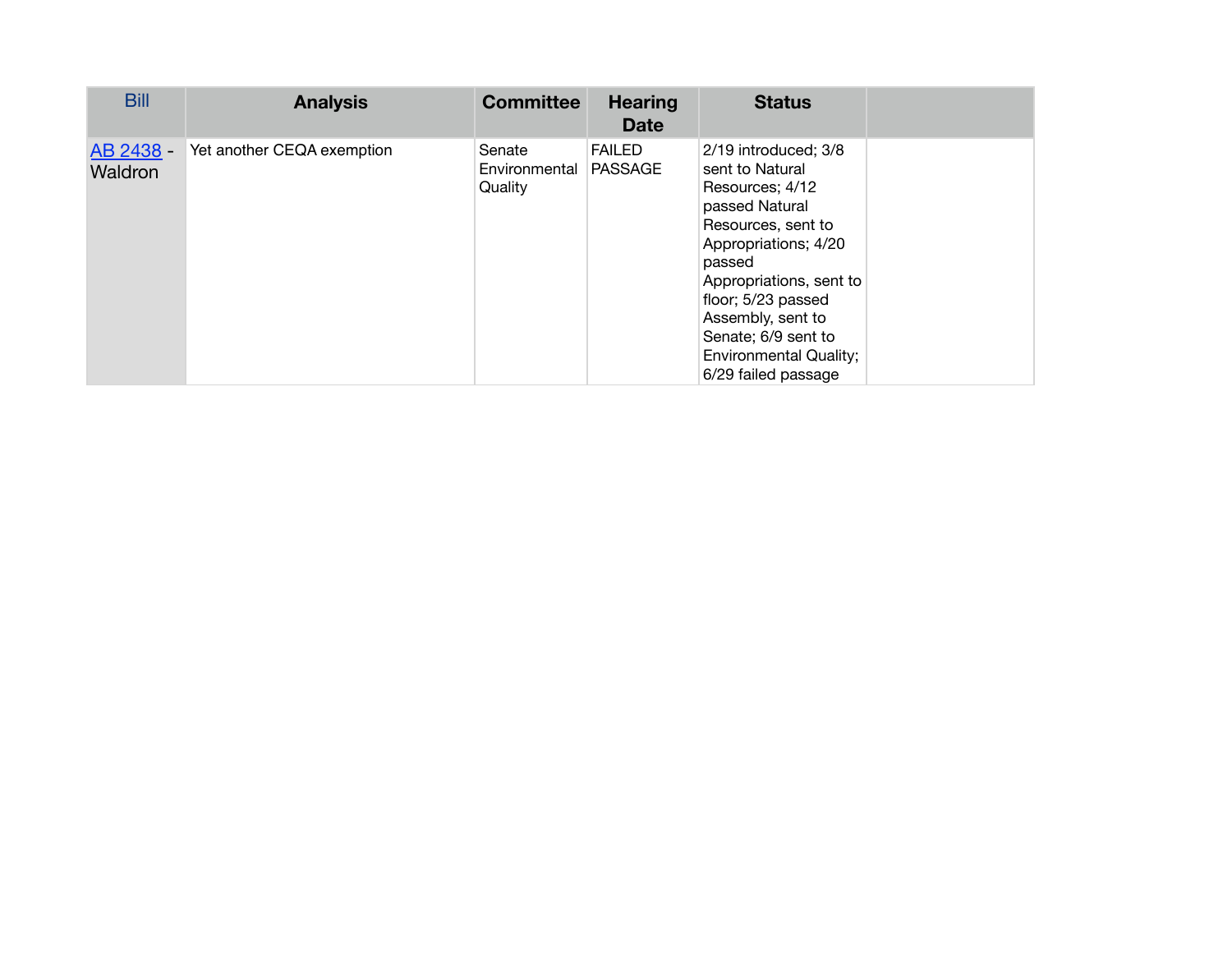| <b>Bill</b>                    | Support/<br><b>Oppose</b> | <b>Title</b>                                                                                                                                                                                                                                              | <b>Intent</b>                                                                                                                                                                                                                                                                                                                                                                                                                                                                                                                                                                                                                                                                                                                                                                                                                                                                                                                                                                                                                                                   | Why we care                                                                    |
|--------------------------------|---------------------------|-----------------------------------------------------------------------------------------------------------------------------------------------------------------------------------------------------------------------------------------------------------|-----------------------------------------------------------------------------------------------------------------------------------------------------------------------------------------------------------------------------------------------------------------------------------------------------------------------------------------------------------------------------------------------------------------------------------------------------------------------------------------------------------------------------------------------------------------------------------------------------------------------------------------------------------------------------------------------------------------------------------------------------------------------------------------------------------------------------------------------------------------------------------------------------------------------------------------------------------------------------------------------------------------------------------------------------------------|--------------------------------------------------------------------------------|
| AB 2444 -<br>Eduardo<br>Garcia | Watch                     | California Water Quality,<br>Coastal Protection, and<br><b>Outdoor Access</b><br>Improvement Act of 2016. -<br>> California Parks,<br><b>Water, Climate, and</b><br><b>Coastal Protection and</b><br><b>Outdoor Access For All</b><br><b>Act of 2016.</b> | issues bonds to finance water<br>quality, coastal protections and<br>improved outdoor access; one<br>budget item is the development<br>and expansion of wildlife<br>corridors; 4/13 amendment adds<br>Parks to the mix. \$ available to<br>districts and non-profits for<br>projects related to ag and open<br>space soil health, carbon soil<br>sequestration, water quality and<br>retention, fire risk mitigation,<br>forest health etc. Interesting that<br>nothing for individual private<br>landowners; 6/1 urgency clause<br>adopted, now requires 2/3 vote;<br>8/19 (b) "Conservation actions on<br>private lands" means projects with<br>willing landowners that involve the<br>adaptive flexible management of<br>natural resources in response to<br>changing conditions and threats<br>to habitat and wildlife. These<br>projects result in habitat<br>conditions on private lands that,<br>when managed dynamically over<br>time, contribute to the long-term<br>health and resiliency of vital<br>ecosystems and enhance wildlife<br>populations. | does this mean another targeting of rural<br>land acquisitions for open space? |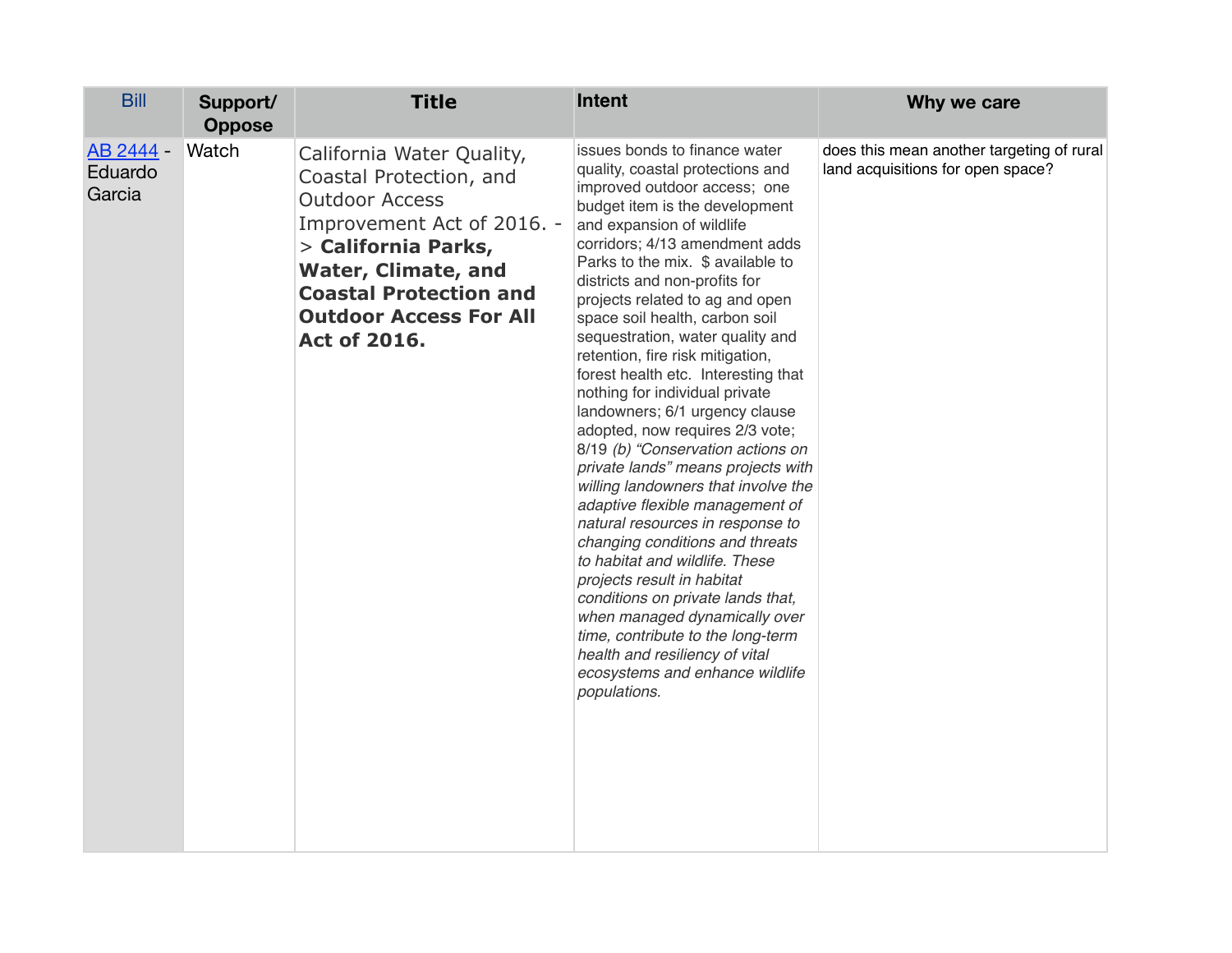| <b>Bill</b>                    | <b>Analysis</b>                                                                                                                                                                                                                                                                                                                                                                                                                                                                                                                                                                                                                                                 | <b>Committee</b> | <b>Hearing</b><br><b>Date</b> | <b>Status</b>                                                                                                                                                                                                                                                                                                                                                                                                                                                                                                                                                                                                                                                                                                                                                                                |  |
|--------------------------------|-----------------------------------------------------------------------------------------------------------------------------------------------------------------------------------------------------------------------------------------------------------------------------------------------------------------------------------------------------------------------------------------------------------------------------------------------------------------------------------------------------------------------------------------------------------------------------------------------------------------------------------------------------------------|------------------|-------------------------------|----------------------------------------------------------------------------------------------------------------------------------------------------------------------------------------------------------------------------------------------------------------------------------------------------------------------------------------------------------------------------------------------------------------------------------------------------------------------------------------------------------------------------------------------------------------------------------------------------------------------------------------------------------------------------------------------------------------------------------------------------------------------------------------------|--|
| AB 2444 -<br>Eduardo<br>Garcia | It would be better of this were 3 separate Senate 2nd<br>bond funds. 4/13 amendment - money<br>is being directed once again to non<br>profits and land management districts.<br>many of the proposed projects would be<br>beneficial for private landowners, but we<br>are not in the mix. 8/19 private<br>landowners now join the mix. bond<br>funds may be available for wildlife<br>conservation through payments for<br>measurable habitat improvements or<br>other improvements to the condition of<br>endangered or threatened species,<br>including through the development and<br>implementation of habitat credit<br>exchanges. What the heck is that? | Reading          |                               | 2/19 introduced; 3/17<br>extensively amended;<br>sent to Water, Parks &<br>Wildlife; 4/13<br>amended; 4/19<br>passed Water, Parks &<br>Wildlife, sent to<br>Appropriations; 4/25<br>amended; 4/26<br>amended; 5/31<br>amended, passed<br>Appropriations; 6/1<br>amended; several<br>rules suspended to<br>get it passed from<br>Assembly after<br>deadline; 6/23<br>amended, urgency<br>clause added, requires<br>2/3 vote to pass,<br>passed Assembly,<br>sent to Senate, signed<br>to Natural Resources<br>& Water and<br>Governance &<br>Finance; 6/28 passed<br>Natural Resources &<br>Water, sent to<br>Governance &<br>Finance; 6/29 passed<br>Governance &<br>Finance, sent to<br>Appropriations; 8/1<br>amended; 8/15<br>passed<br>Appropriations; 8/16<br>amended; 8/19<br>amended: |  |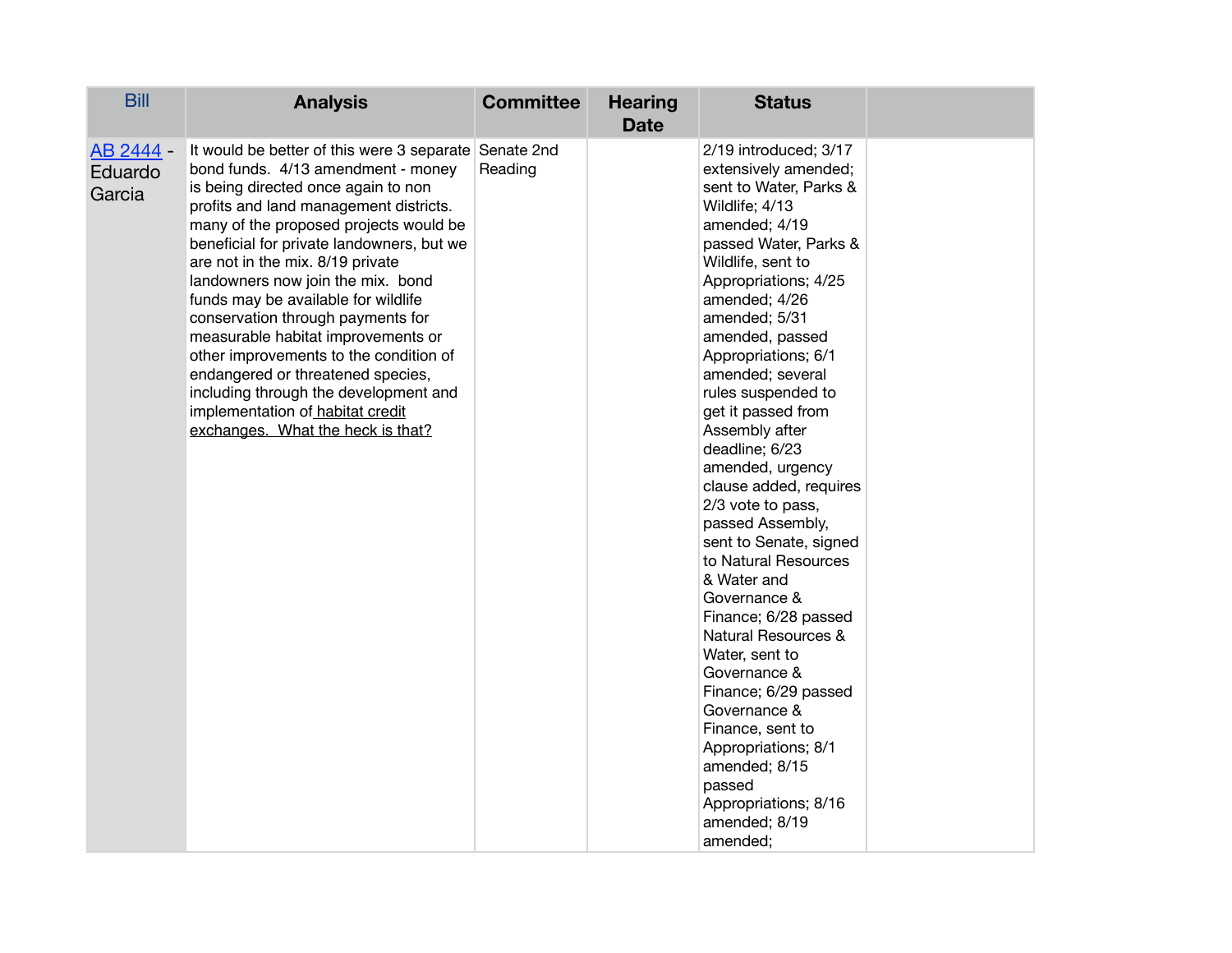| <b>Bill</b>                | Support/<br><b>Oppose</b> | <b>Title</b>                                                                                            | Intent                                                                          | Why we care                                        |
|----------------------------|---------------------------|---------------------------------------------------------------------------------------------------------|---------------------------------------------------------------------------------|----------------------------------------------------|
| <u>AB 2446</u> -<br>Gordon | <b>Watch</b>              | Natural resources:<br>protection. -> State Water<br><b>Resources Control Board:</b><br>judicial review. | provides a grievance process for<br>water disputes with water control<br>boards | we need to watch our water rights and<br>processes |
|                            |                           |                                                                                                         |                                                                                 |                                                    |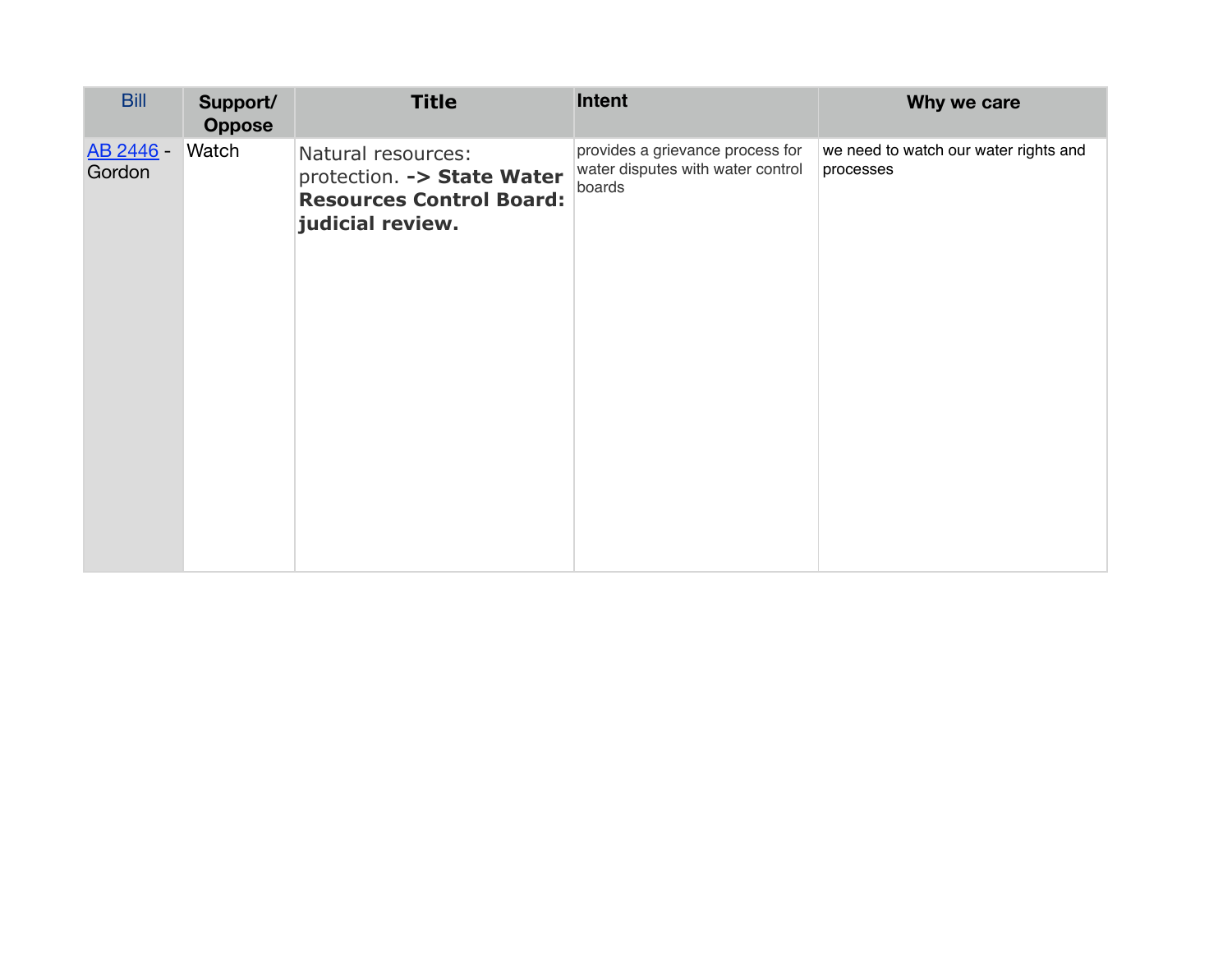| <b>Bill</b>         | <b>Analysis</b>                                                                                     | <b>Committee</b> | <b>Hearing</b><br><b>Date</b> | <b>Status</b>                                                                                                                                                                                                                                                                                                                                                                                                                                                                                                                       |  |
|---------------------|-----------------------------------------------------------------------------------------------------|------------------|-------------------------------|-------------------------------------------------------------------------------------------------------------------------------------------------------------------------------------------------------------------------------------------------------------------------------------------------------------------------------------------------------------------------------------------------------------------------------------------------------------------------------------------------------------------------------------|--|
| AB 2446 -<br>Gordon | we need to keep aware of the building<br>water bureaucracies that could impact<br>us down the road. | Assembly         |                               | 2/19 introduced; 3/17<br>amended; sent to<br>Water, parks & Wildlife<br>and Judiciary; 4/19<br>passed Judiciary, sent<br>to Appropriations;<br>5/10 amended; 5/18<br>passed<br>Appropriations, sent to<br>floor; 5/24 passed<br>Assembly, sent to<br>Senate; 6/2 sent to<br><b>Environmental Quality</b><br>and Judiciary; 6/15<br>passed Environmental<br>Quality, sent to<br>Judiciary; 6/28 passed<br>Judiciary, sent to<br>Appropriations; 8/1<br>amended, passed<br>Appropriations; 8/18<br>passed Senate, sent<br>to Assembly |  |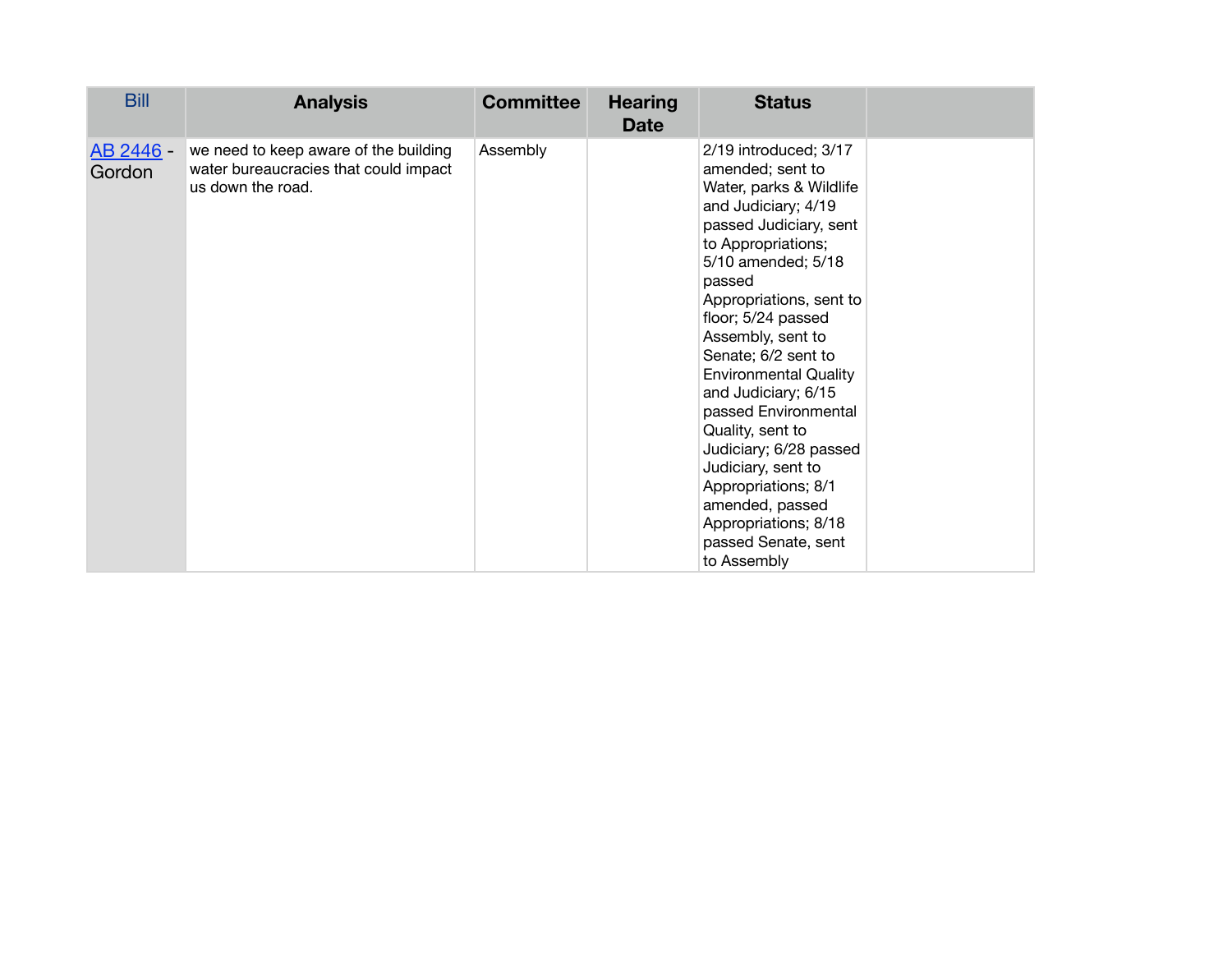| <b>Bill</b>                 | Support/<br>Oppose | <b>Title</b>                                                          | Intent                                                                                   | Why we care |
|-----------------------------|--------------------|-----------------------------------------------------------------------|------------------------------------------------------------------------------------------|-------------|
| AB 2470 - Watch<br>Gonzalez |                    | <b>Municipal water districts:</b><br>water service: Indian<br>tribes. | authorizes municipal water<br>districts to serve tribal lands.<br>exempts this from CEQA |             |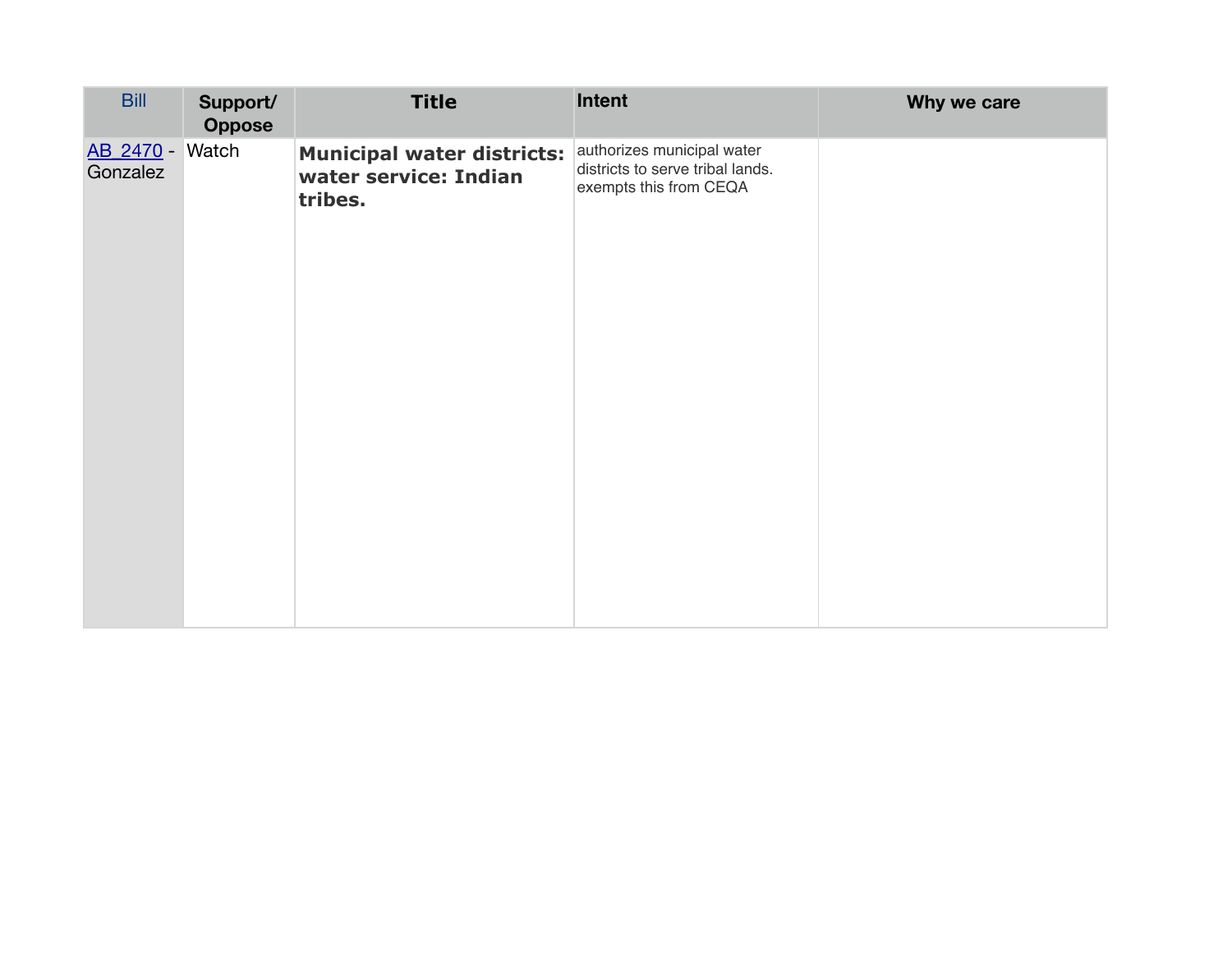| <b>Bill</b> | <b>Analysis</b>          | <b>Committee</b> | <b>Hearing</b><br><b>Date</b> | <b>Status</b>                                                                                                                                                                                                                                                                                                                                                                                                                                                                                                          |  |
|-------------|--------------------------|------------------|-------------------------------|------------------------------------------------------------------------------------------------------------------------------------------------------------------------------------------------------------------------------------------------------------------------------------------------------------------------------------------------------------------------------------------------------------------------------------------------------------------------------------------------------------------------|--|
| Gonzalez    | AB_2470 - CEQA exemption | Assembly         |                               | 2/19 introduced; 3/17<br>sent to Local<br>Governance and<br>Natural Resources;<br>3/29 amended; 4/4<br>amended; 4/12<br>amended; 4/20<br>passed Local<br>Government, sent to<br>Appropriations; 4/26<br>amended; 5/18<br>passed<br>Appropriations, sent to<br>consent calendar;<br>5/27 passed<br>Assembly, sent to<br>Senate; 6/9 sent to<br>Governance &<br>Finance; 6/22 passed<br>Governance &<br>Finance, sent to<br>Appropriations; 8/1<br>passed<br>Appropriations; 8/16<br>passed Senate, sent<br>to Assembly; |  |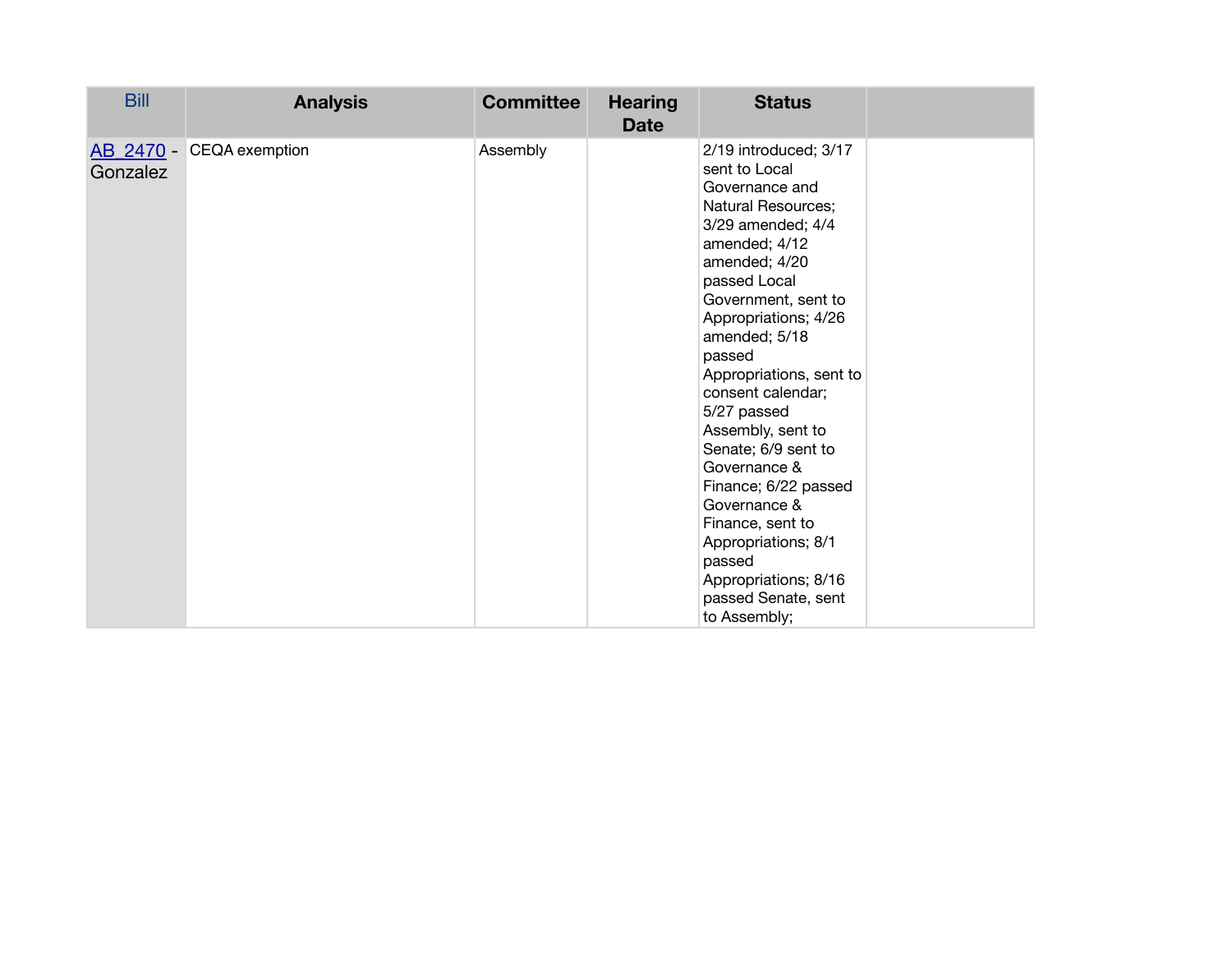| <b>Bill</b>                     | Support/<br><b>Oppose</b> | <b>Title</b>                                                                                | Intent                                                                                                                                                                                                                                                                                                                                                                                                                                                                                                                                                                                                                                                                                   | Why we care                                    |
|---------------------------------|---------------------------|---------------------------------------------------------------------------------------------|------------------------------------------------------------------------------------------------------------------------------------------------------------------------------------------------------------------------------------------------------------------------------------------------------------------------------------------------------------------------------------------------------------------------------------------------------------------------------------------------------------------------------------------------------------------------------------------------------------------------------------------------------------------------------------------|------------------------------------------------|
| AB 2480 - Watch<br><b>Bloom</b> |                           | Source watersheds:<br>maintenance and repair. -><br><b>Source watersheds:</b><br>financing. | declares state policy that "source<br>watersheds" are recognized and<br>defined as integral components of<br>California's water system. 3/17 -<br>the focus has shifted to the waters<br>that source Shasta and Oroville<br>dams and the federal land<br>management involved; 4/5 the<br>eligible projects are forest<br>management project to enhance<br>watershed productivity; 6/2<br>amendment removed reference to<br>Oroville and Shasta watersheds;<br>6/13 now references "source"<br>watersheds that supply the State<br>Water Project and the federal<br>Central Valley Project"; 8/1<br>Shasta and Oroville dam<br>watersheds are back in; 8/15<br>and they're back out again | We've had fun in the watershed arena<br>before |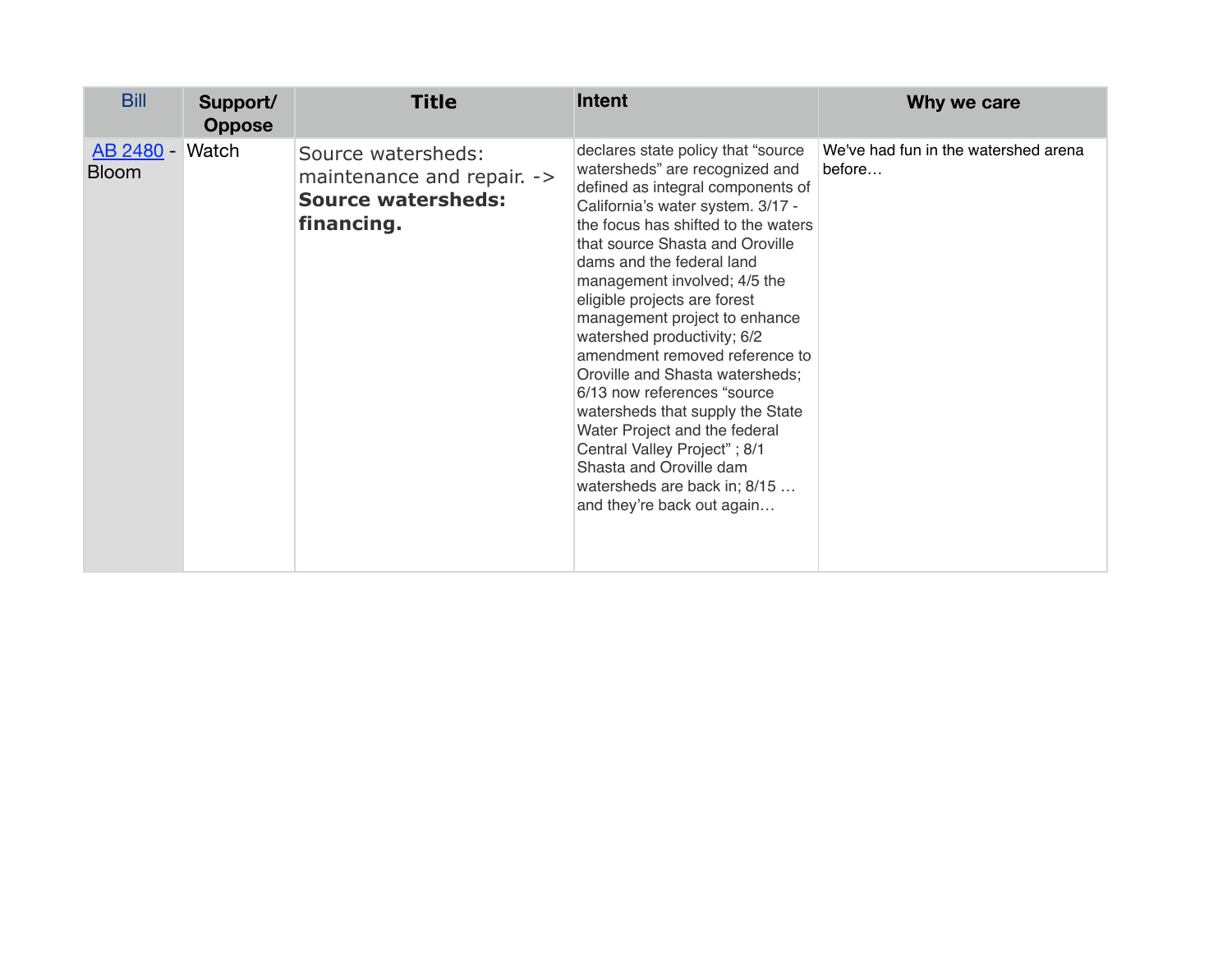| <b>Bill</b>               | <b>Analysis</b>                                                                                                                                                                                                                                                       | <b>Committee</b> | <b>Hearing</b><br><b>Date</b> | <b>Status</b>                                                                                                                                                                                                                                                                                                                                                                                                                                                                           |  |
|---------------------------|-----------------------------------------------------------------------------------------------------------------------------------------------------------------------------------------------------------------------------------------------------------------------|------------------|-------------------------------|-----------------------------------------------------------------------------------------------------------------------------------------------------------------------------------------------------------------------------------------------------------------------------------------------------------------------------------------------------------------------------------------------------------------------------------------------------------------------------------------|--|
| AB 2480 -<br><b>Bloom</b> | The bill has changed such that it clarifies Senate 3rd<br>a source watershed as one that supplies<br>water to the state, even areas not within<br>its normal flow. This bill deals with<br>bonds to finance the maintenance of the<br>Shasta and Oroville watersheds. | Reading          |                               | 2/19 introduced; 3/17<br>sent to Water, Parks &<br>Wildlife; 3/17<br>amended; 4/5<br>amended; 4/13<br>passed Water, Parks &<br>Wildlife, sent to<br>Appropriations; 5/27<br>amended, passed<br>Appropriations; 5/31<br>amended; $; 6/2$<br>passed Assembly,<br>sent to Senate; 6/9<br>sent to Natural<br>Resources & Water;<br>6/13 amended; 6/28<br>passed Natural<br>Resources & Water,<br>sent to Appropriations;<br>8/1 amended; 8/12<br>passed<br>Appropriations; 8/15<br>amended; |  |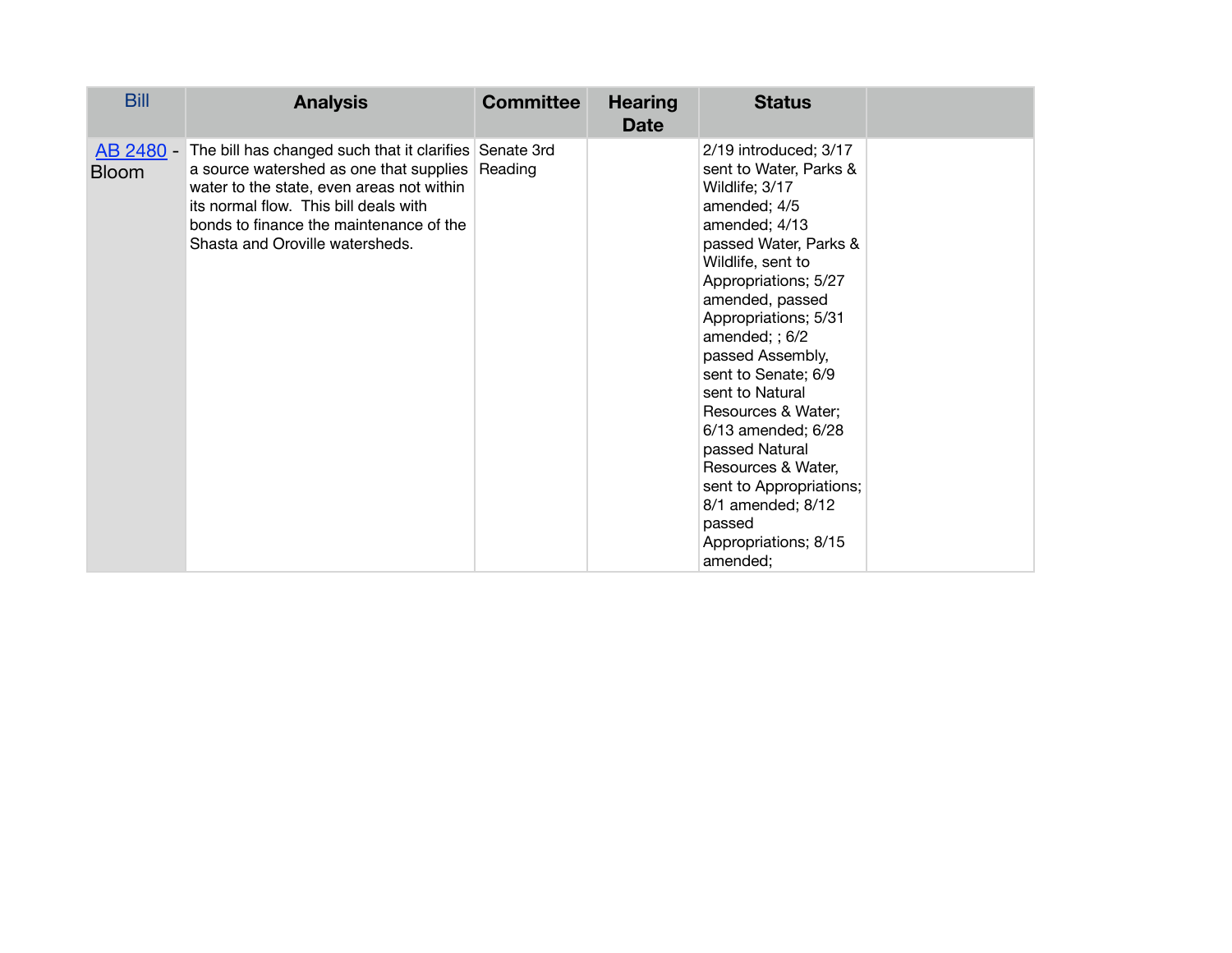| <b>Bill</b>                                   | Support/<br><b>Oppose</b> | <b>Title</b>                                                                                                                                             | <b>Intent</b>                                                                                                                                                                                                      | Why we care |
|-----------------------------------------------|---------------------------|----------------------------------------------------------------------------------------------------------------------------------------------------------|--------------------------------------------------------------------------------------------------------------------------------------------------------------------------------------------------------------------|-------------|
| <b>AB 2488 - Watch</b><br>Dababneh Our letter |                           | Fish: fully protected species:<br>taking or possession. -><br><b>Protected species:</b><br>unarmored threespine<br>stickleback; taking or<br>possession. | permits CDF&W to authorize the<br>take of the named fish in order to<br>maintain the feeder water supply<br>between Caustic Dam and<br>Joseph Jensen Treatment Plant;<br>8/19 added ties to AB 1845 and<br>AB 2001 |             |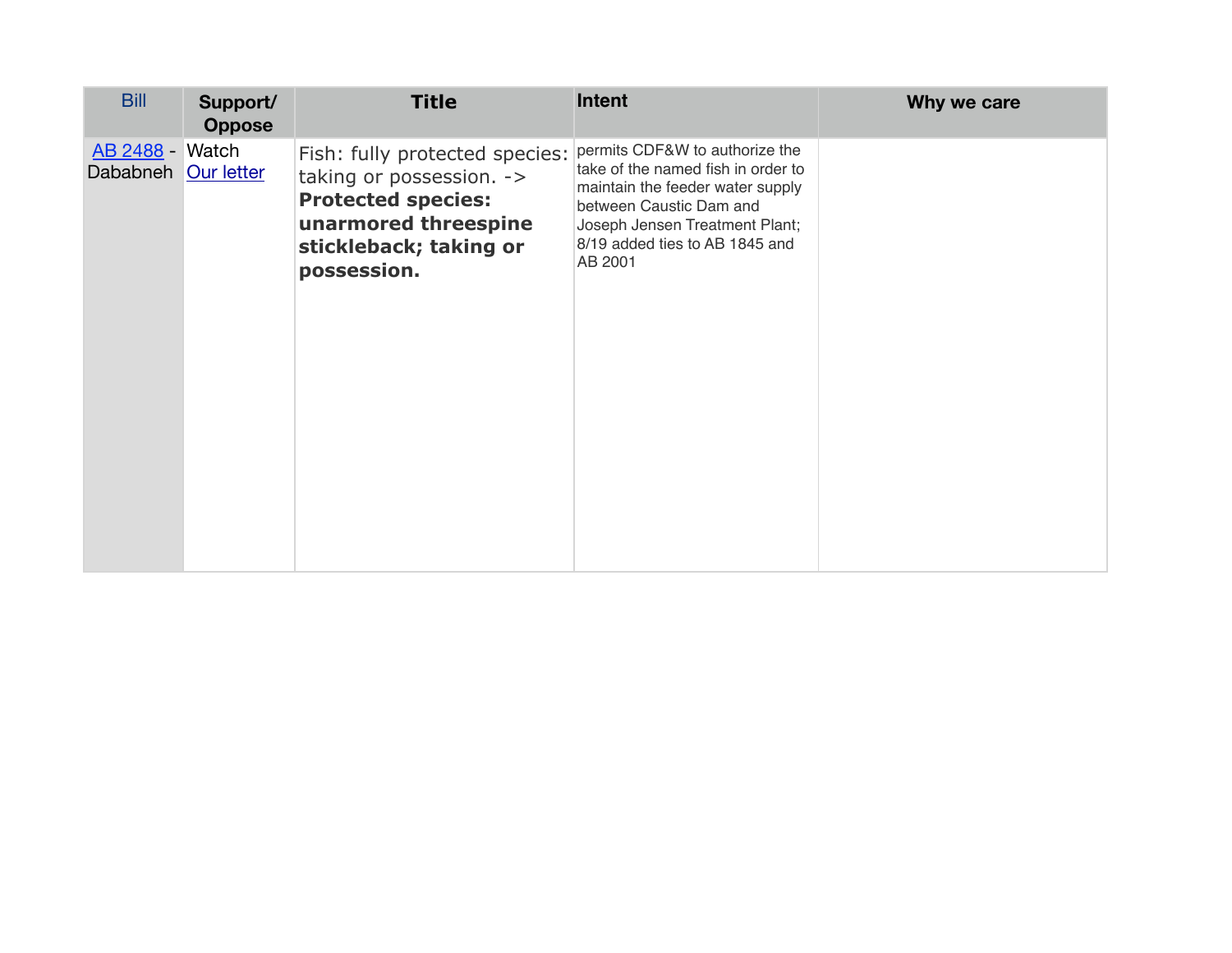| <b>Bill</b> | <b>Analysis</b>          | <b>Committee</b>      | <b>Hearing</b><br><b>Date</b> | <b>Status</b>                                                                                                                                                                                                                                                                                                                                                                                                                                                                          |  |
|-------------|--------------------------|-----------------------|-------------------------------|----------------------------------------------------------------------------------------------------------------------------------------------------------------------------------------------------------------------------------------------------------------------------------------------------------------------------------------------------------------------------------------------------------------------------------------------------------------------------------------|--|
| Dababneh    | AB 2488 - CESA exemption | Senate 2nd<br>Reading |                               | 2/19 introduced; 3/17<br>sent to Water, Parks &<br>Wildlife; amended;<br>3/31 amended; 4/14<br>amended, passed<br>Water, Parks &<br>Wildlife, sent to<br>Appropriations; 4/27<br>passed<br>Appropriations, sent to<br>Consent Calendar; 5/5<br>passed Assembly,<br>sent to Senate; 5/12<br>sent to Natural<br>Resources & Water;<br>6/9 amended; 6/21<br>amended, passed<br>Natural Resources &<br>Water, sent to<br>Appropriations; 8/1<br>passed<br>Appropriations; 8/19<br>amended; |  |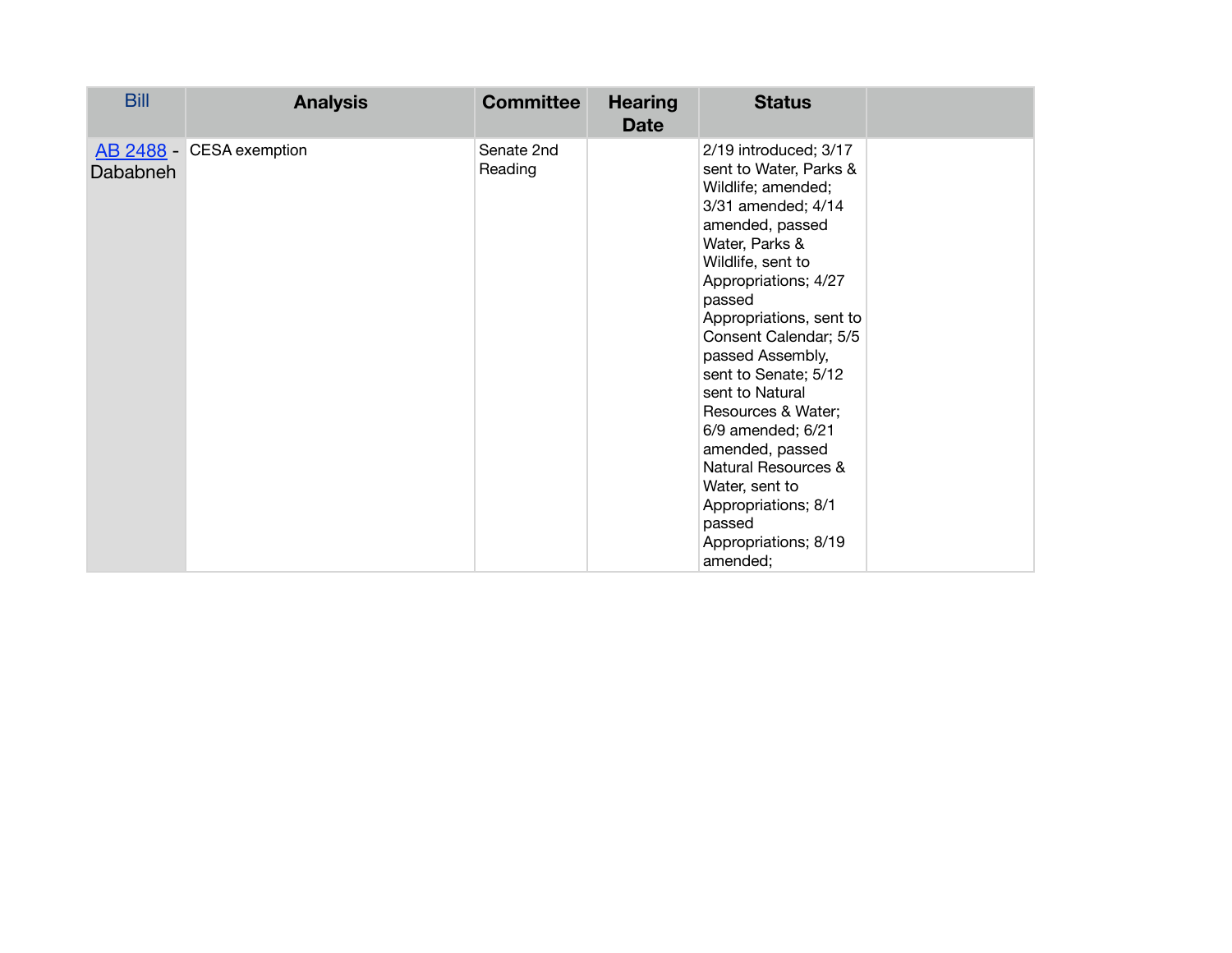| <b>Bill</b>                            | Support/<br><b>Oppose</b> | <b>Title</b>                                                                                                                                                                            | Intent                                                                                                                                                                                                                                                                                                                                                                | Why we care                                          |
|----------------------------------------|---------------------------|-----------------------------------------------------------------------------------------------------------------------------------------------------------------------------------------|-----------------------------------------------------------------------------------------------------------------------------------------------------------------------------------------------------------------------------------------------------------------------------------------------------------------------------------------------------------------------|------------------------------------------------------|
| <b>AB 2616 - Watch</b><br><b>Burke</b> |                           | <b>California Coastal</b><br><b>Commission:</b><br>environmental justice.                                                                                                               | social engineering via the Coastal<br>Commission                                                                                                                                                                                                                                                                                                                      |                                                      |
| <b>AB 2651 - Watch</b><br>Gomez        |                           | Greenway easements. -><br>Urban Water and<br>Transportation<br><b>Environmental Revitalization</b><br>Grant Program. -><br>Greenway easements:<br>amenities. - > Greenway<br>easements. | currently applies to creating<br>conservation-style easements to<br>land along urbanized waterways;<br>4/20 amendment stresses<br>greenways are defined as being<br>within urbanized areas; 5/25 has<br>been elevated to urgent status<br>and now requires 2/3 vote to<br>pass; 8/19 added ties to SB 974<br>and SB 1000. And, let's add in<br>environmental justice, | another open-space push that needs to<br>be watched. |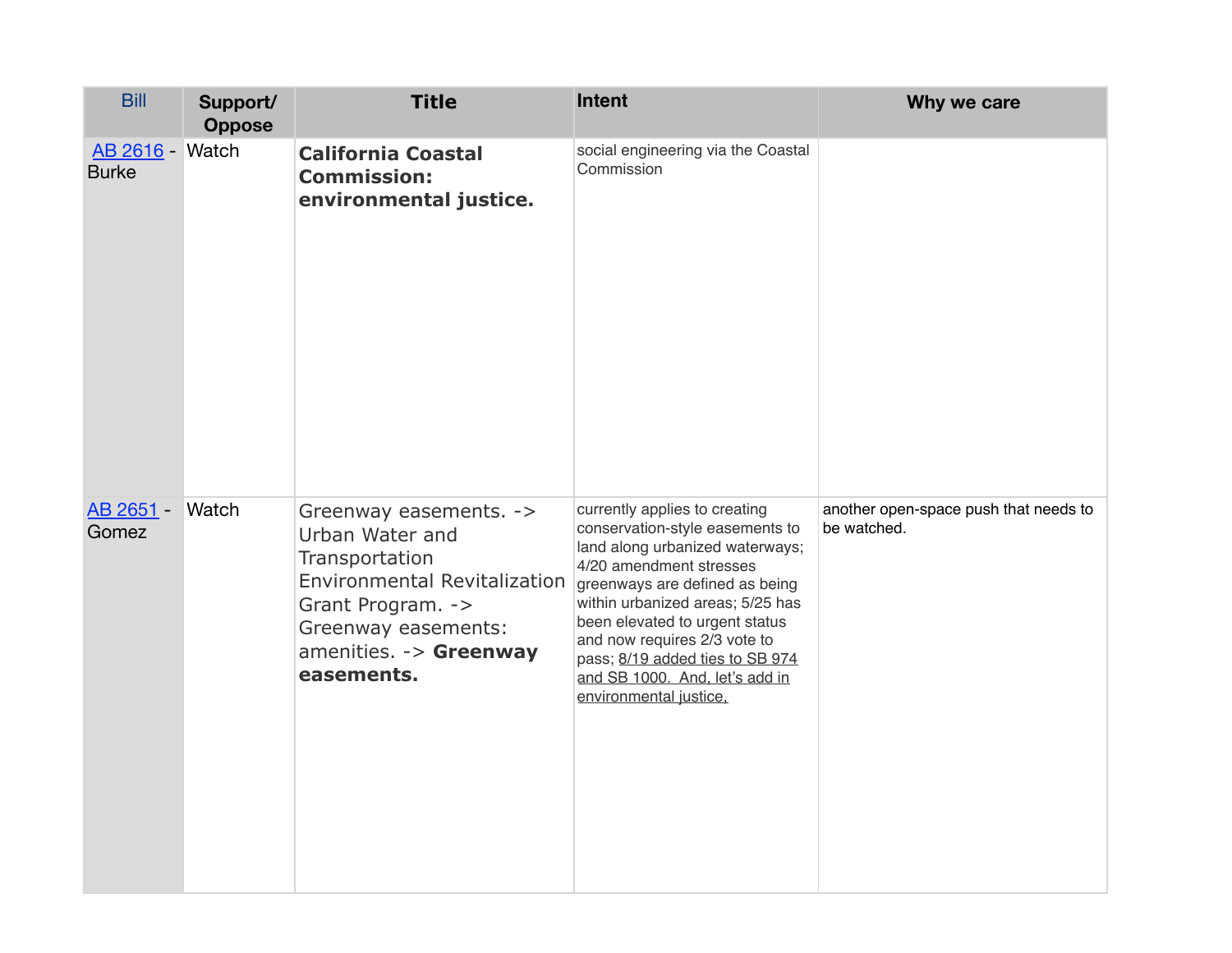| <b>Bill</b>        | <b>Analysis</b>                                                                                                                                                           | <b>Committee</b>      | <b>Hearing</b><br><b>Date</b> | <b>Status</b>                                                                                                                                                                                                                                                                                                                                                                                                                                         |  |
|--------------------|---------------------------------------------------------------------------------------------------------------------------------------------------------------------------|-----------------------|-------------------------------|-------------------------------------------------------------------------------------------------------------------------------------------------------------------------------------------------------------------------------------------------------------------------------------------------------------------------------------------------------------------------------------------------------------------------------------------------------|--|
| <b>Burke</b>       | AB 2616 - What could possibly go wrong?                                                                                                                                   | Senate 3rd<br>Reading |                               | 2/19 introduced; 3/10<br>sent to Natural<br>Resources; 4/12<br>amended; 4/19<br>passed Natural<br>Resources, sent to<br>Appropriations; 5/27<br>passed<br>Appropriations; 5/31<br>amended; ; 6/2<br>passed Assembly,<br>sent to Senate; 6/9<br>sent to Natural<br>Resources & Water;<br>8/1 passed Natural<br>Resources & Water,<br>sent to Appropriations;<br>8/2 amended; 8/16<br>amended;                                                          |  |
| AB 2651 -<br>Gomez | how exactly does the bill define an<br>"urbanized" area. We do not want to<br>see even more working lands swallowed<br>up by open space and removed from the<br>tax roles | Senate 2nd<br>Reading |                               | 2/19 introduced; 3/10<br>sent to Water Parks &<br>Wildlife and Local<br>Governance; 3/29<br>amended; 4/20<br>amended; 4/26<br>passed Water, Parks &<br>Wildlife, sent to<br>Consent Calendar; 5/2<br>passed Assembly,<br>sent to Senate; 5/12<br>sent to Governance &<br>Finance; 5/25<br>amended; 6/8 passed<br>Governance &<br>Finance, sent to<br>Appropriations; 6/20<br>put on suspense file;<br>8/12 passed<br>Appropriations; 8/19<br>amended; |  |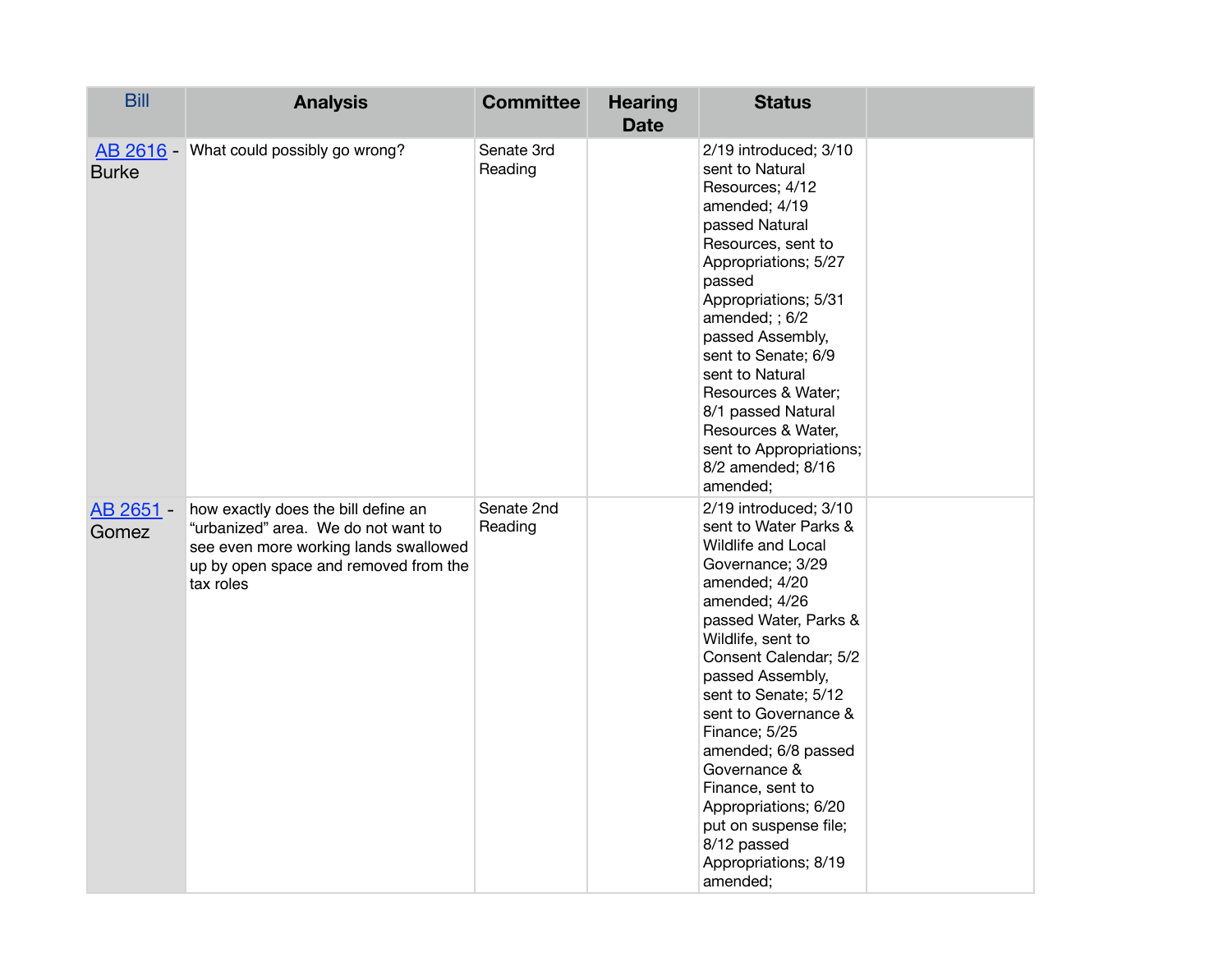| Support/<br><b>Oppose</b> | <b>Title</b>                                   | Intent                                                                                                                                                                                                                                                   | Why we care                                         |
|---------------------------|------------------------------------------------|----------------------------------------------------------------------------------------------------------------------------------------------------------------------------------------------------------------------------------------------------------|-----------------------------------------------------|
|                           | <b>Supplemental</b><br>environmental projects. | One way of paying off an<br>enforcement action from Cal-EPA<br>is to undertake a "supplemental<br>environmental project" for a<br>"disadvantaged community". This<br>bill adds in a requirement to put<br>more money into the fund for<br>these projects |                                                     |
| Watch                     |                                                | coordinating the in-state<br>development of low carbon fuels                                                                                                                                                                                             |                                                     |
|                           | AB 2781 - Watch                                |                                                                                                                                                                                                                                                          | Low carbon fuels council. Establishes a council for |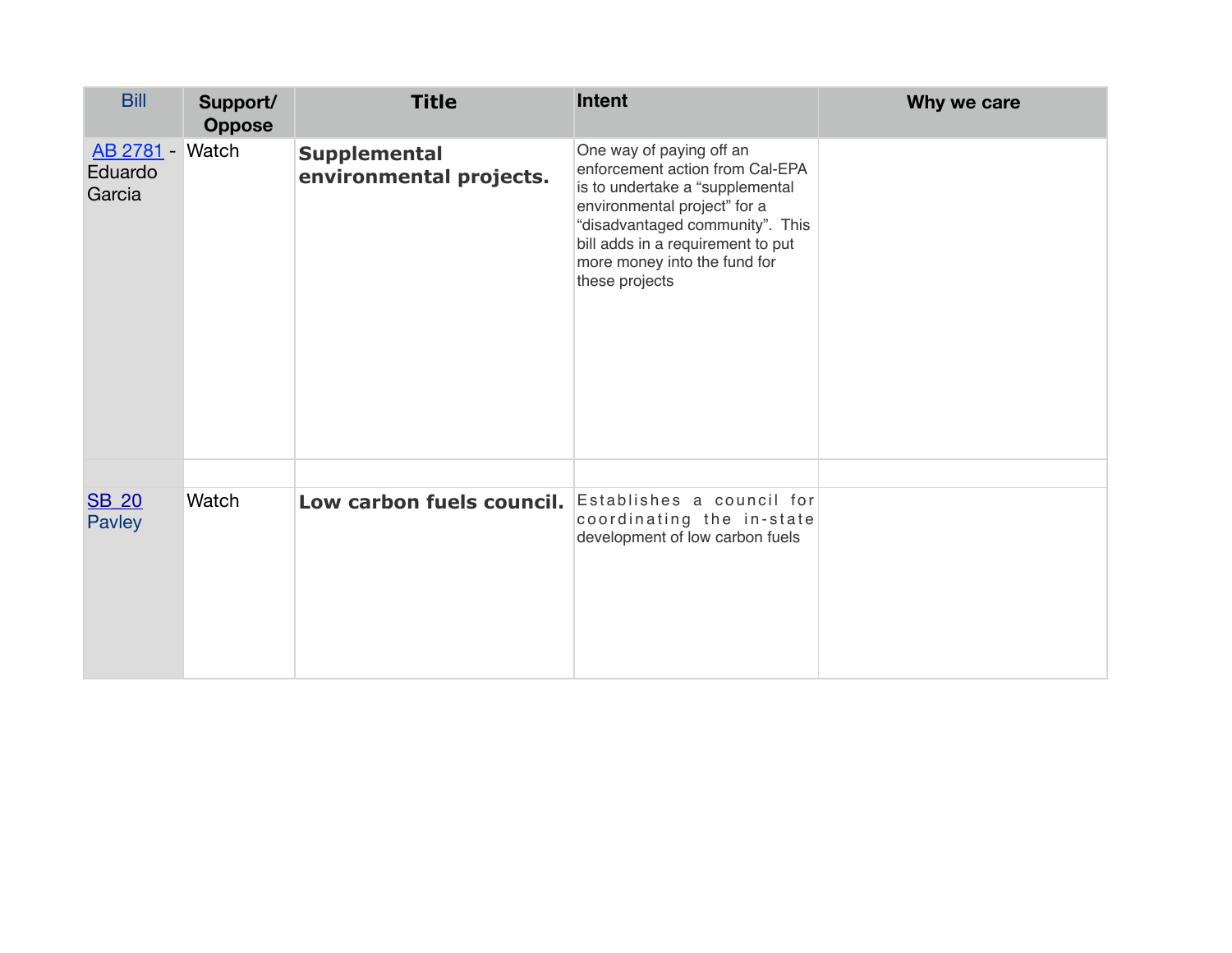| <b>Bill</b>                    | <b>Analysis</b>                                               | <b>Committee</b>         | <b>Hearing</b><br><b>Date</b> | <b>Status</b>                                                                                                                                                                                                                                                                                                                                                               |  |
|--------------------------------|---------------------------------------------------------------|--------------------------|-------------------------------|-----------------------------------------------------------------------------------------------------------------------------------------------------------------------------------------------------------------------------------------------------------------------------------------------------------------------------------------------------------------------------|--|
| AB 2781 -<br>Eduardo<br>Garcia |                                                               | Senate<br>Appropriations |                               | 8/8/16 2/19 introduced; 3/10<br>sent to Natural<br>Resources; 4/7<br>amended; 4/19<br>passed Natural<br>Resources, sent to<br>Appropriations; 5/27<br>passed<br>Appropriations, sent to<br>Assembly; ; 5/31<br>passed Assembly,<br>sent to Senate; 6/9<br>sent to Environmental<br>Quality; 8/1 passed<br>Environmental Quality,<br>sent to Appropriations;<br>8/2 amended; |  |
| <b>SB 20</b><br>Pavley         | looks like another landing zone for<br>termed-out politicians | Assembly 3rd<br>Reading  |                               | 6/20, gut and amend;<br>6/32 sent to Natural<br>Resources; 8/1<br>passed Natural<br>Resources, sent to<br>Appropriations; 8/2<br>amended; 8/12<br>passed<br>Appropriations; 8/15<br>amended;                                                                                                                                                                                |  |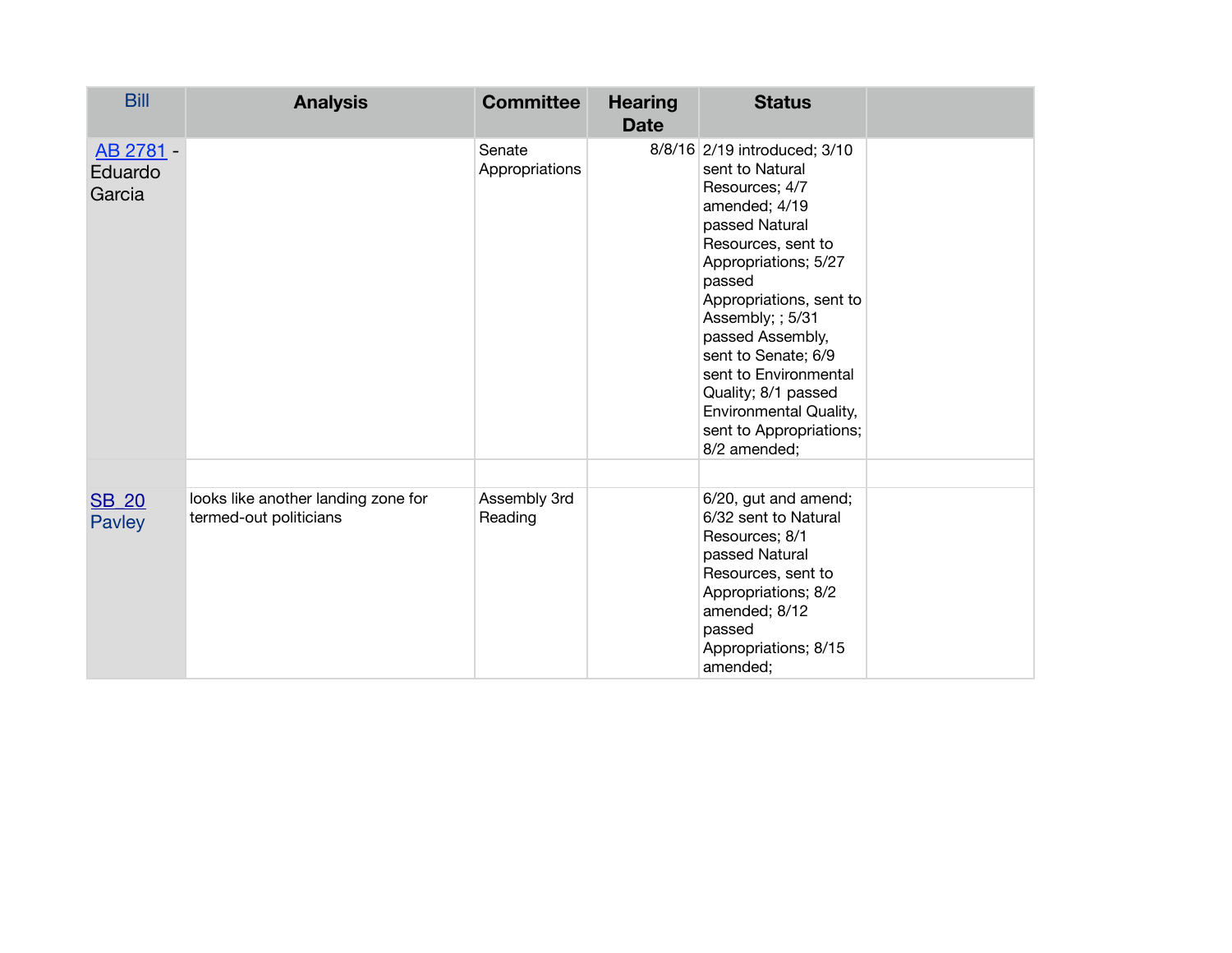| <b>Bill</b>                     | Support/<br><b>Oppose</b>                   | <b>Title</b>                                                                          | <b>Intent</b>                                                                                                                                                                                        | Why we care                                                                                                                                                                                  |  |
|---------------------------------|---------------------------------------------|---------------------------------------------------------------------------------------|------------------------------------------------------------------------------------------------------------------------------------------------------------------------------------------------------|----------------------------------------------------------------------------------------------------------------------------------------------------------------------------------------------|--|
| <b>SB_32</b><br>Pavley          | Watch                                       | <b>California Global</b><br><b>Warming Solutions Act of</b><br>2006: emissions limit. | gas emissions limit that is smoke. This puts a damper on<br>equivalent to 40% below the 1990 prescribed fire use.<br>level to be achieved by 2030. 6/30<br>now only takes effect if AB-197<br>passes | requires the state board to the bill includes references to "short-<br>approve a statewide greenhouse lived climate pollutants" which includes                                               |  |
| <b>SB 868</b><br><b>Jackson</b> | Support if<br>modified<br><b>Our letter</b> | <b>State Remote Piloted</b><br><b>Aircraft Act</b>                                    | establishes a framework of<br>operations for drones                                                                                                                                                  | Drones can be a tremendous tool, but<br>they can also be illegally intrusive. We<br>want to be able to use or contract for<br>services, but do not want them used for<br>spying or sabotage. |  |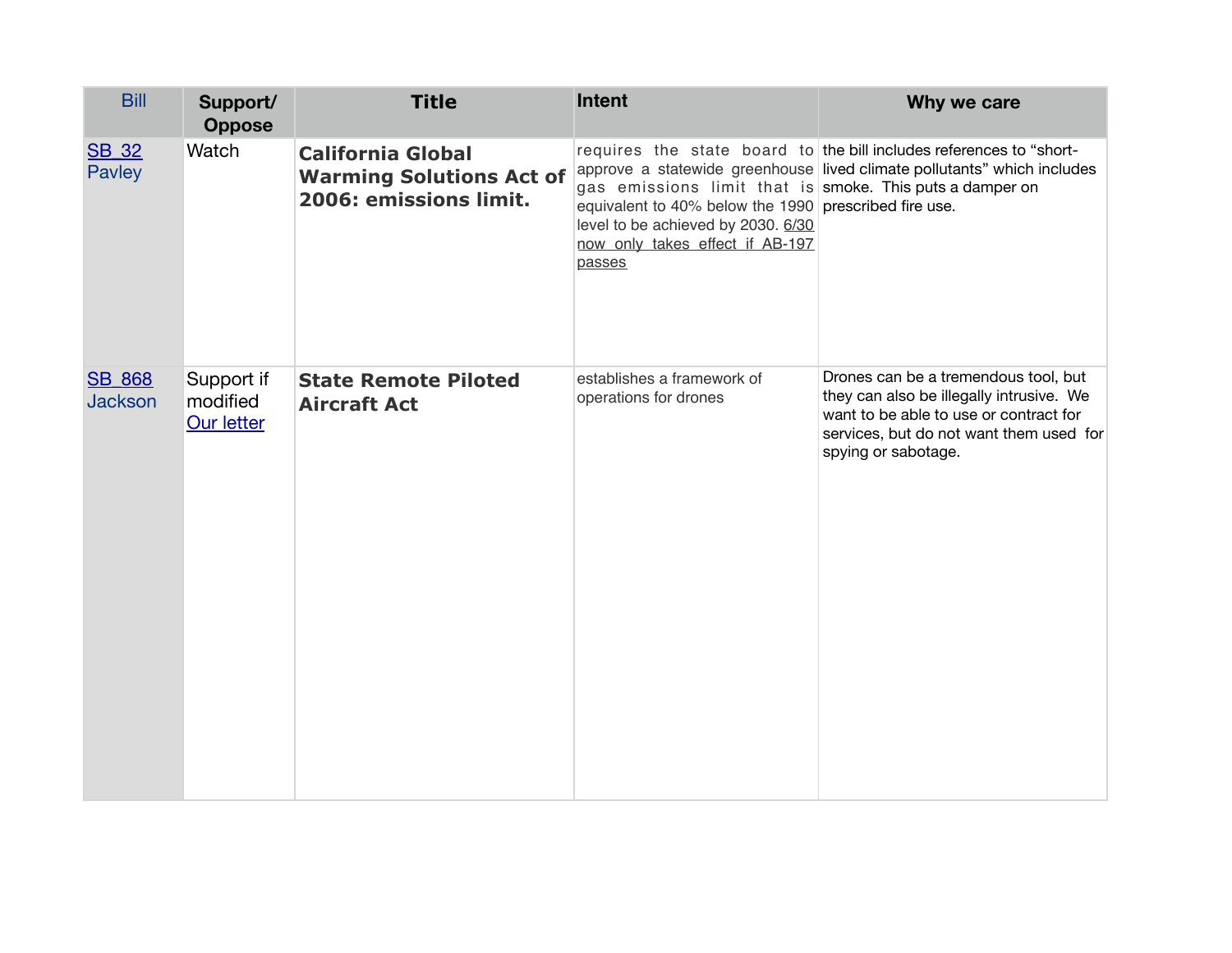| <b>Bill</b>                     | <b>Analysis</b>                                                                                                                                                                                                                                                                                  | <b>Committee</b>                                  | <b>Hearing</b><br><b>Date</b>   | <b>Status</b>                                                                                                                                                                                                                                                                                                                                                                                                                                                                                         |  |
|---------------------------------|--------------------------------------------------------------------------------------------------------------------------------------------------------------------------------------------------------------------------------------------------------------------------------------------------|---------------------------------------------------|---------------------------------|-------------------------------------------------------------------------------------------------------------------------------------------------------------------------------------------------------------------------------------------------------------------------------------------------------------------------------------------------------------------------------------------------------------------------------------------------------------------------------------------------------|--|
| <b>SB_32</b><br>Pavley          | These rules could play havoc with plans<br>to employ prescribed fire as part of the<br>tool set to manage fuels. We also worry<br>about what the legislature deems "cost-<br>effective". Severe impacts to the daily<br>lives of the citizens of the state is not<br>cost-effective in our view. | Assembly 3rd<br>Reading                           |                                 | 6/10 ZOMBIE ALERT -<br><b>BILL BACK FROM</b><br>THE DEAD. amended,<br>sent to Natural<br>Resources; 6/27<br>passed Natural<br>Resources, sent to<br>Appropriations; 6/30<br>amended; 8/12<br>passed<br>Appropriations; 8/19<br>amended;                                                                                                                                                                                                                                                               |  |
| <b>SB 868</b><br><b>Jackson</b> | This can provide the privacy protections<br>landowners want.                                                                                                                                                                                                                                     | Assembly<br>Privacy and<br>Consumer<br>Protection | <b>FAILED</b><br><b>PASSAGE</b> | 1/12/16 introduced;<br>1/28 referred to<br>Transportation &<br>Housing and Public<br>Safety; 3/28 amended;<br>4/5 passed<br>Transportation &<br>Housing, sent to<br>Public Safety; 4/7<br>amended; 4/25<br>passed Public Safety,<br>sent to Appropriations;<br>4/26 amended; 5/27<br>passed<br>Appropriations; 5/31<br>amended; 6/1 passed<br>Senate, sent to<br>Assembly; 6/9 sent to<br>Transportation and<br>Privacy & Consumer<br>Protection; 6/21 failed<br>in Privacy & Consumer<br>Protection; |  |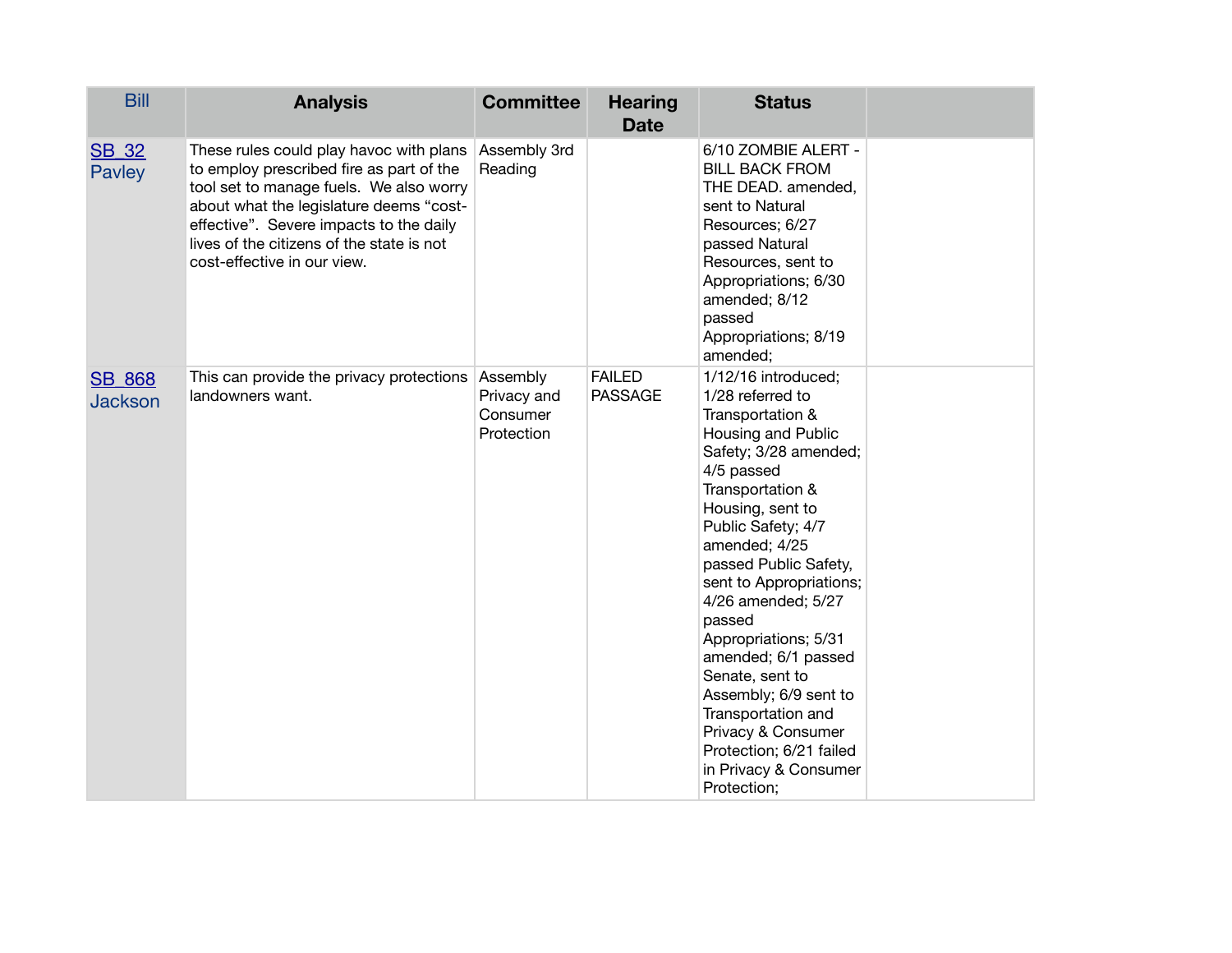| <b>Bill</b>                                                   | Support/<br><b>Oppose</b> | <b>Title</b>                         | Intent                                                                                                                            | Why we care                                                                                                                                                         |
|---------------------------------------------------------------|---------------------------|--------------------------------------|-----------------------------------------------------------------------------------------------------------------------------------|---------------------------------------------------------------------------------------------------------------------------------------------------------------------|
| SB 974 -<br>Committe<br>e on<br>Governan<br>ce and<br>Finance | Watch                     | <b>Local government:</b><br>omnibus. | Covers local government planning<br>and zoning laws - including timber<br>production zoning, and fire<br>protection district laws | timber production zoning and certain<br>other rural use zones are important to<br>forest landowners. what happens with<br>fire protection districts also affects us |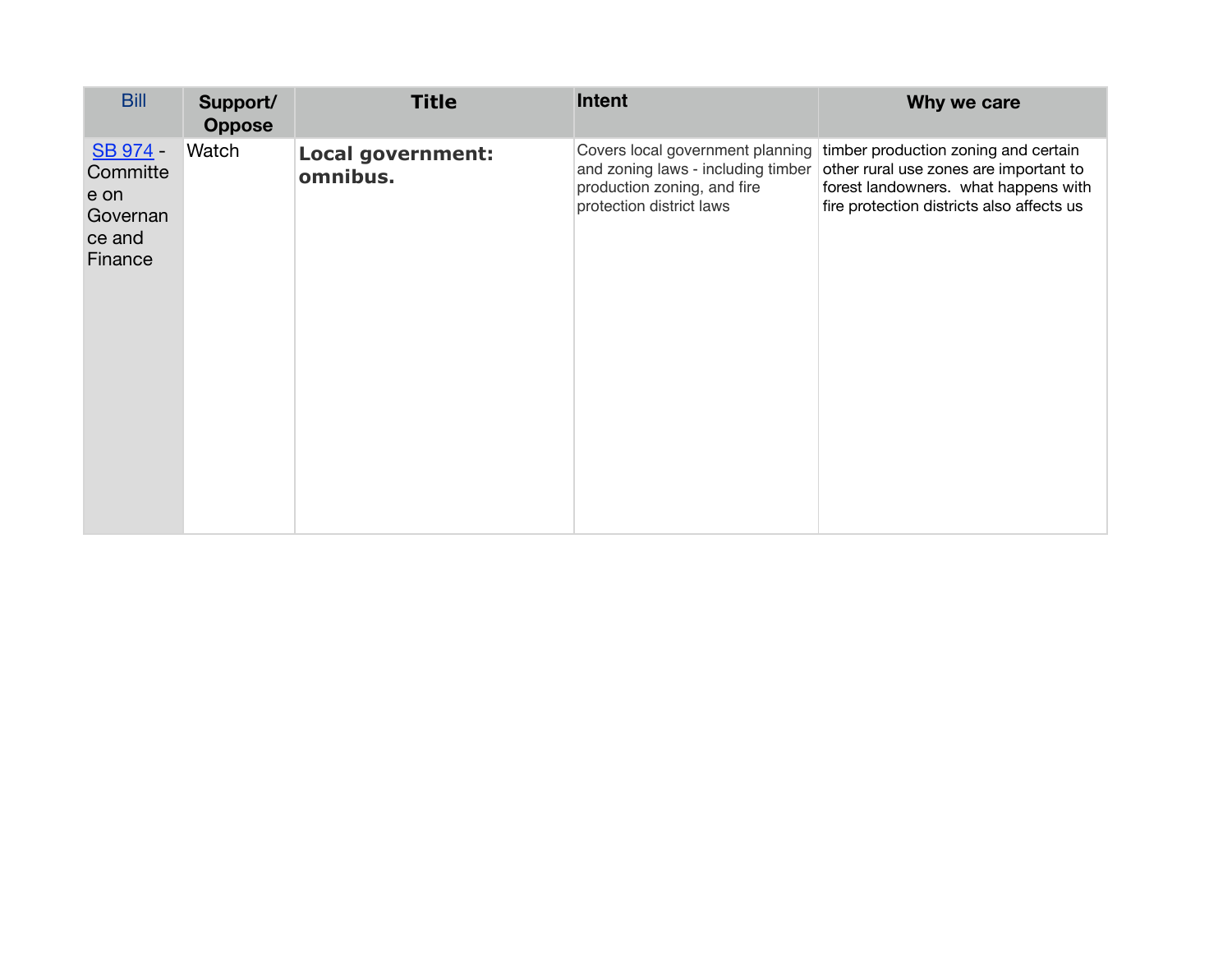| <b>Bill</b>                                                   | <b>Analysis</b>                                                                                     | <b>Committee</b> | <b>Hearing</b><br>Date | <b>Status</b>                                                                                                                                                                                                                                                                                                                                                                                                                           |  |
|---------------------------------------------------------------|-----------------------------------------------------------------------------------------------------|------------------|------------------------|-----------------------------------------------------------------------------------------------------------------------------------------------------------------------------------------------------------------------------------------------------------------------------------------------------------------------------------------------------------------------------------------------------------------------------------------|--|
| SB 974 -<br>Committe<br>e on<br>Governan<br>ce and<br>Finance | we need to monitor timber zoning and<br>fire protection as it applies to things like<br>the SRA fee | Senate           |                        | 2/8 introduced; 2/18<br>sent to Governance &<br>Finance; 3/29<br>amended; 4/6 passed<br>Governance &<br>Finance, sent to<br>Appropriations; 4/18<br>passed<br>Appropriations, on<br>Consent Calendar;<br>4/21 passed Senate,<br>sent to Assembly; 6/2<br>amended, passed<br>Local Government,<br>sent to Appropriations;<br>6/29 passed<br>Appropriations, sent to<br>floor; 8/4 amended;<br>8/18 passed<br>Assembly, sent to<br>Senate |  |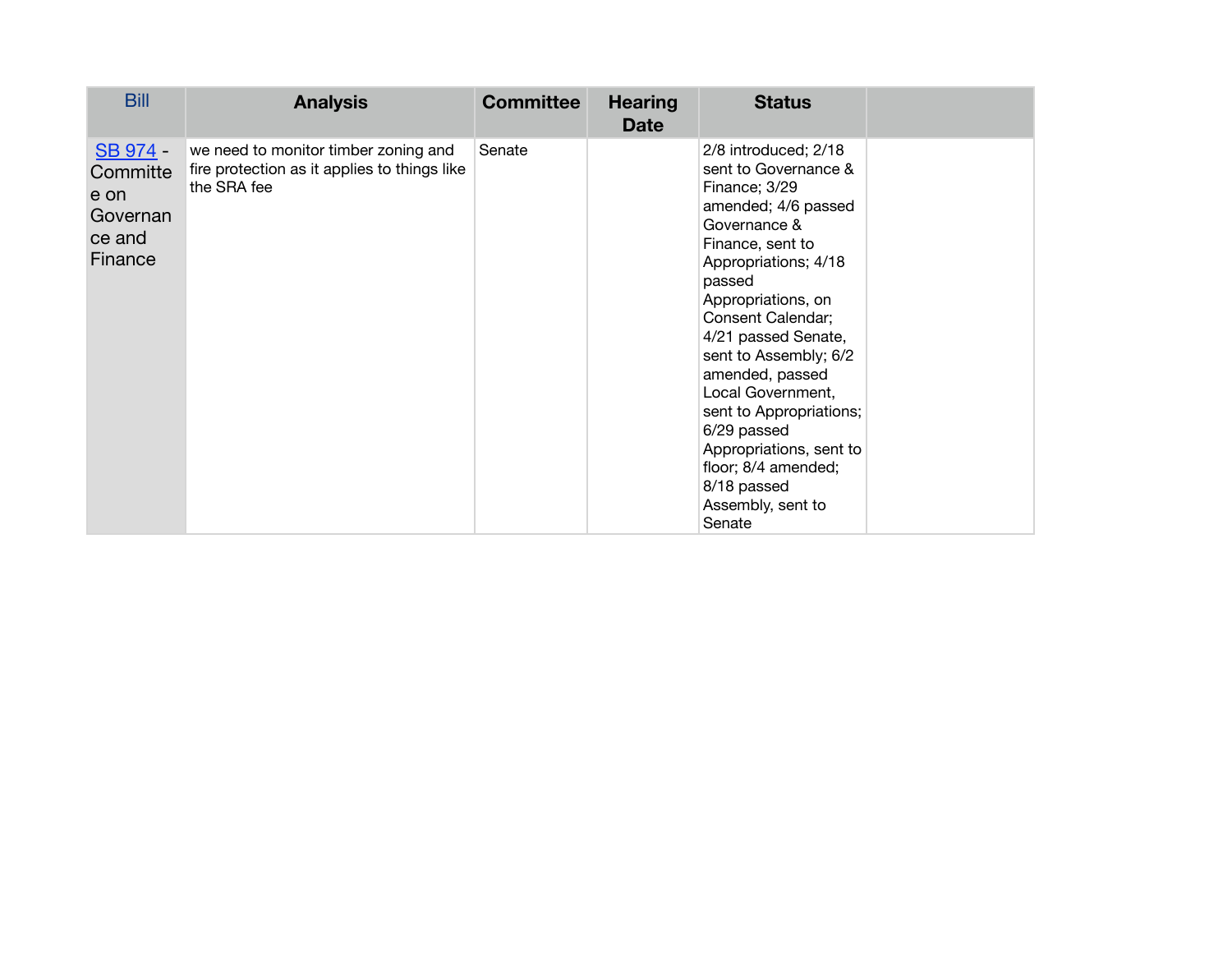| <b>Bill</b>        | Support/<br><b>Oppose</b> | <b>Title</b>                                       | <b>Intent</b>                                                                                                                                                                                                                                                                                                                                                                                                                                                                                            | Why we care |
|--------------------|---------------------------|----------------------------------------------------|----------------------------------------------------------------------------------------------------------------------------------------------------------------------------------------------------------------------------------------------------------------------------------------------------------------------------------------------------------------------------------------------------------------------------------------------------------------------------------------------------------|-------------|
| SB 1000 -<br>Leyva | Watch                     | Land use: general plans:<br>environmental justice. | "adds to the required elements of<br>a county or city's general plan an<br>environmental justice element that<br>identifies and appraises the<br>burdens of undesirable land uses<br>within disadvantaged<br>communities, as defined, or that<br>disproportionately impact a<br>particular population on the basis<br>of race, national origin, ethnic<br>group identification, religion, age,<br>sex, sexual orientation, color, or<br>disability for specified purposes."<br>8/18 adds ties to AB 2651 |             |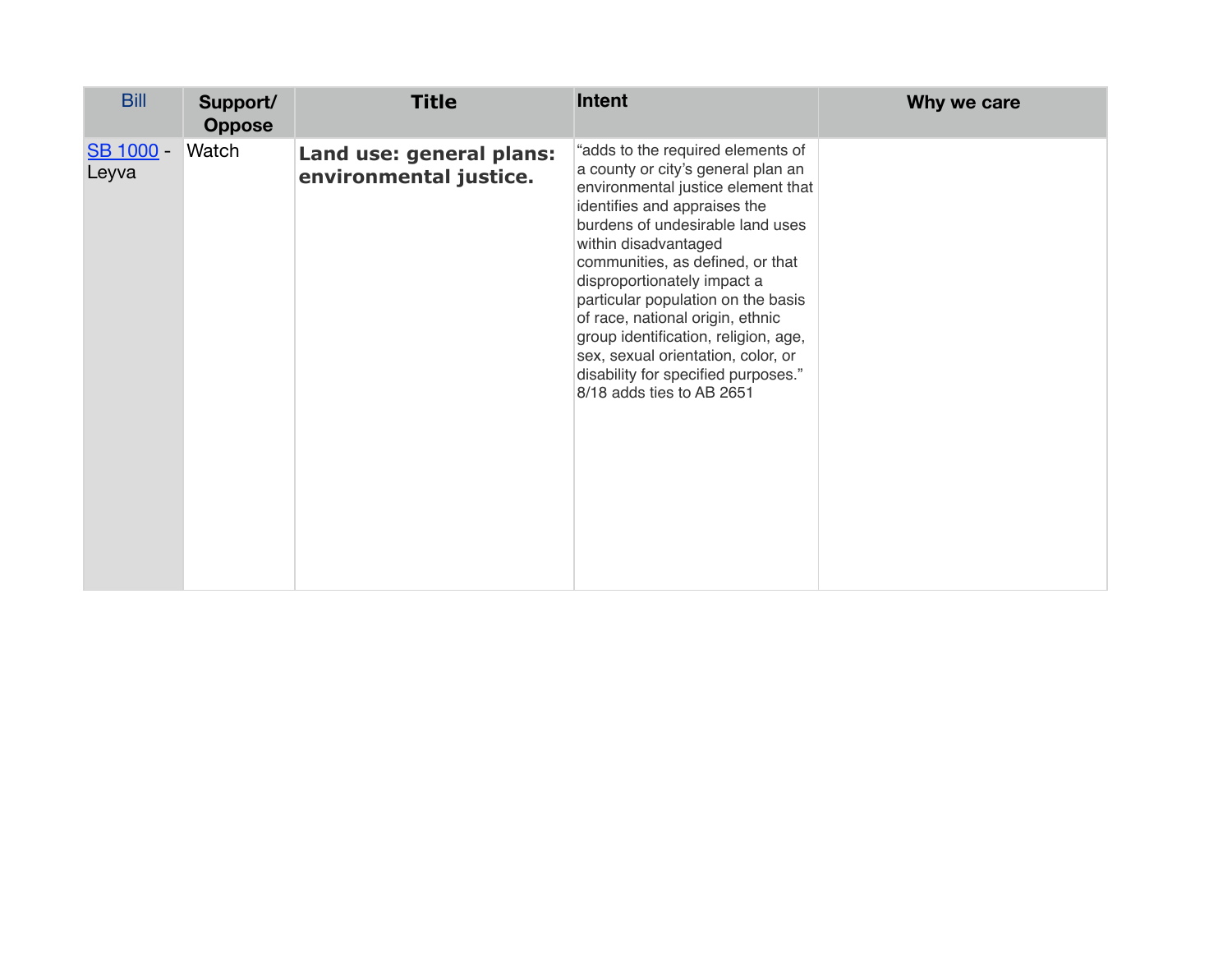| <b>Bill</b>        | <b>Analysis</b>                                                                                                                                                                                                | <b>Committee</b> | <b>Hearing</b><br><b>Date</b> | <b>Status</b>                                                                                                                                                                                                                                                                                                                                                                                                                                                                                                                   |  |
|--------------------|----------------------------------------------------------------------------------------------------------------------------------------------------------------------------------------------------------------|------------------|-------------------------------|---------------------------------------------------------------------------------------------------------------------------------------------------------------------------------------------------------------------------------------------------------------------------------------------------------------------------------------------------------------------------------------------------------------------------------------------------------------------------------------------------------------------------------|--|
| SB 1000 -<br>Leyva | Environmental justice is one of those<br>terms that justifies preferential treatment Reading<br>to certain elements of society. This flies<br>in the face of the concept of equal<br>protection under the law. | Assembly 3rd     |                               | 2/10 introduced; 2/18<br>sent to Governance &<br>Finanace and<br><b>Environmental Quality;</b><br>3/30 amended; 4/11<br>amended, passed<br>Governance &<br>Finanace, sent to<br><b>Environmental Quality;</b><br>4/12 amended; 4/21<br>passed Environmental<br>Quality, sent to<br>Appropriations; 5/27<br>[assed Appropriations;<br>6/1 passed Senate,<br>sent to Assembly;<br>6/14 amended; 6/30<br>passed Local<br>Government, sent to<br>Appropriations; 8/1<br>amended; 8/10<br>passed<br>Appropriations; 8/10<br>amended; |  |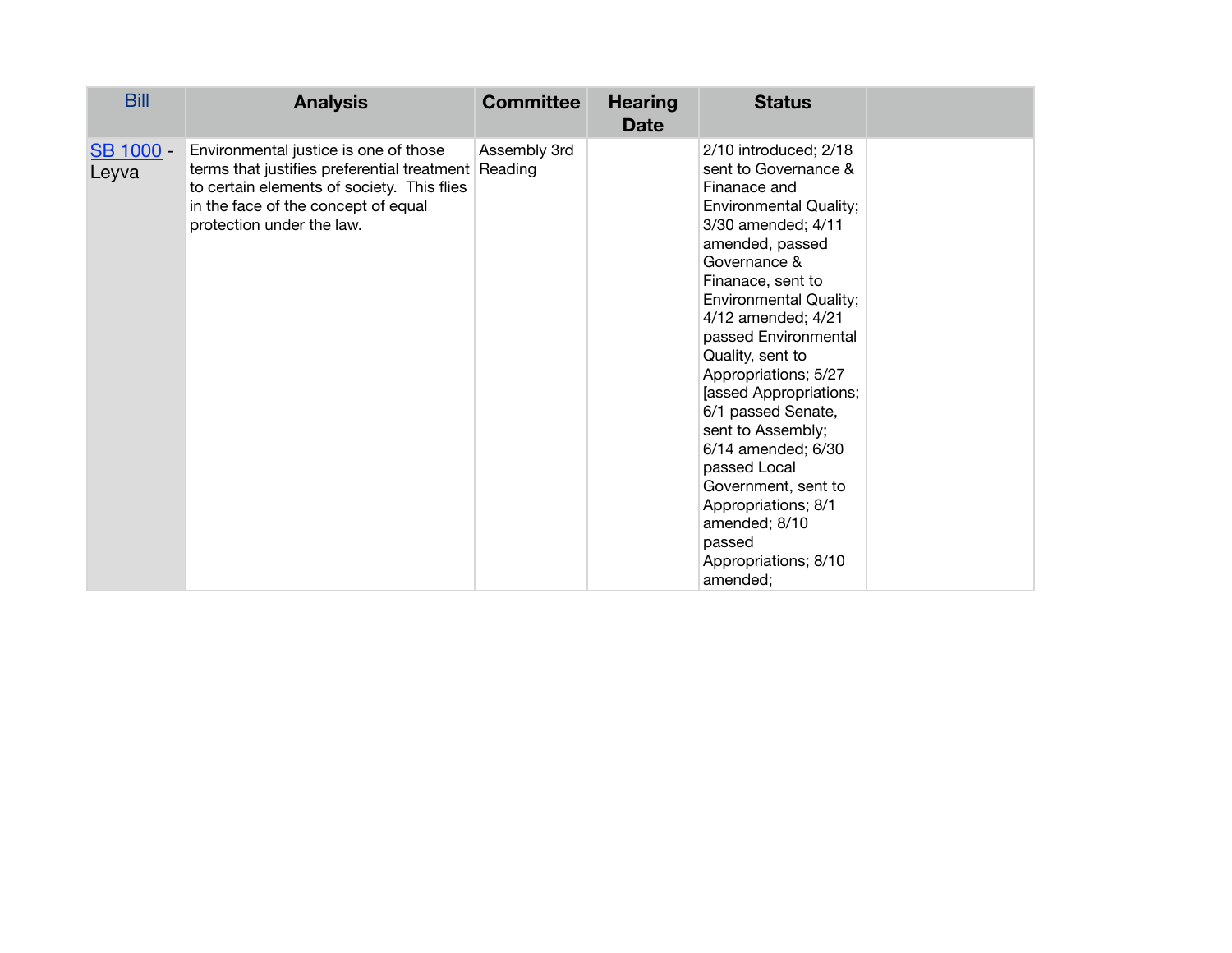| <b>Bill</b>                    | Support/<br><b>Oppose</b> | <b>Title</b>                                                                                                                                       | Intent                                                                             | Why we care |
|--------------------------------|---------------------------|----------------------------------------------------------------------------------------------------------------------------------------------------|------------------------------------------------------------------------------------|-------------|
| <b>SB 1008 - Watch</b><br>Lara |                           | <b>California Environmental</b><br><b>Quality Act: Los Angeles</b><br><b>Regional Interoperable</b><br><b>Communications System:</b><br>exemption. | another CEQA exemption,<br>extending an existing exemption<br>for the named system |             |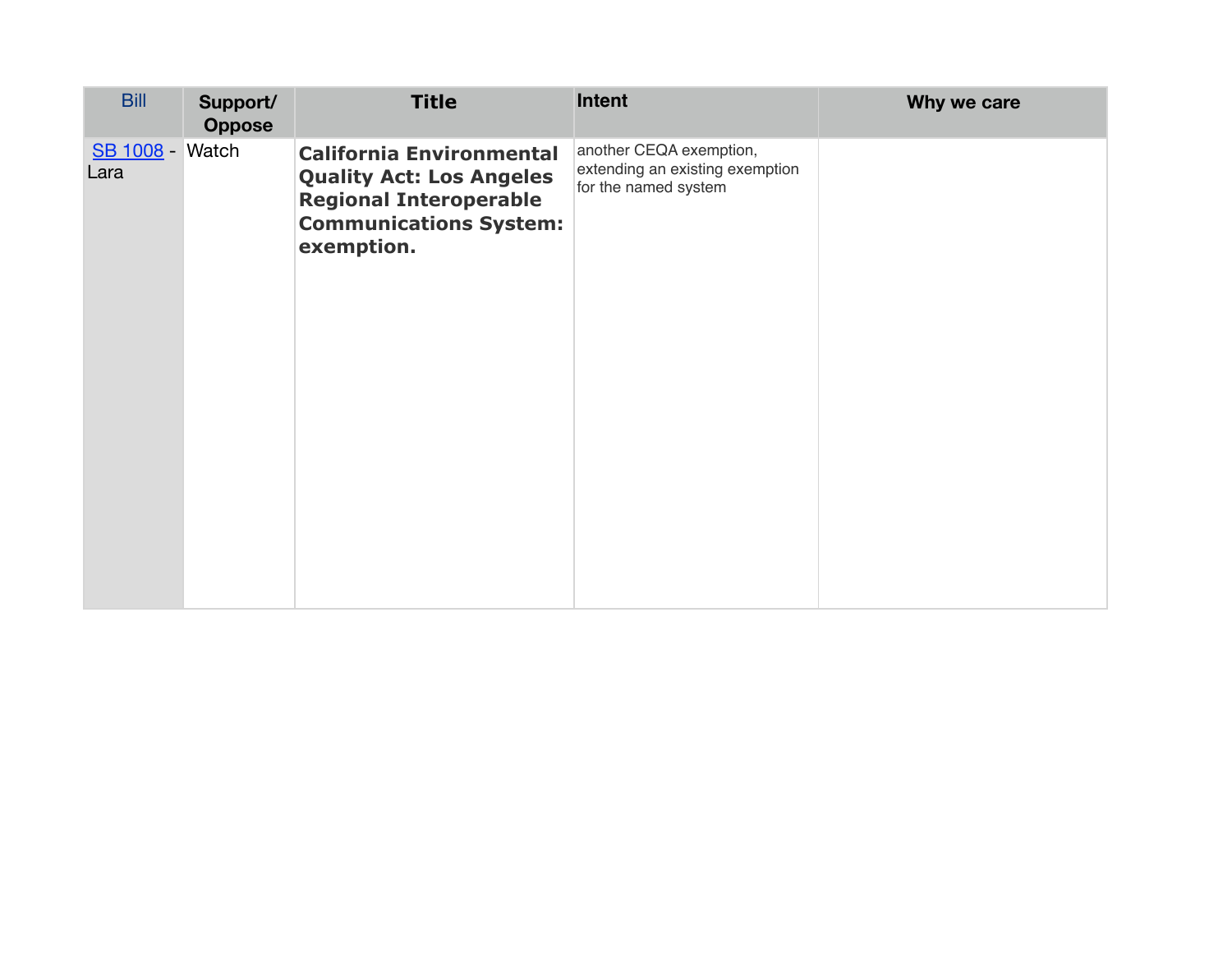| <b>Bill</b>       | <b>Analysis</b> | <b>Committee</b> | <b>Hearing</b><br><b>Date</b> | <b>Status</b>                                                                                                                                                                                                                                                                                                                                                                                                                                                                                                                                        |  |
|-------------------|-----------------|------------------|-------------------------------|------------------------------------------------------------------------------------------------------------------------------------------------------------------------------------------------------------------------------------------------------------------------------------------------------------------------------------------------------------------------------------------------------------------------------------------------------------------------------------------------------------------------------------------------------|--|
| SB 1008 -<br>Lara |                 | Senate           |                               | 2/11 introduced; 2/25<br>sent to Environmental<br>Quality; 3/28<br>amended; 4/6 passed<br>Environmental Quality,<br>sent to Appropriations;<br>4/27 amended; 5/9<br>passed<br>Appropriations, sent to<br>floor; 5/12 passed<br>Senate, sent to<br>Assembly; 5/27 sent<br>to Natural Resources<br>and Local<br>Government; 6/14<br>passed Natural<br>Resources, sent to<br>Local Government;<br>6/30 passed Local<br>Government, sent to<br>Appropriations; 8/1<br>amended; 8/3 passed<br>Appropriations; 8/18<br>passed Assembly,<br>sent to Senate; |  |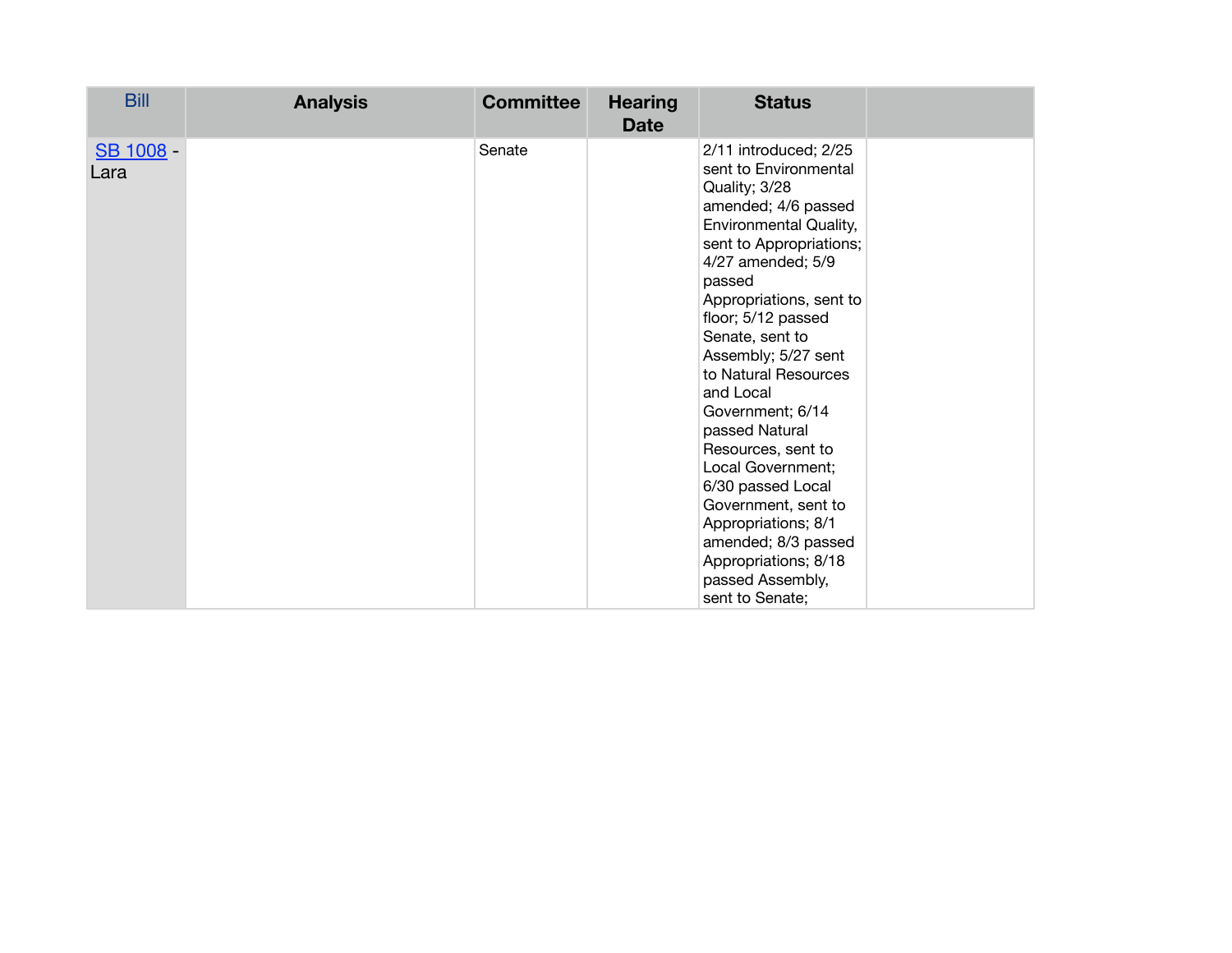| <b>Bill</b>          | Support/<br><b>Oppose</b>                                                                                                                                                                         | <b>Title</b>                                                                 | <b>Intent</b>                                                                                                                                                                               | Why we care                                                                                      |
|----------------------|---------------------------------------------------------------------------------------------------------------------------------------------------------------------------------------------------|------------------------------------------------------------------------------|---------------------------------------------------------------------------------------------------------------------------------------------------------------------------------------------|--------------------------------------------------------------------------------------------------|
| SB 1136 -<br>Morrell | Support<br><b>Our letter</b><br>We have<br>since talked<br>to staff<br>about this<br>bill and<br>cleared up a<br>misinterpret<br>ation in our<br>letter and<br>now fully<br>support this<br>bill. | <b>Fire prevention: state</b><br>responsibility areas:<br>report.            | extends the time during which the<br>state board is required to report to<br>the Legislature about the SRA<br>fee. report is required to include<br>how CalFire used the money<br>generated | All rural lands are subject to the SRA<br>fee, whether or not they have a local fire<br>district |
| <b>Nielsen</b>       | SB 1347 - Ambivalent<br>Our letter -><br>Watch                                                                                                                                                    | Fire prevention fee:<br>administration. -> Soil<br><b>Conservation Fund.</b> | permits no more than 5% of SRA<br>fees gathered be spent on<br>administration. extends annual<br>reporting requirement to 2022                                                              |                                                                                                  |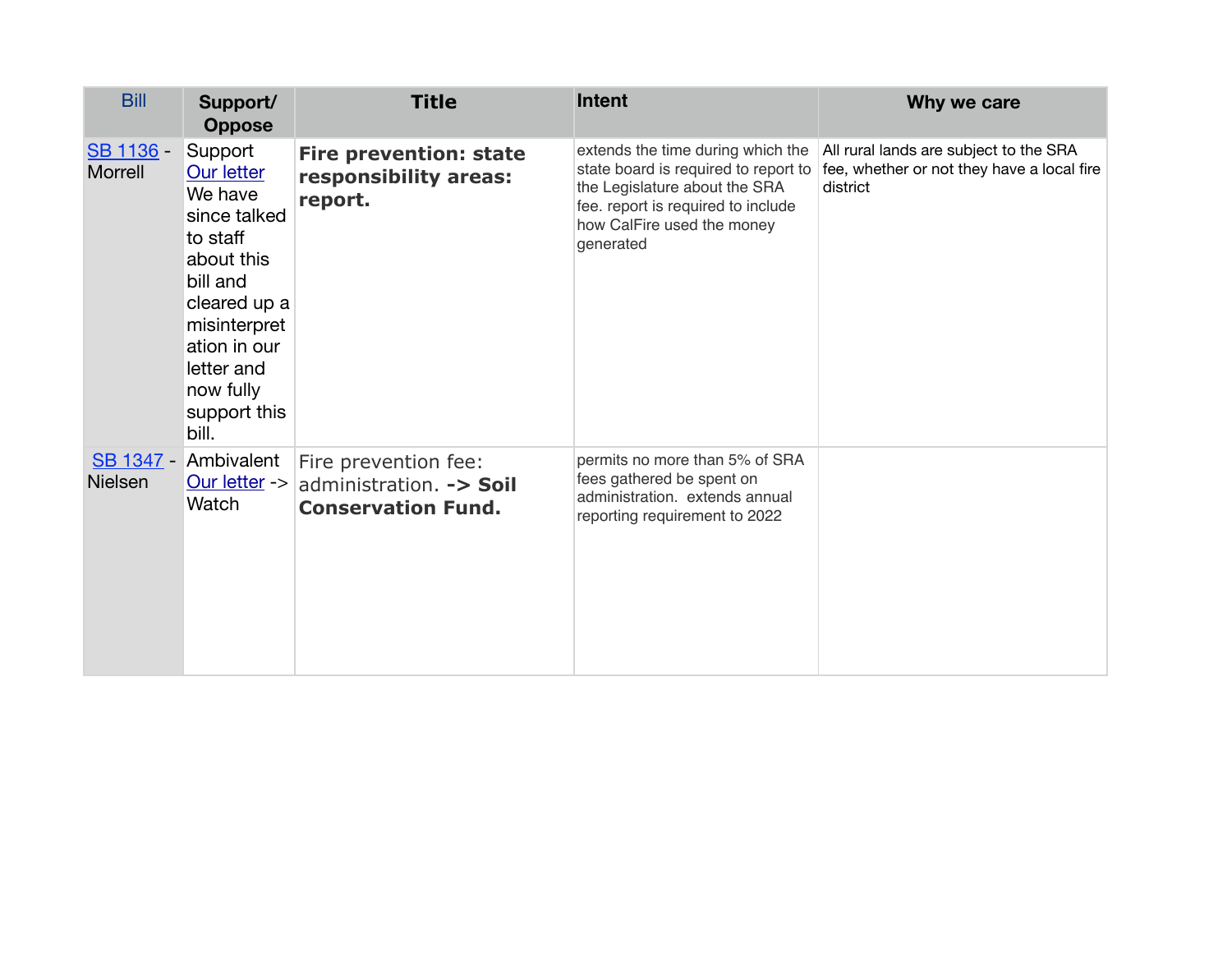| <b>Bill</b>                        | <b>Analysis</b>                                                                                                                 | <b>Committee</b>                            | <b>Hearing</b><br><b>Date</b> | <b>Status</b>                                                                                                                                                                                                                                                                                                                                 |  |
|------------------------------------|---------------------------------------------------------------------------------------------------------------------------------|---------------------------------------------|-------------------------------|-----------------------------------------------------------------------------------------------------------------------------------------------------------------------------------------------------------------------------------------------------------------------------------------------------------------------------------------------|--|
| SB 1136 -<br>Morrell               | We want the legislature to have that<br>report as soon as possible. We do also<br>want to know how the money is being<br>spent/ | Assembly<br>Appropriations<br>Suspense file |                               | 6/29/16 2/18 introduced; 3/3<br>sent to Natural<br>Resources & Water;<br>3/28 amended; 3/29<br>passed Natural<br>Resources & Water,<br>sent to Appropriations;<br>4/5 amended; 4/25<br>passed<br>Appropriations; 4/28<br>passed Senate, sent<br>to Assembly; 6/14<br>passed Natural<br>Resources, sent to<br>Appropriations; 6/15<br>amended; |  |
| <b>SB 1347 -</b><br><b>Nielsen</b> | We prefer to see money used in on-the-<br>ground activities and we do want<br>oversight of the way the money is used.           | Assembly<br>Rules;                          |                               | 2/19 introduced; 3/3<br>sent to Natural<br>Resources & Water;<br>4/18 passed Natural<br>Resources & Water,<br>sent to Appropriations;<br>5/16 passed<br>Appropriations; 5/26<br>passedSenate, sent to<br>Assembly; 6/6 sent to<br>Natural Resources;<br>6/21 gut and amend;                                                                   |  |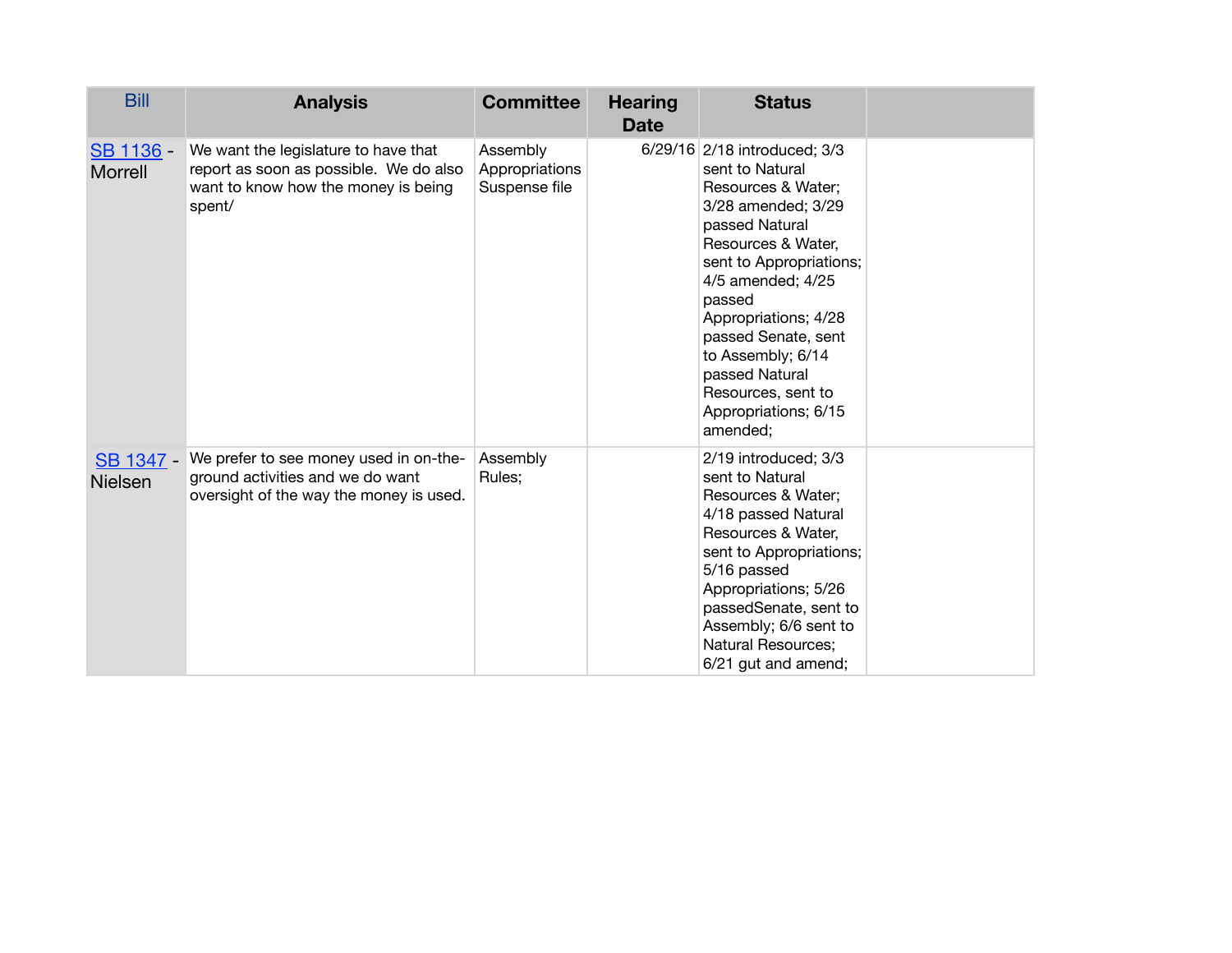| <b>Bill</b>                      | Support/<br><b>Oppose</b>                  | <b>Title</b>                                                                                                                | <b>Intent</b>                                                                                                                                                                                                                                                                                                                                                                                                                                                                                                                     | Why we care                                                                         |
|----------------------------------|--------------------------------------------|-----------------------------------------------------------------------------------------------------------------------------|-----------------------------------------------------------------------------------------------------------------------------------------------------------------------------------------------------------------------------------------------------------------------------------------------------------------------------------------------------------------------------------------------------------------------------------------------------------------------------------------------------------------------------------|-------------------------------------------------------------------------------------|
| SB 1383 -<br>Lara **             | Oppose<br>unless<br>modified<br>Our letter | Short-lived climate<br>pollutants. -> Short-lived<br>climate pollutants:<br>methane emissions:<br>organic waste: landfills. | requires the state air board to<br>approve and implement that<br>comprehensive strategy to reduce<br>emissions of short-lived climate<br>pollutants to achieve a reduction<br>in methane by 40%,<br>hydrofluorocarbon gases by 40%,<br>and anthropogenic black carbon<br>by 50% below 2013 levels by<br>2030; 8/19 - anthropogenic black<br>carbon goals remain lurking in the<br>bill.                                                                                                                                           | "anthropogenic black carbon" is<br>generated by man-made fires                      |
| SB 1386 - Support<br><b>Wolk</b> | <b>Our letter</b>                          | <b>Resource conservation:</b><br>working and natural<br>lands.                                                              | declares it to be the policy of the<br>state that "the protection and<br>management of natural and<br>working lands, as defined, are a<br>key strategy in meeting the state's<br>greenhouse gas reduction goals,<br>and would require all relevant<br>state agencies, departments,<br>boards, and commissions to<br>consider this policy when revising,<br>adopting, or establishing policies,<br>regulations, expenditures, and<br>grant criteria relating to the<br>protection and management of<br>natural and working lands." | forests do improve air quality and<br>reduce greenhouse gases in most<br>situations |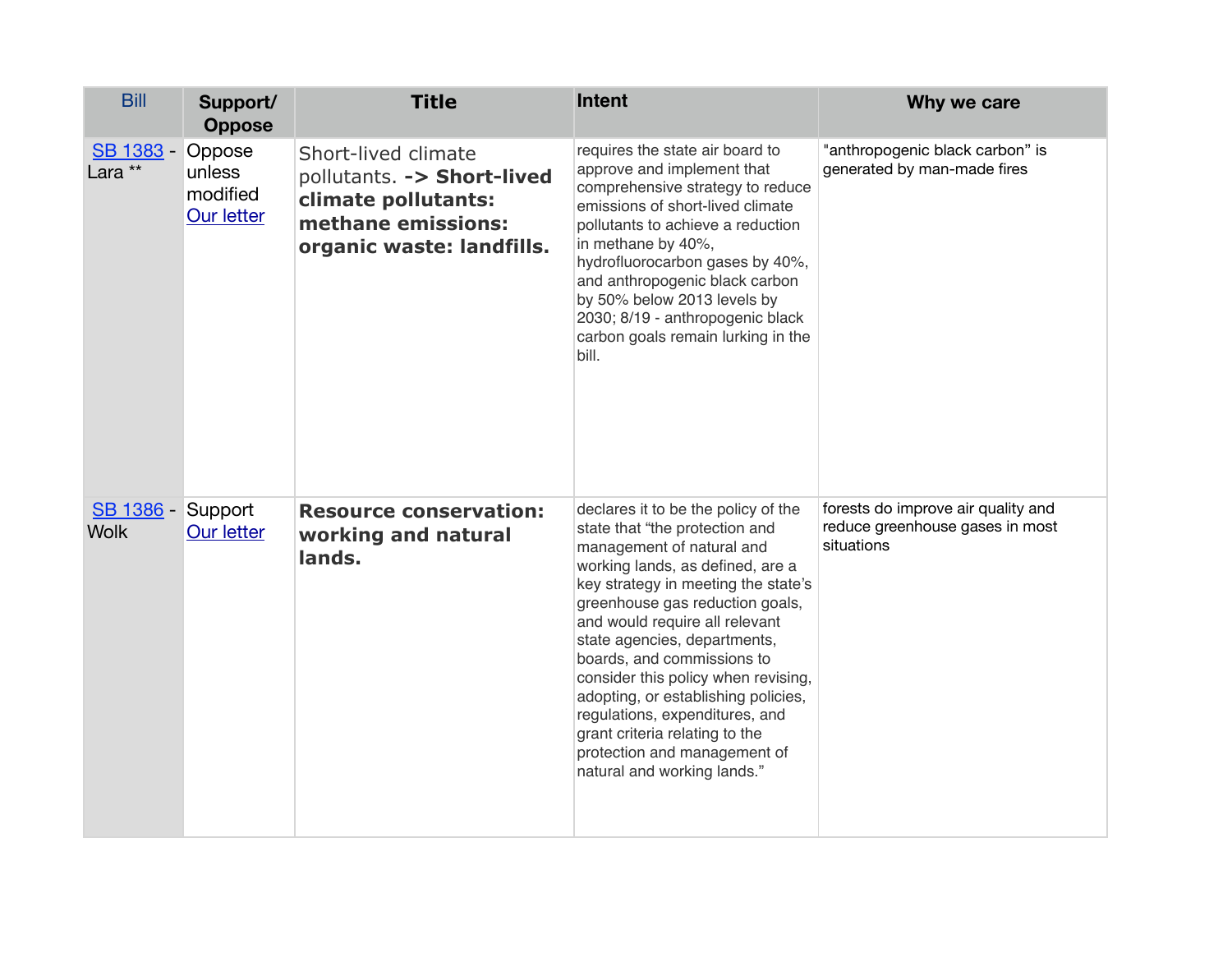| <b>Bill</b>          | <b>Analysis</b>                                                                                                                                                                                                                                                           | <b>Committee</b>        | <b>Hearing</b><br><b>Date</b> | <b>Status</b>                                                                                                                                                                                                                                                                                                                                                                                                   |  |
|----------------------|---------------------------------------------------------------------------------------------------------------------------------------------------------------------------------------------------------------------------------------------------------------------------|-------------------------|-------------------------------|-----------------------------------------------------------------------------------------------------------------------------------------------------------------------------------------------------------------------------------------------------------------------------------------------------------------------------------------------------------------------------------------------------------------|--|
| SB 1383 -<br>Lara ** | This will impede the use of prescribed<br>fire for fuels management to prevent<br>catastrophic wildfires. The bill needs to<br>be modified to balance the impacts of<br>"anthropogenic black carbon" vs<br>wildfire back carbon in vastly greater<br>amounts per incident | Assembly 2nd<br>Reading |                               | 2/19 introduced; 4/11<br>passed environmental<br>quality, sent to<br>Appropriations; 4/12<br>amended; 5/27<br>passed<br>Appropriations; 6/1<br>passed Senate, sent<br>to Assembly; 6/13<br>sent to Natural<br>Resources; 6/28<br>passed Natural<br>Resources, sent to<br>Appropriations; 8/12<br>amended, passed<br>Appropriations; 8/15<br>amended; 8/19<br>amended, sent to<br><b>Natural Resources</b>       |  |
| <b>Wolk</b>          | SB 1386 - Forests and working lands also provide<br>habitat and water. We should be<br>recognized for the value of these<br>contributions as well.                                                                                                                        | Senate                  |                               | 2/19 introduced; 3/28<br>amended; 4/6 passed<br><b>Environmental Quality,</b><br>sent to Appropriations;<br>4/26 passed<br>Appropriations, sent to<br>floor; 5/2 amended;<br>5/9 passed Senate,<br>sent to Assembly;<br>5/19 sent to Natural<br>Resources; 6/28<br>passed Natural<br>Resources, sent to<br>Appropriations; 8/1<br>amended; 8/3 passed<br>Appropriations;<br>passed Assembly,<br>sent to Senate; |  |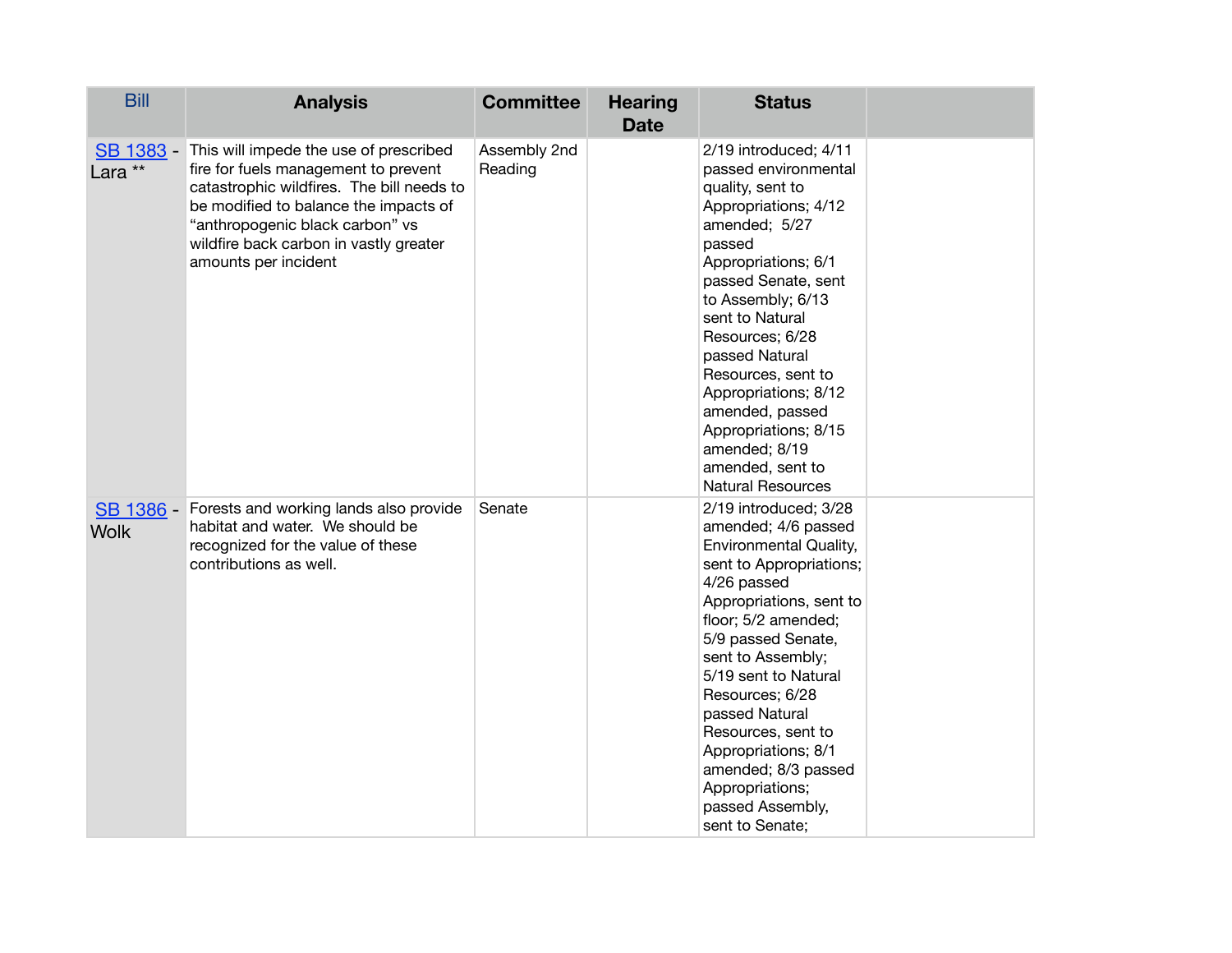| <b>Bill</b>                           | Support/<br><b>Oppose</b> | <b>Title</b>                                                                                                                | <b>Intent</b>                                              | Why we care                                     |
|---------------------------------------|---------------------------|-----------------------------------------------------------------------------------------------------------------------------|------------------------------------------------------------|-------------------------------------------------|
| <b>SB 1396 - Watch</b><br><b>Wolk</b> |                           | <b>Inner Coast Range</b><br>Conservancy. - > Wildlife<br><b>Conversation Board:</b><br><b>Inner Coast Range</b><br>Program. | establishes a conservancy region<br>for the northern state | This will be a concern of the northern<br>state |
|                                       |                           |                                                                                                                             |                                                            |                                                 |